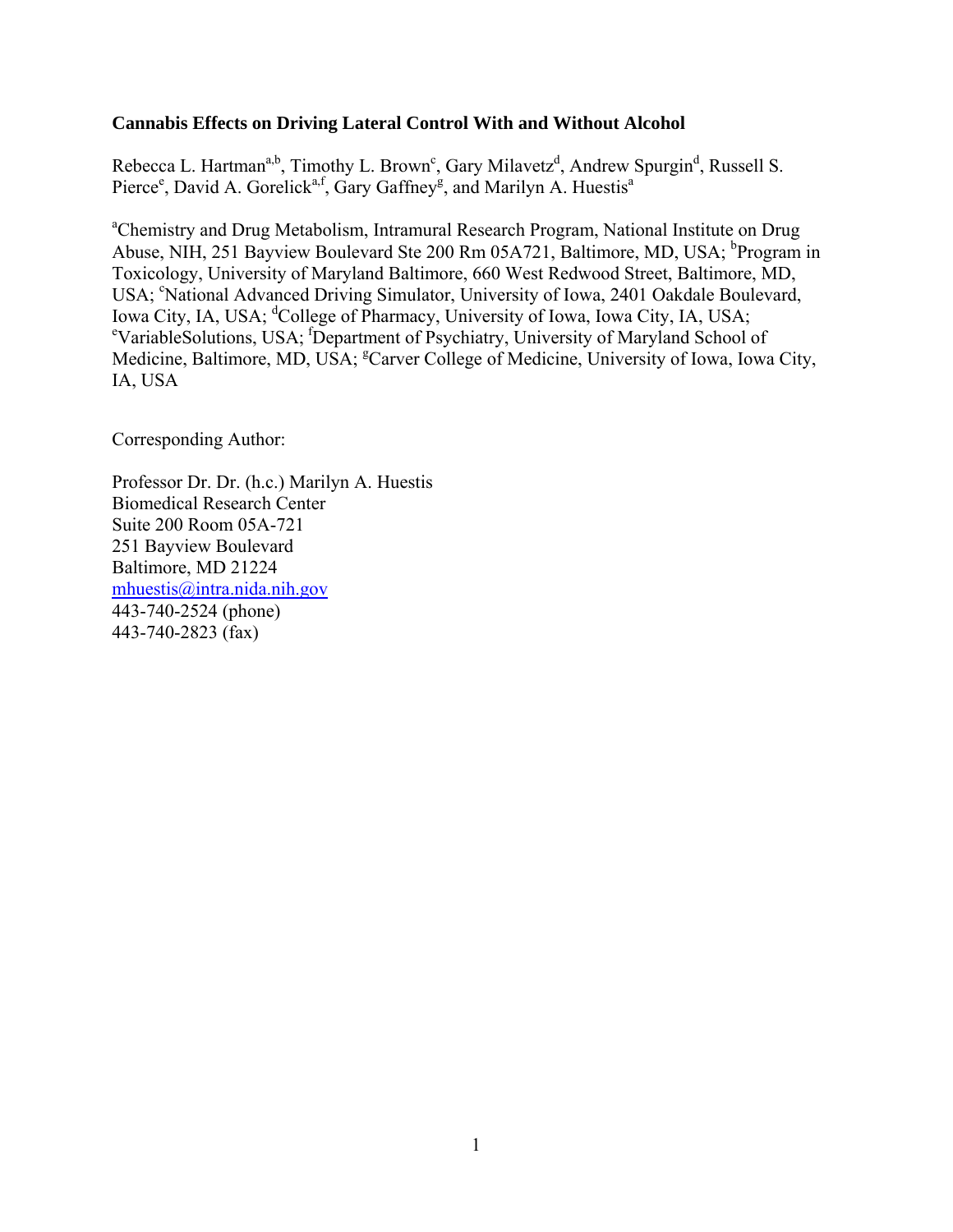## *Abstract*

**Background:** Effects of cannabis, the most commonly encountered non-alcohol drug in driving under the influence cases, are heavily debated. We aimed to determine how blood  $\Delta^9$ tetrahydrocannabinol (THC) concentrations relate to driving impairment, with and without alcohol.

**Methods:** Current occasional (≥1x/last 3months, ≤3days/week) cannabis smokers drank placebo or low-dose alcohol, and inhaled 500mg placebo, low (2.9%)-THC, or high (6.7%)-THC vaporized cannabis over 10min *ad libitum* in separate sessions (within-subject design, 6 conditions). Participants drove (National Advanced Driving Simulator, University of Iowa) simulated drives  $(\sim 0.8h$  duration). Blood, oral fluid (OF) and breath alcohol samples were collected before  $(0.17h, 0.42h)$  and after  $(1.4h, 2.3h)$  driving that occurred 0.5-1.3h after inhalation. We evaluated standard deviations of lateral position (lane weave, SDLP) and steering angle, lane departures/min, and maximum lateral acceleration.

**Results:** In N=18 completers (13 men, ages 21-37years), cannabis and alcohol increased SDLP. Blood THC concentrations of 8.2 and 13.1μg/L during driving increased SDLP similar to 0.05 and 0.08g/210L breath alcohol concentrations, the most common legal alcohol limits. Cannabisalcohol SDLP effects were additive rather than synergistic, with 5μg/L THC+0.05g/210L alcohol showing similar SDLP to 0.08g/210L alcohol alone. Only alcohol increased lateral acceleration and the less-sensitive lane departures/min parameters. OF effectively documented cannabis exposure, although with greater THC concentration variability than paired blood samples. **Conclusions:** SDLP was a sensitive cannabis-related lateral control impairment measure. During-drive blood THC  $\geq$ 8.2μg/L increased SDLP similar to notably-impairing alcohol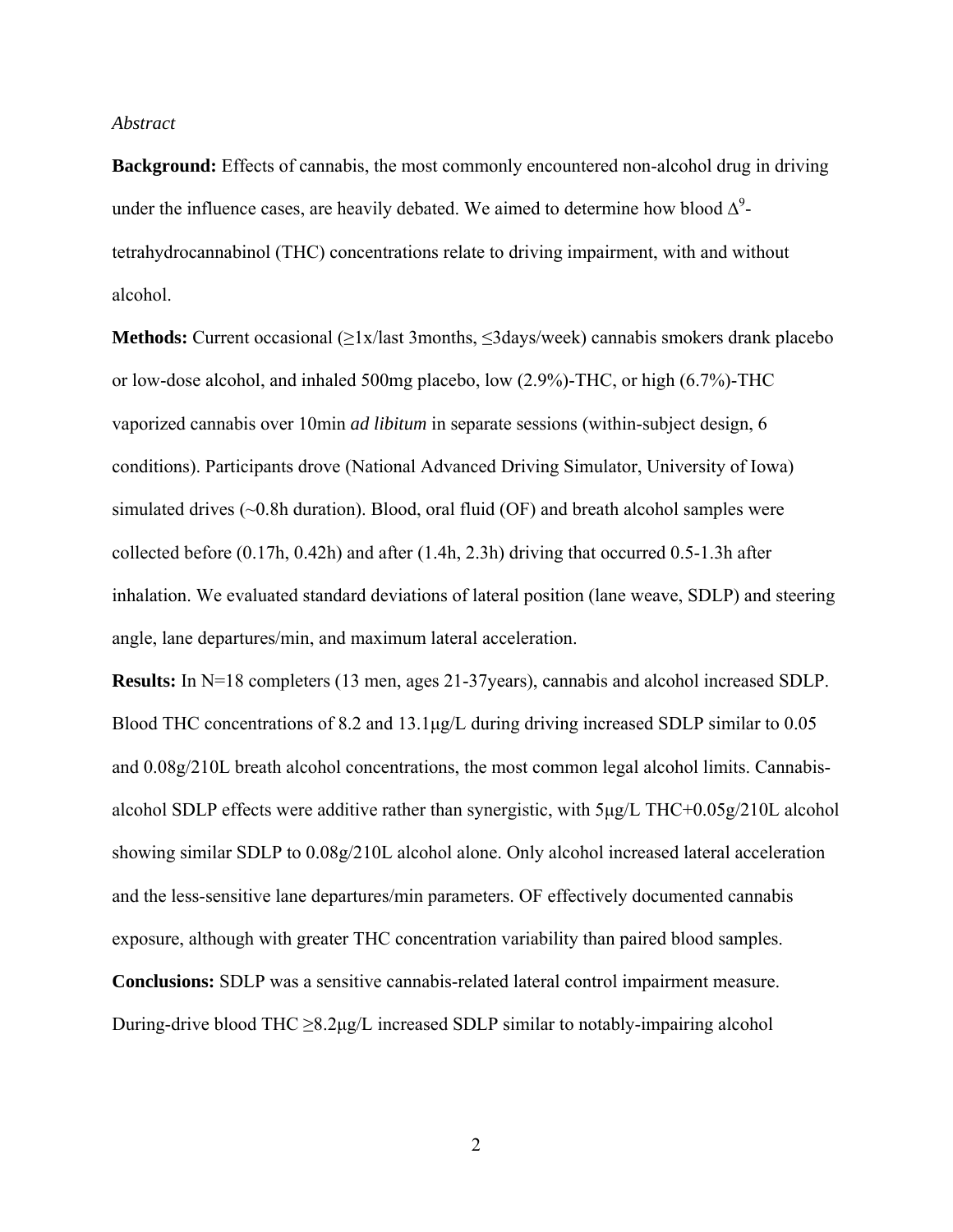concentrations. Despite OF's screening value, OF variability poses challenges in concentrationbased effects interpretation.

Keywords: Cannabis, Alcohol, Driving, Lateral Control, THC, Oral Fluid

**Clinical Trial Registration:** Effects of Inhaled Cannabis on Driving Performance,

NCT01620177

https://clinicaltrials.gov/ct2/show/NCT01620177?term=Cannabis+AND+driving&rank=1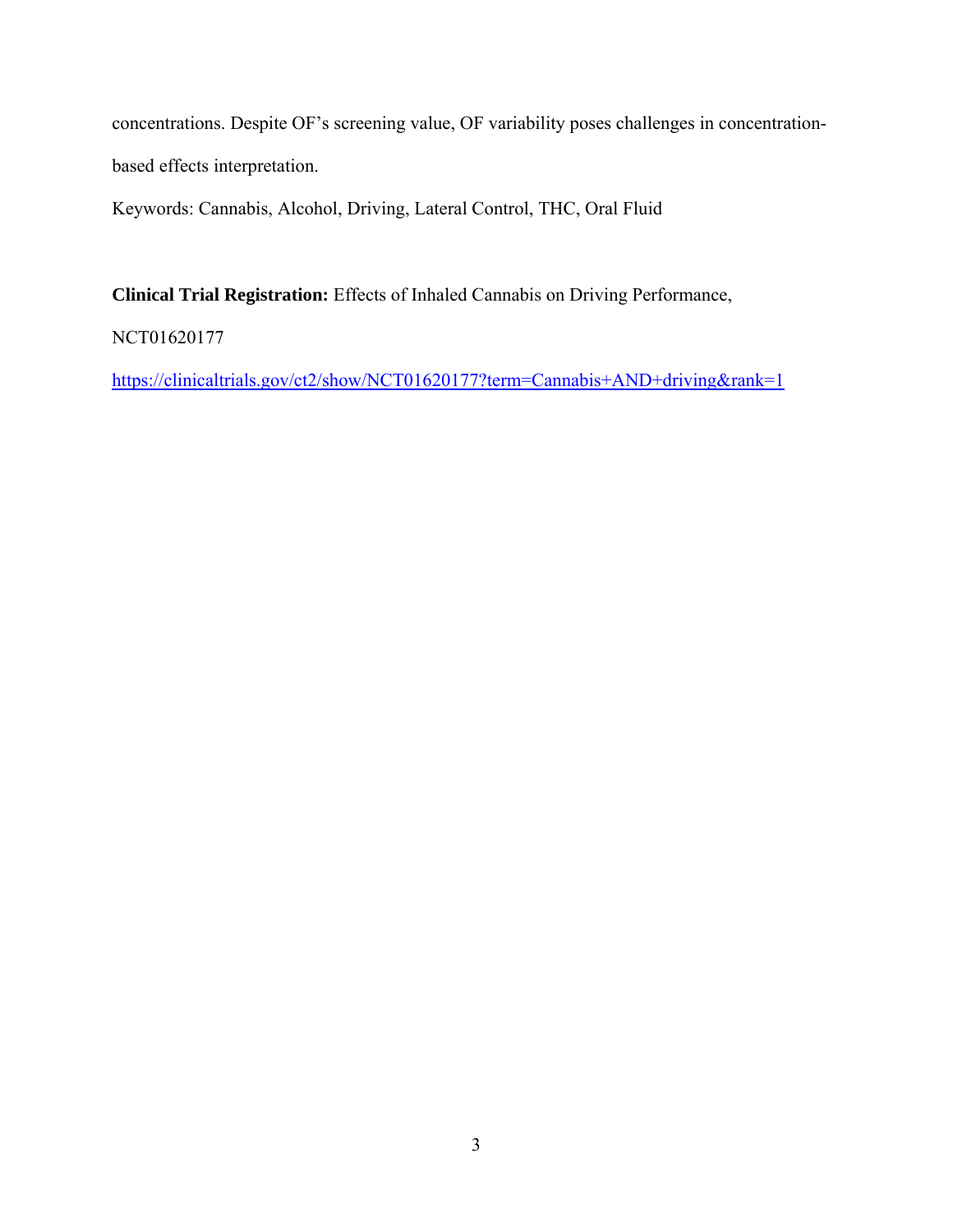## *1. Introduction*

 Reducing drugged driving is a US and worldwide priority (ONDCP, 2013). Cannabis is the most frequently detected illicit drug in drivers (Berning et al., 2015; Lacey et al., 2009; Legrand et al., 2013; Pilkinton et al., 2013); 12.6% of weekend nighttime drivers were positive for  $\Delta^9$ -tetrahydrocannabinol (THC, primary psychoactive phytocannabinoid), in 2013-2014, a 48% increase since 2007 (Berning et al., 2015). Although blood THC is associated with increased crash risk and driver culpability (Asbridge et al., 2012; Drummer et al., 2004; Gjerde et al., 2011; Laumon et al., 2005; Li et al., 2012), cannabis effects on driving remain heavily debated. Road tracking and ability to remain within the lane are crucial driving skills. Lane weaving, an observable effect of drug-impaired driving, is a common measure for assessing driving performance. Standard deviation of lateral position (SDLP) is a sensitive vehicular control indicator, often employed in drugged driving research (Anderson et al., 2010; Lenné et al., 2010; Ramaekers et al., 2006a; Verster et al., 2006). In previous studies, cannabis increased SDLP and straddling lanes, but results were assessed by dose rather than blood THC concentrations (Ramaekers et al., 2000; Robbe, 1998; Downey et al., 2013). To date, 23 states and the District of Columbia (DC) approved medical marijuana; 4 states and DC legalized recreational cannabis for adults (ProCon.org, 2014). Cannabis legalization is a crucial road safety issue. Since legalizing medical marijuana (2000), Colorado observed increased driving under the influence of cannabis (DUIC) cases (Urfer et al., 2014), and fatal motor vehicle crashes with cannabis-positive drivers; whereas no significant change was observed in 34 states without legalized medical marijuana (Salomonsen-Sautel et al., 2014). Establishing evidence-based *per se* laws for DUIC remains challenging, with varying laws across the US (Armentano, 2013; Grotenhermen et al., 2007; Lacey et al., 2010). Many are concerned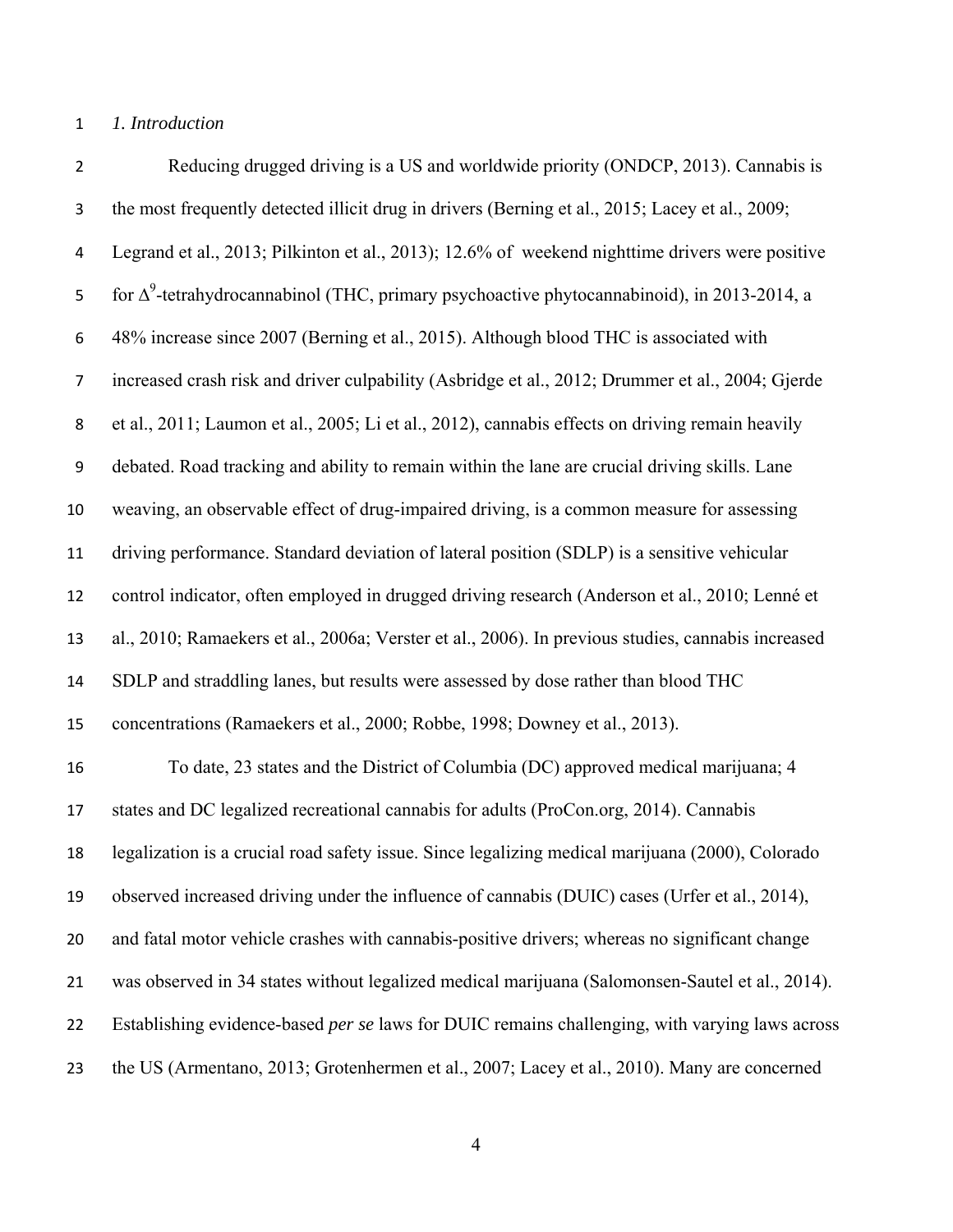that implementing concentration-based cannabis-driving legislation will unfairly target individuals not acutely intoxicated, because residual THC can be detected in blood for up to a month of sustained abstinence in chronic frequent smokers (Bergamaschi et al., 2013). Appropriate blood THC concentrations that universally reflect driving impairment remain elusive. Determining blood THC concentrations associated with lateral control impairment in occasional users would benefit forensic interpretation.

 There is interest in linking driving impairment with oral fluid (OF) THC concentrations. OF is easy to collect, non-invasive, and associated with recent cannabis intake (Bosker and Huestis, 2009; Drummer, 2006; Wille et al., 2014). OF-based DUIC legislation exists in some jurisdictions (Drummer et al., 2007; Huestis et al., 2011; Van der Linden et al., 2012); however, limited simultaneous driving and OF concentration data preclude direct association with impairment.

 Alcohol is the most common drug identified in drivers (Berning et al., 2015; Legrand et al., 2013). Cannabis and alcohol, frequently detected together (Legrand et al., 2013), produced greater impairing effects together than either separately (Robbe, 1998; Ronen et al., 2010), but it is unclear whether effects are additive or synergistic.

 This is the first in a series of manuscripts evaluating cannabis' effects, with and without concurrent alcohol, on driving. We present here effects, relative to THC concentrations, on drivers' lateral control. We hypothesized cannabis and alcohol would each impair lateral control, with synergistic effects when combined.

*2. Methods*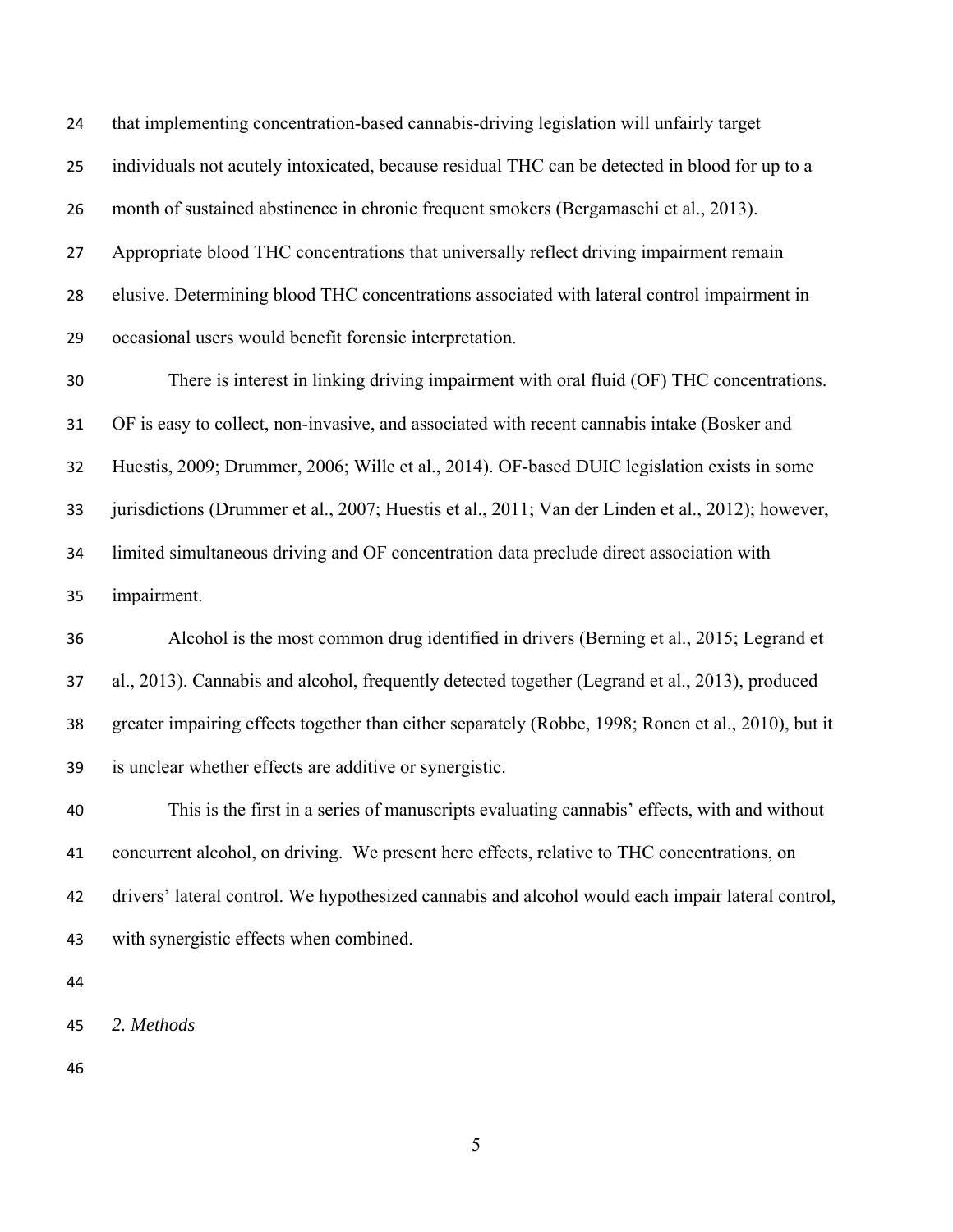2.1 Participants

| 49 | Healthy adults provided written informed consent for this Institutional Review Board-                            |
|----|------------------------------------------------------------------------------------------------------------------|
| 50 | approved study. Inclusion criteria were ages 21-55years; self-reported cannabis consumption                      |
| 51 | $\geq$ 1x/3months but $\leq$ 3days/week over the past 3months (Cannabis Use Disorders Identification             |
| 52 | Test [CUDIT] (Adamson and Sellman, 2003)); self-reported "light" or "moderate" alcohol                           |
| 53 | consumption according to a Quantity-Frequency-Variability (QFV) scale (Sobell and Sobell,                        |
| 54 | 2003); or, if "heavy", not more than 3-4 servings on a typical drinking occasion; licensed driver                |
| 55 | for $\geq$ 2 years with currently valid unrestricted license; and self-reported driving $\geq$ 1300 miles in the |
| 56 | past year. Exclusion criteria included past or current clinically significant medical illness; history           |
| 57 | of clinically significant adverse event associated with cannabis or alcohol intoxication or motion               |
| 58 | sickness; $\geq$ 450mL blood donation in 2 weeks preceding drug administration; pregnant/nursing;                |
| 59 | interest in drug abuse treatment within past 60 days; currently taking drugs contraindicated with                |
| 60 | cannabis or alcohol or known to impact driving; requirements for nonstandard driving                             |
| 61 | equipment; and prior participation in a similar driving simulator study.                                         |
| 62 |                                                                                                                  |
| 63 | 2.2 Study Design/Procedures                                                                                      |
| 64 |                                                                                                                  |
| 65 | Participants entered the clinical research unit 10-16h prior to drug administration to                           |
| 66 | preclude acute intoxication. Participants drank 90% grain alcohol in fruit juice to reach                        |
| 67 | approximately 0.065% peak breath alcohol concentration [BrAC], or placebo (juice with alcohol-                   |
| 68 | swabbed rim and topped with 1mL alcohol to mimic alcohol taste and odor) <i>ad libitum</i> over                  |
| 69 | 10min. After drinking, they inhaled 500mg placebo (0.008±0.002% THC), low (2.9±0.14%)-, or                       |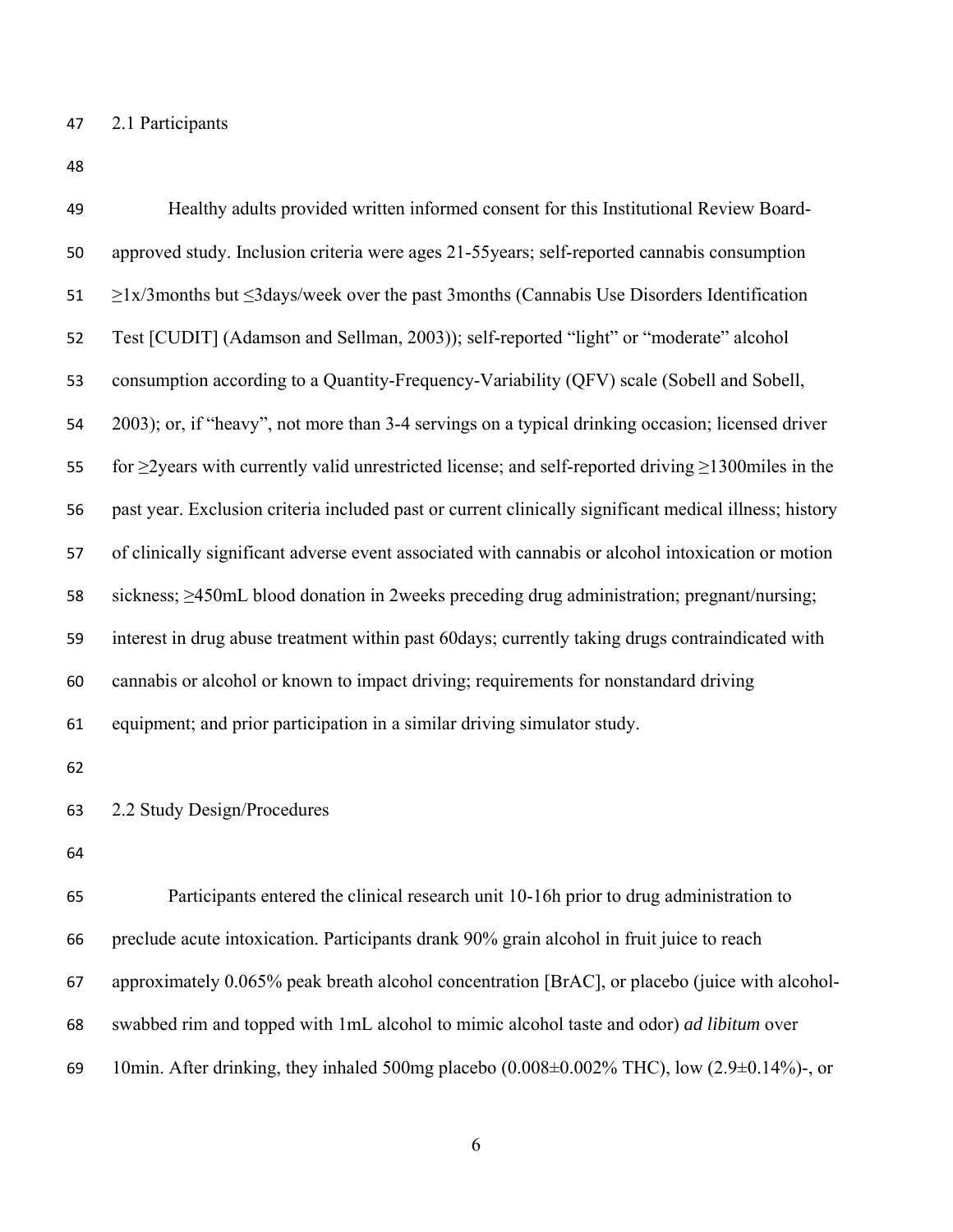| 70 | high (6.7 $\pm$ 0.05%)-THC vaporized (Volcano <sup>®</sup> Medic, Storz & Bickel, Tuttlingen, Germany)     |
|----|------------------------------------------------------------------------------------------------------------|
| 71 | cannabis (NIDA Chemistry and Physiological Systems Research Branch) ad libitum over 10min.                 |
| 72 | Participants received all six alcohol/cannabis combinations in randomized order, with sessions             |
| 73 | separated by $\geq$ 1 week.                                                                                |
| 74 | Simulated drives occurred 0.5-1.3h after start of cannabis dosing. Blood collection times                  |
| 75 | were 0.17, 0.42, 1.4, and 2.3h post-inhalation. Blood was collected via indwelling peripheral              |
| 76 | venous catheter into grey-top (potassium oxalate/sodium fluoride) Vacutainer® tubes (Becton,               |
| 77 | Dickinson and Company, Franklin Lakes, NJ), and stored on ice ≤2h. Specimens were stored in                |
| 78 | 3.6mL Nunc <sup>®</sup> cryotubes (Thomas Scientific, Swedesboro, NJ) at -20°C, and analyzed within        |
| 79 | 3months, based on known cannabinoid stability (Scheidweiler et al., 2013). OF was collected                |
| 80 | simultaneously with blood (except 0.42h), with the Quantisal <sup>TM</sup> collection device (Immunalysis, |
| 81 | Pomona, CA). BrAC was measured via Alco-Sensor® IV (Intoximeters, St. Louis, MO) at the                    |
| 82 | same times as blood, reporting alcohol in g/210L breath (limit of quantification [LOQ]                     |
| 83 | 0.006g/210L), equivalent to approximate blood alcohol concentration (BAC).                                 |
| 84 |                                                                                                            |
| 85 | 2.3 National Advanced Driving Simulator                                                                    |
| 86 |                                                                                                            |
| 87 | Driving simulations were conducted in NADS-1, the high-fidelity, full-motion simulator                     |
| 88 | at the National Advanced Driving Simulator (NADS), Iowa City, IA (Figure 1). A 1996 Malibu                 |
| 89 | sedan is mounted in a 7.3m-diameter dome with a motion system providing 400m <sup>2</sup> acceleration     |
| 90 | space, $\pm 330^\circ$ rotation, and high-frequency motion (Lee et al., 2010). Drivers experience          |
| 91 | acceleration, braking, steering cues, road conditions (e.g., gravel), and realistic sounds (e.g.,          |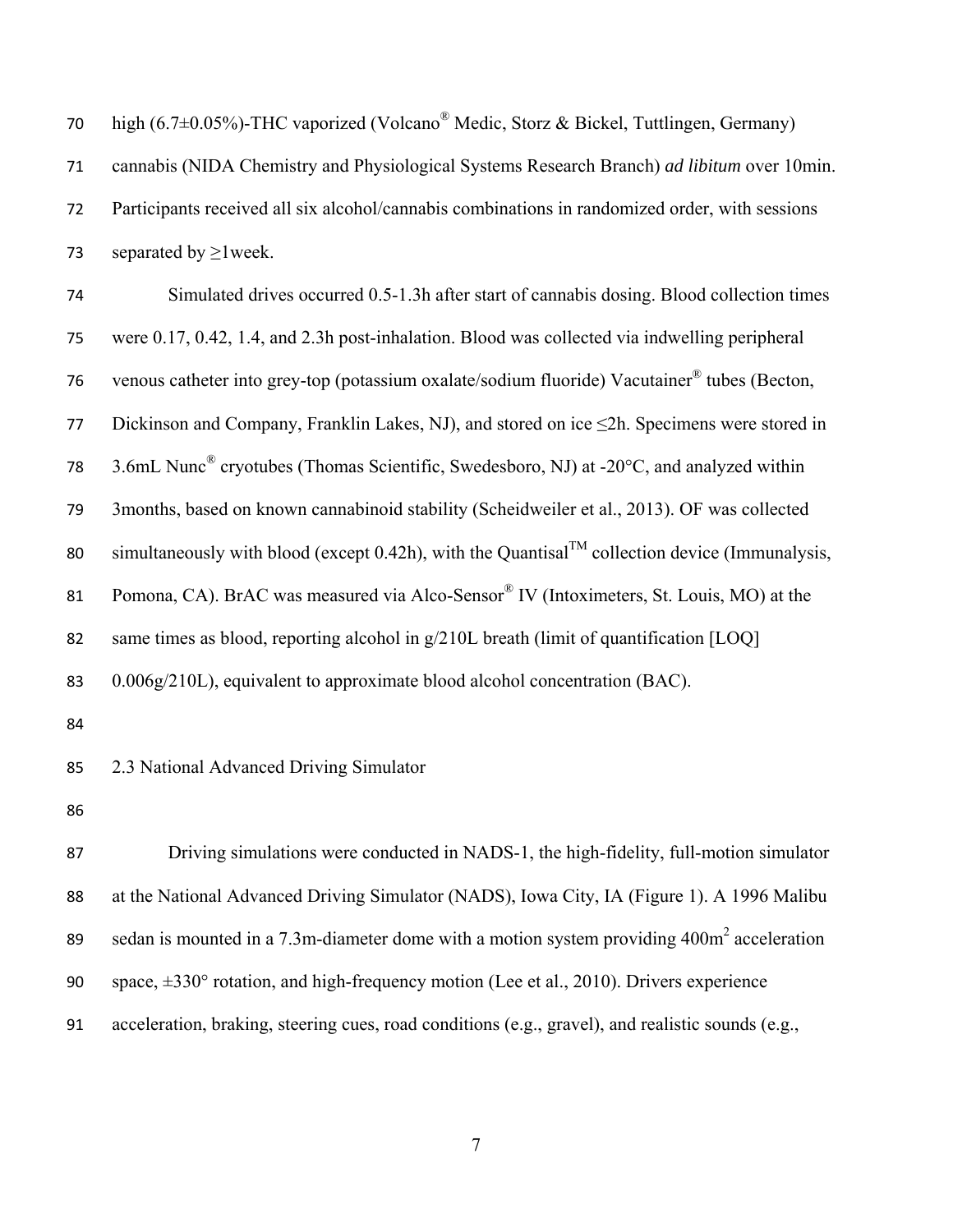wind, motor). NADS-1 produces a complete record of vehicle state (e.g., lane position) and driver inputs (e.g., steering wheel position).

2.4 Drives

 The 45min drive challenged multiple driving skills affected by cannabis, including SDLP. Each drive had urban, interstate and rural nighttime segments. The urban segment involved a two-lane city roadway with posted speed limits 25-45miles/h (40-72km/h) and signal- controlled and uncontrolled intersections; interstate, a four-lane divided expressway with posted 70miles/h (113km/h) speed limit; rural, two-lane undivided road with curves, a gravel portion, and a 10min timed straightaway. Because each participant drove six times, three scenarios with varied event orders were utilized to minimize practice effects. Each scenario contained the same number of curves and turns, in varied order and position. Other traffic, pedestrians, and potential hazards were present throughout the drive. Hundreds of performance variables were monitored; the lateral control (necessary for road tracking, lane keeping) subset is presented here.

2.5 Specimen Analysis

 Blood THC concentration was quantified by a previously-published method (Schwope et al., 2011). Briefly, 0.5mL blood was protein-precipitated with ice-cold acetonitrile, and supernatants diluted and solid-phase extracted. THC's linear range was 1-100μg/L. Inter-assay 113 (n=30) analytical bias and imprecision were  $\leq$ 3.7% and  $\leq$ 8.7%, respectively. OF THC

quantification is described in detail elsewhere (Hartman et al., 2015a). We utilized a published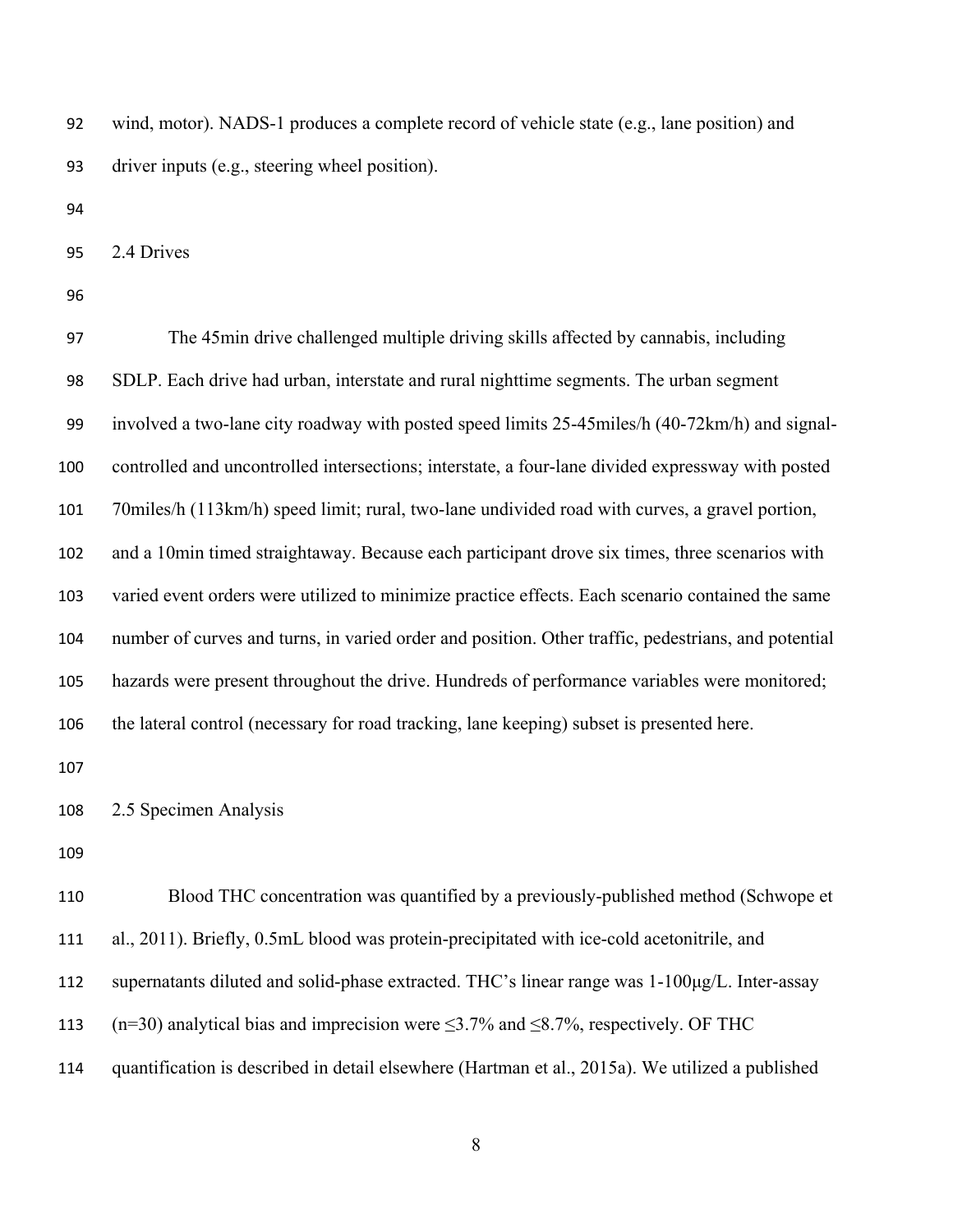| 115 | validated method (Milman et al., 2010), modified by adding 0.4mL hexane to solid-phase                   |
|-----|----------------------------------------------------------------------------------------------------------|
| 116 | extraction columns before the initial elution solvent. THC's linear range was 0.5-50µg/L. Inter-         |
| 117 | and intra-assay imprecision were $\leq 6.6\%$ ; analytical bias, $\leq 14.4\%$ (n=21). If concentrations |
| 118 | exceeded the upper LOQ, OF specimens were diluted with drug-free Quantisal <sup>TM</sup> buffer to       |
| 119 | achieve concentrations within the method's linear range.                                                 |
| 120 |                                                                                                          |
| 121 | 2.6 Data Analysis                                                                                        |
| 122 |                                                                                                          |
| 123 | Blood THC concentrations during drives were modeled via individual power-curve                           |
| 124 | regression from pre-drive (0.17 and 0.42h) and post-drive (1.4 and 2.3h) specimens. BrAC                 |
| 125 | concentrations during drives were modeled by linear interpolation, as alcohol was in the post-           |
| 126 | absorptive phase, during which its pharmacokinetics are linear (Jones and Andersson, 2003).              |
| 127 | Driving data were analyzed by participants' modeled concentrations during drives.                        |
| 128 | Data were reviewed to determine which events were suitable for analysis. Events for                      |
| 129 | which dependent measures were not meaningful (e.g., SDLP during turn), were excluded. For                |
| 130 | each dependent measure, events with similar means were grouped for analytic purposes. Data               |
| 131 | were analyzed using SAS v9.4 General Linear Model (GLM) Select function to identify                      |
| 132 | appropriate regression models. This procedure was selected due to its ability to accommodate             |
| 133 | continuous dependent measures and combinations of continuous and categorical independent                 |
| 134 | measures (Neerchal et al., 2014). The stepwise selection method was chosen; the Schwarz                  |
| 135 | Bayesian Information Criterion determined model entry/removal (Schwarz, 1978). Effect                    |
| 136 | hierarchy was not enforced on model parameters. Available model parameters were blood THC,               |
| 137 | BrAC, interaction term THC*BrAC, speed limit, inverse curvature, and subject. Dependent                  |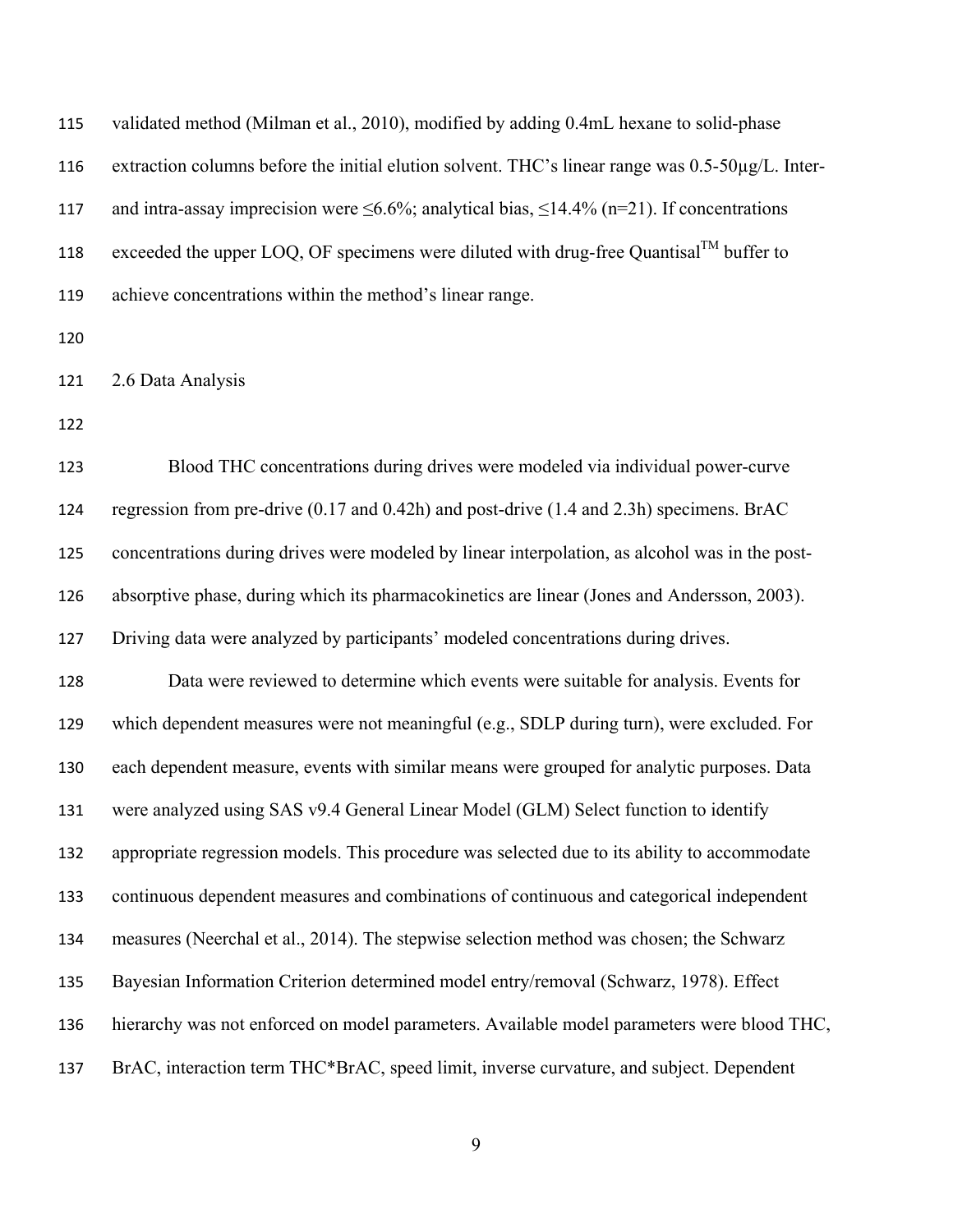| 138 | measures of drivers' lateral control included SDLP, standard deviation of steering wheel angle,          |
|-----|----------------------------------------------------------------------------------------------------------|
| 139 | lane departures/min ("lane departure" defined as edge of vehicle crossing a lane boundary; per           |
| 140 | minute allowed for normalization across drive events), and maximum lateral acceleration in               |
| 141 | events without sharp turns. For final regression models, the analysis of variance for the model fit      |
| 142 | is presented, along with estimates, t-values, and p-values for model parameters.                         |
| 143 |                                                                                                          |
| 144 | 3. Results                                                                                               |
| 145 |                                                                                                          |
| 146 | 3.1 Participants                                                                                         |
| 147 |                                                                                                          |
| 148 | Nineteen healthy adults (13 men, ages 21-37 years, 74% white) participated (Table 1).                    |
| 149 | Most consumed cannabis $\geq 2x/m$ onth (but $\leq 3$ days/week), and reported last intake within a week |
| 150 | prior to admission. Participants self-reported driving 6-23 years, and all reported driving              |
| 151 | $\geq$ 1x/week. Data review revealed one participant (#12) was consistently an extreme outlier in        |
| 152 | almost all measures and dosing conditions, including placebo cannabis/placebo alcohol. Driving           |
| 153 | videos indicated markedly erratic and abnormal driving behavior, inattention, and distractibility        |
| 154 | in all conditions, suggesting invalid data. These data were excluded from all driving analyses,          |
| 155 | yielding N=18 completing drivers.                                                                        |
| 156 |                                                                                                          |
| 157 | 3.2 Driving                                                                                              |
| 158 |                                                                                                          |
| 159 | GLM Select model results are depicted in Table 2. THC concentration and BrAC                             |
| 160 | significantly associated with SDLP, but the interaction (THC*BrAC) was not selected into the             |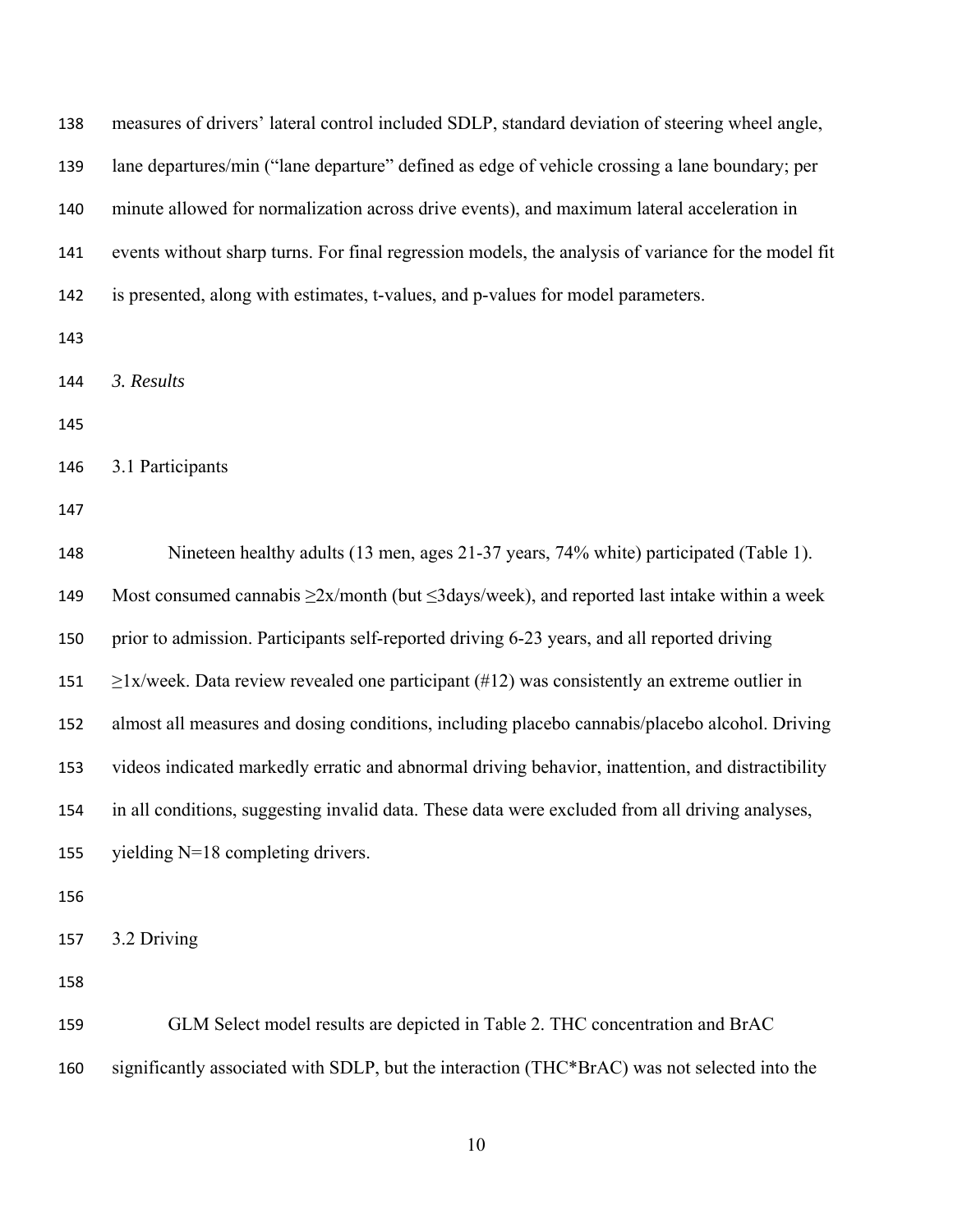model. This indicates additive, rather than synergistic, cannabis and alcohol effects. To account 162 for a possible ceiling effect of increasing concentrations, quadratic terms  $THC<sup>2</sup>$  and  $BrAC<sup>2</sup>$  were added to the list of potential predictors; neither was included in the resultant model. The model predicts that blood THC and BrAC increased SDLP 0.26 cm per µg/L THC and 0.42 cm per 0.01g/210L BrAC (Table 3), representing 0.8% and 1.3% increases relative to median baseline (drug-free) SDLP per µg/L THC or 0.01g/210L BrAC, respectively. Participants displayed high inter-individual variability in baseline (drug-free) SDLP (Supplemental Figure 1). BrAC concentrations of 0.05% and 0.08%, the most common *per se* alcohol limits worldwide, were associated with similar SDLP to 8.2 and 13.1µg/L THC concentrations, respectively (Figure 2). Low (1 and 2μg/L) blood THC concentrations were associated with SDLP increases similar to 0.01g/210L BrAC. At 5μg/L THC, a 4.1% increase in SDLP was observed; at 10μg/L, SDLP increased 8.2%. This change was comparable to 0.05g/210L BrAC (6.7% increase) and 0.08g/210L BrAC (11% increase). Natural-log SDLP transformation is common analytical practice due to non-normal

 distribution. Results obtained from ln(SDLP) (Supplemental Tables 1 and 2) were similar to untransformed SDLP; therefore, we report the more straightforward and conservative SDLP results.

 BrAC significantly increased lane departures/min and maximum lateral acceleration; these measures were not sensitive to cannabis. Neither THC nor BrAC affected standard deviation of steering wheel angle.

 THC concentration-based statistical analysis was utilized because of substantial overlap 182 in achieved THC blood  $C_{\text{max}}$  across the active-THC dose groups (Figure 3): 6 participants 183 achieved higher  $C_{\text{max}}$  after the low than high-THC dose and 4 had low and high  $C_{\text{max}}$  within 20%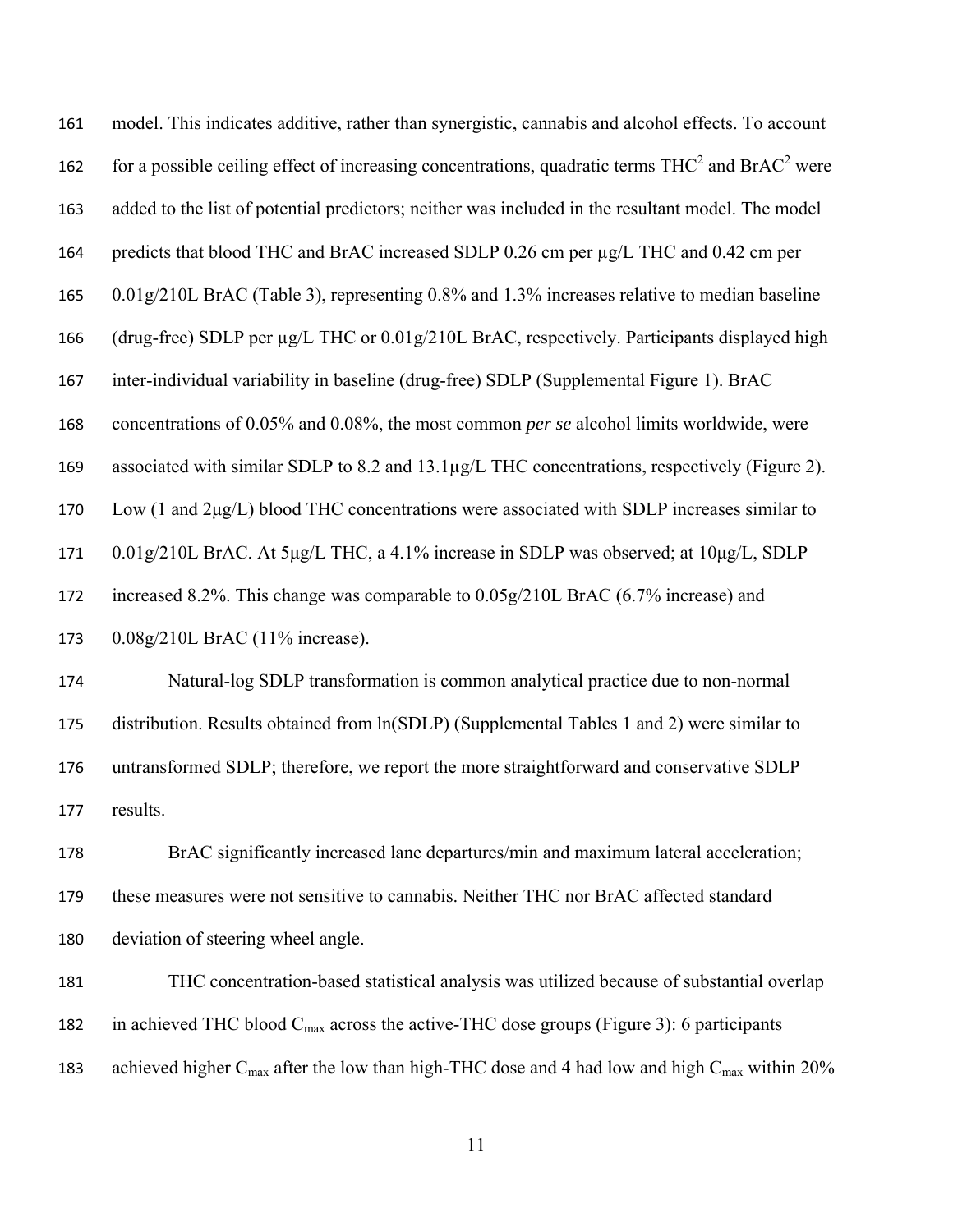| 184 | of one another despite a 2-fold dose difference. This overlap makes statistical analysis by dose   |
|-----|----------------------------------------------------------------------------------------------------|
| 185 | group (Table 4) not scientifically meaningful, illustrating the importance of analyzing effects by |
| 186 | actual blood THC. THC concentration peaks prior to finishing inhalation (Huestis et al., 1992),    |
| 187 | and inhalation variability causes THC concentration variability (Azorlosa et al., 1995, Hartman    |
| 188 | et al., 2015b). Table 5 presents mean (SD) results by THC and alcohol condition.                   |
| 189 |                                                                                                    |
| 190 | 3.3 Pre- and Post-drive Blood and OF THC Concentrations                                            |
| 191 |                                                                                                    |
| 192 | Table 6 presents pre- and post-drive blood and OF concentrations. Full blood and OF                |
| 193 | pharmacokinetic data are presented in (Hartman et al., 2015b) and (Hartman et al., 2015a),         |
| 194 | respectively. Between-subject blood concentration variability (coefficient of variation) was       |
| 195 | substantially lower than matched OF concentration variability at all time points: 45-65% vs. 125-  |
| 196 | 207%, respectively, immediately post-dose; 39-69% vs. 129-184% at 1.4h; and 61-82% vs. 139-        |
| 197 | 174% at 2.3h (Table 6).                                                                            |
| 198 |                                                                                                    |
| 199 | 4. Discussion                                                                                      |
| 200 |                                                                                                    |
| 201 | Using a sophisticated driving simulator and rigorous placebo-controlled, within-subject            |
| 202 | design, we found a positive association between blood THC concentration and one (SDLP) of 3        |
| 203 | alcohol-sensitive lateral control impairment measures (SDLP, normalized lane departures,           |
| 204 | maximum acceleration). Cannabis-alcohol combination effects were additive, not synergistic.        |
| 205 | Decreased lateral control was associated with blood THC concentrations and BrAC,                   |
| 206 | based on descriptive models. SDLP is among the most sensitive and consistently utilized driving    |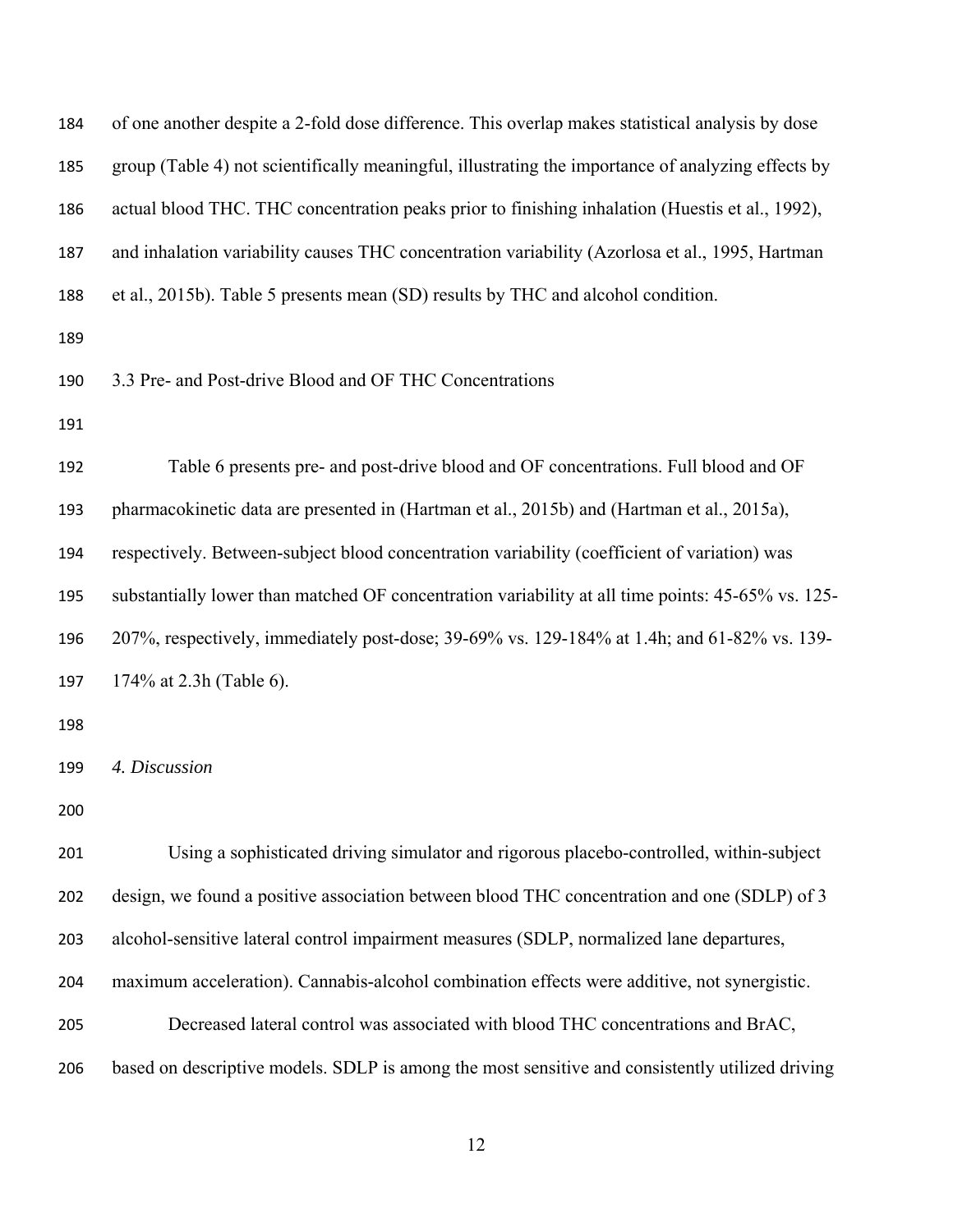| 207 | impairment measures (Charlton and Starkey, 2013; Ramaekers et al., 2006a; Verster and Roth,           |
|-----|-------------------------------------------------------------------------------------------------------|
| 208 | 2011, 2012). Given that most countries have 0.05 or 0.08% BAC per se laws, the observed               |
| 209 | SDLP increase may be substantial enough to be considered impairment. Although SDLP                    |
| 210 | (experimental measure) is not directly validated to predict crash risk (epidemiological measure),     |
| 211 | it is an objective measure of continuous behavior while driving (Lococo and Staplin, 2006). The       |
| 212 | lowest criterion of drug-induced driving impairment is considered to be SDLP consistent with          |
| 213 | 0.05 BAC, approximately 2.4cm (Lococo and Staplin, 2006). In this study, $\geq$ 8.2 $\mu$ g/L THC met |
| 214 | that criterion. The increase associated with $10\mu g/L$ THC also was similar to $2\mu g/L$           |
| 215 | THC+0.05g/210L BrAC (8.4% increase). At higher 20µg/L THC, SDLP increased 16%,                        |
| 216 | comparable to 0.10g/210L BrAC (13% increase). In an on-road study (Ramaekers et al., 2000;            |
| 217 | Robbe, 1998), 100, 200 and 300µg/kg THC doses ( $\sim$ 7mg, $\sim$ 14mg, $\sim$ 21mg) significantly   |
| 218 | increased SDLP 1.7-3.5cm relative to placebo. These increases are consistent with our 7-10µg/L        |
| 219 | during-drive THC (5.8-8.2% increase) or 0.05-0.08g/210L BrAC (6.7-10.7% increase, Table 3).           |
| 220 | Our final lane departures/min and maximum lateral acceleration GLM Select models did not              |
| 221 | include THC, indicating increasing THC concentrations did not increase these measures. Alcohol        |
| 222 | concentration-dependently increased lane departures/min and maximum lateral acceleration, with        |
| 223 | 0.05g/210L corresponding to 35% and 9.5% increases, respectively.                                     |
| 224 | Combining cannabis with alcohol produced an additive—rather than synergistic—effect                   |
| 225 | on SDLP, with no interaction term. Past simulator studies were inconsistent regarding SDLP            |
| 226 | cannabis-alcohol interactions. Ronen et al (2010) observed significant increases in lane position     |
| 227 | variability when 13mg THC and 0.05% (BAC) alcohol were combined, despite neither                      |
| 228 | producing an independent significant effect. Conversely, Lenné et al (2010) observed significant      |

main effects of cannabis and alcohol independently, but no interaction (combined effects not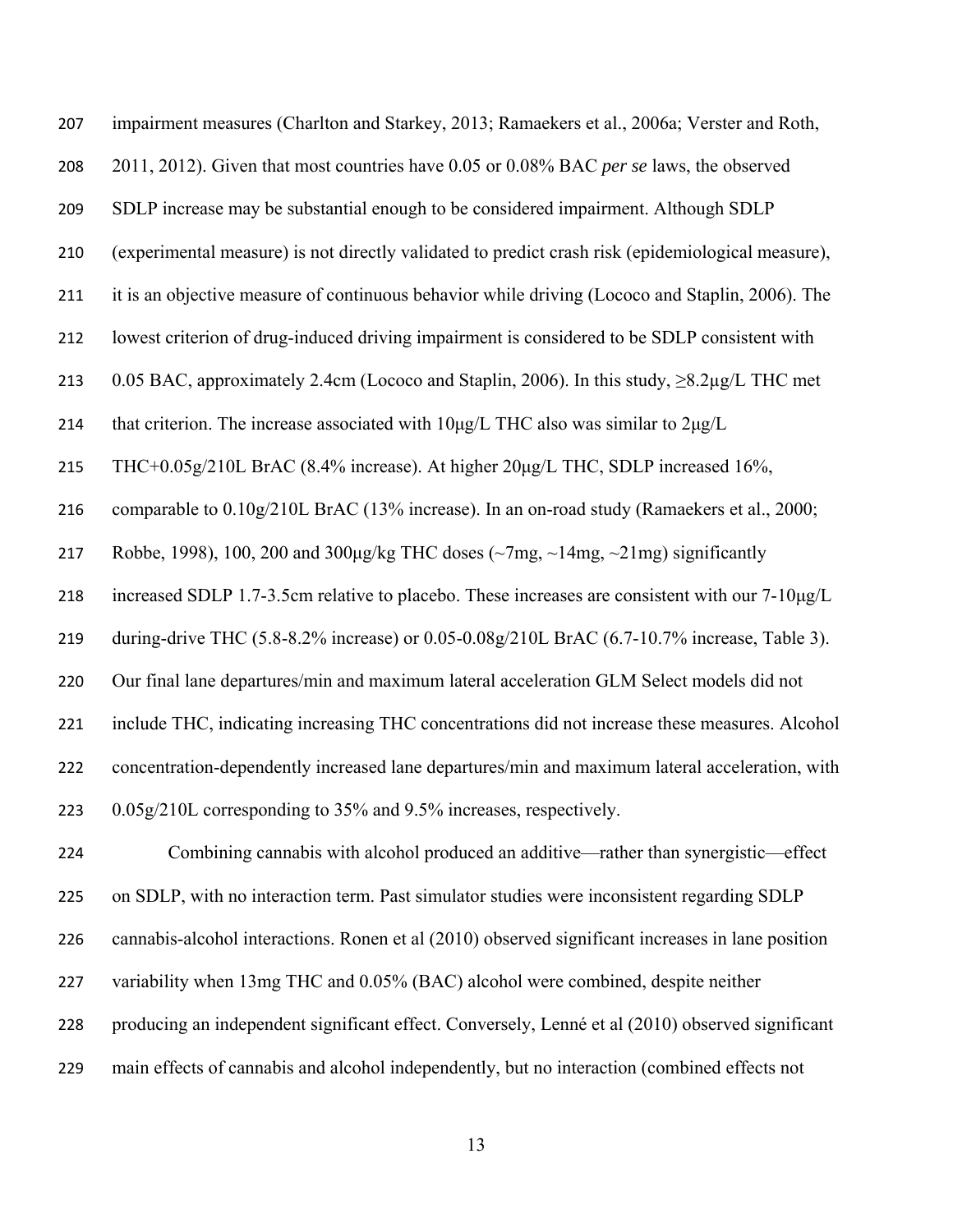synergistic), similar to our findings. Combining 100 or 200μg/kg THC with 0.04% target BAC in the on-road study described above significantly increased SDLP by 5.3 and 8.5cm, classified as "severe" performance decrements (Ramaekers et al., 2000; Robbe, 1998). In our model, this 233 increase is similar to  $\geq 20\mu$ g/L blood THC alone. Although epidemiological studies do not quantify crash risk by SDLP, increases in lane weave may lead to more lane departures (detected by Downey et al., 2013) and, in turn, more crashes. Cannabis approximately doubled crash risk in two recent epidemiological meta-analyses (Li et al., 2012; Asbridge et al., 2012). Unlike cannabis, alcohol affected additional lateral control parameters besides SDLP. Lane departures/min and maximum lateral acceleration also increased with BrAC, consistent 239 with prior NADS alcohol findings (Lee et al., 2010). This suggests more extreme reaction to lateral position when DUI alcohol, compared to DUIC. Cannabis-influenced drivers may attempt to drive more cautiously to compensate for impairing effects, whereas alcohol-influenced drivers often underestimate their impairment and take more risks (Sewell et al., 2009). Alcohol's strong effects on driving are well-established (Charlton and Starkey, 2013; Charlton and Starkey, 2015; Moskowitz and Fiorentino, 2000; Van Dyke and Fillmore, 2014). Alcohol increased center and edge lane crossings, and time over the edge line in a simulated drive (Charlton and Starkey, 2013). Lack of observed cannabis effects on lane departures contrasts with prior findings. Downey et al. (2013) observed dose-dependent cannabis effects on straddling lane barrier or solid lines, with or without alcohol, in simulated nighttime driving. That study had more participants (80), possibly providing higher power to detect weak effects. In one on-road study, only cannabis-alcohol combinations significantly increased time out of lane (Ramaekers et al., 2000; Robbe, 1998); neither cannabis nor alcohol (0.04% BAC) alone produced a significant effect. Because increasing lane departures and "time out of lane" require more substantial lane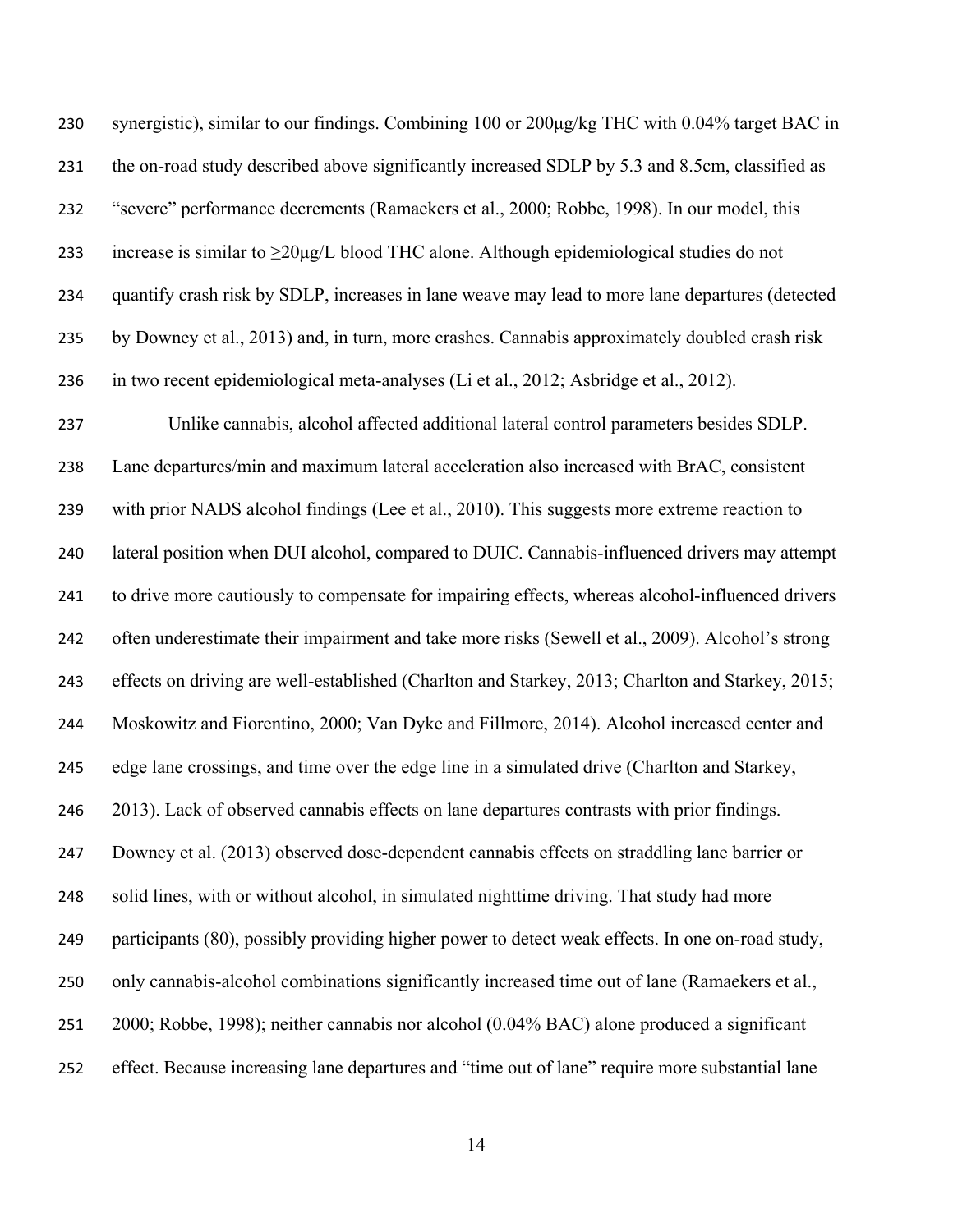weaving than SDLP, this discrepancy may result from the low alcohol dose administered in that

study. SDLP is more sensitive, with observable impairment at BACs as low as 0.04%

(Moskowitz and Fiorentino, 2000).

 Neither cannabis nor alcohol affected standard deviation of steering angle. To our knowledge, only one prior simulator study found a significant alcohol effect on this parameter: 0.6g/kg alcohol (peak BACs ~0.05%) produced a significant but small increase in standard 259 deviation of steering angle (Lenné et al., 2010). Lower  $0.4g/kg$  (peak BACs  $\leq 0.025\%$ ) had no effect. Although cannabis alone (19, 38mg) did not significantly increase steering angle 261 variability (main effect), there was significant interaction with driver experience. Experienced 262 drivers ( $\geq$ 7 years driving) showed unchanged or decreased steering angle variability with increasing cannabis dose relative to placebo; inexperienced drivers (<2 years) had increased 264 variability (Lenné et al., 2010). All of our participants had  $\geq$ 6 years of driving experience, perhaps accounting for this discrepancy. Lenné et al. (2010) also analyzed effects by dose rather than concentration, possibly resulting in greater apparent effect size because dose-wise (categorical) variable analyses generally have higher power than continuous variables. Multiple other studies found no cannabis-only effect on steering wheel position variability (Anderson et al., 2010; Ronen et al., 2010), although one observed increased steering variability in occasional smokers after alcohol alone and alcohol-cannabis combination (Ronen et al., 2010). Standard deviation of steering angle appears insensitive, due to the amplifying effect of steering mechanisms. Minor steering adjustments can substantially alter course and change lane position due to forward motion, despite re-straightening the wheel.

 By controlling *ad libitum* inhalation topography (e.g., inhalation rate, depth, hold time), smokers can self-titrate cannabis dose to achieve desired pharmacological response *(*Azorlosa et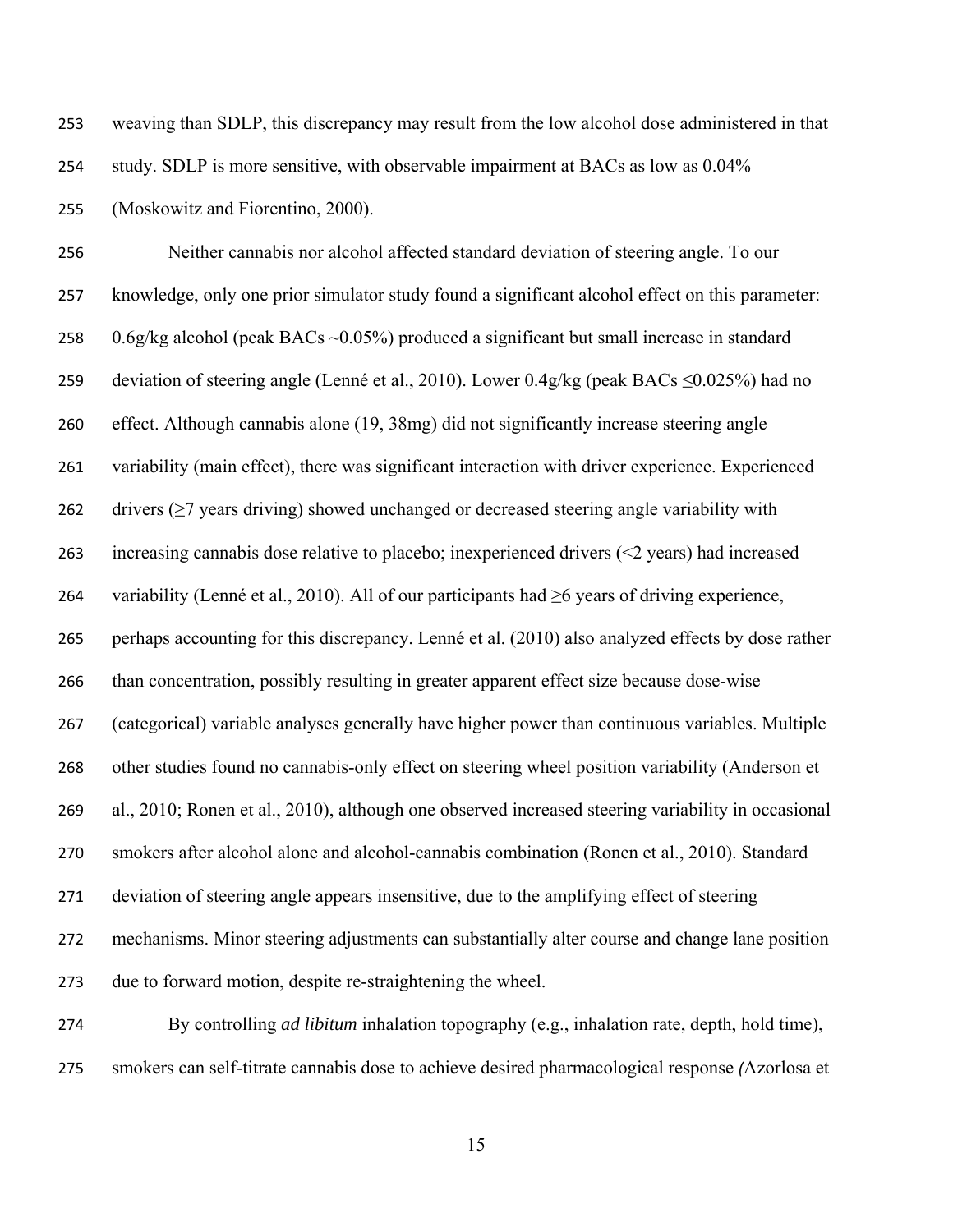al., 1995). We infer self-titration from the observed disjunction between dose and THC concentration; there is often poor correlation between THC dose and blood concentration, making concentration-based analysis more meaningful and robust than dose-based analysis (see Tables 4-5, Figure 3). In our sample, 52.6% of participants showed evidence of self-titration (Hartman et al 2015b). Substantial concentration variability was observed, consistent with prior cannabis research (Desrosiers et al., 2014). This further underscores the robustness of concentration-based—rather than dose-based— analysis. There is substantial interest in relating driving performance directly to OF concentrations due to screening advantages. THC enters OF primarily by oromucosal contamination during inhalation, and consequently is less representative of systemic concentrations shortly after intake. OF concentration variability was 2-5-fold higher than for paired blood concentrations, making interpretation of effects more challenging. Similar to blood, low OF THC concentrations are difficult to interpret because intake history and individual variability affect detection time and 289 later concentrations. However, in this sample, OF THC  $>1600\mu g/L$  indicated intake within the last 1.4h, and >600μg/L indicated intake within the last 2.3h. In a roadside study, the percentage of people displaying observable cannabis-related impairment increased with increasing OF 292 concentrations when aggregated into wide ranges ( $\leq$ 3µg/L, 3-25µg/L, 25-100µg/L, >100µg/L) (Fierro et al., 2014).

4.1 Strengths and limitations

 Major study strengths include the double-blind, placebo-controlled, within-subject design; drive scenarios controlling for other road conditions (speed limit and curvature), which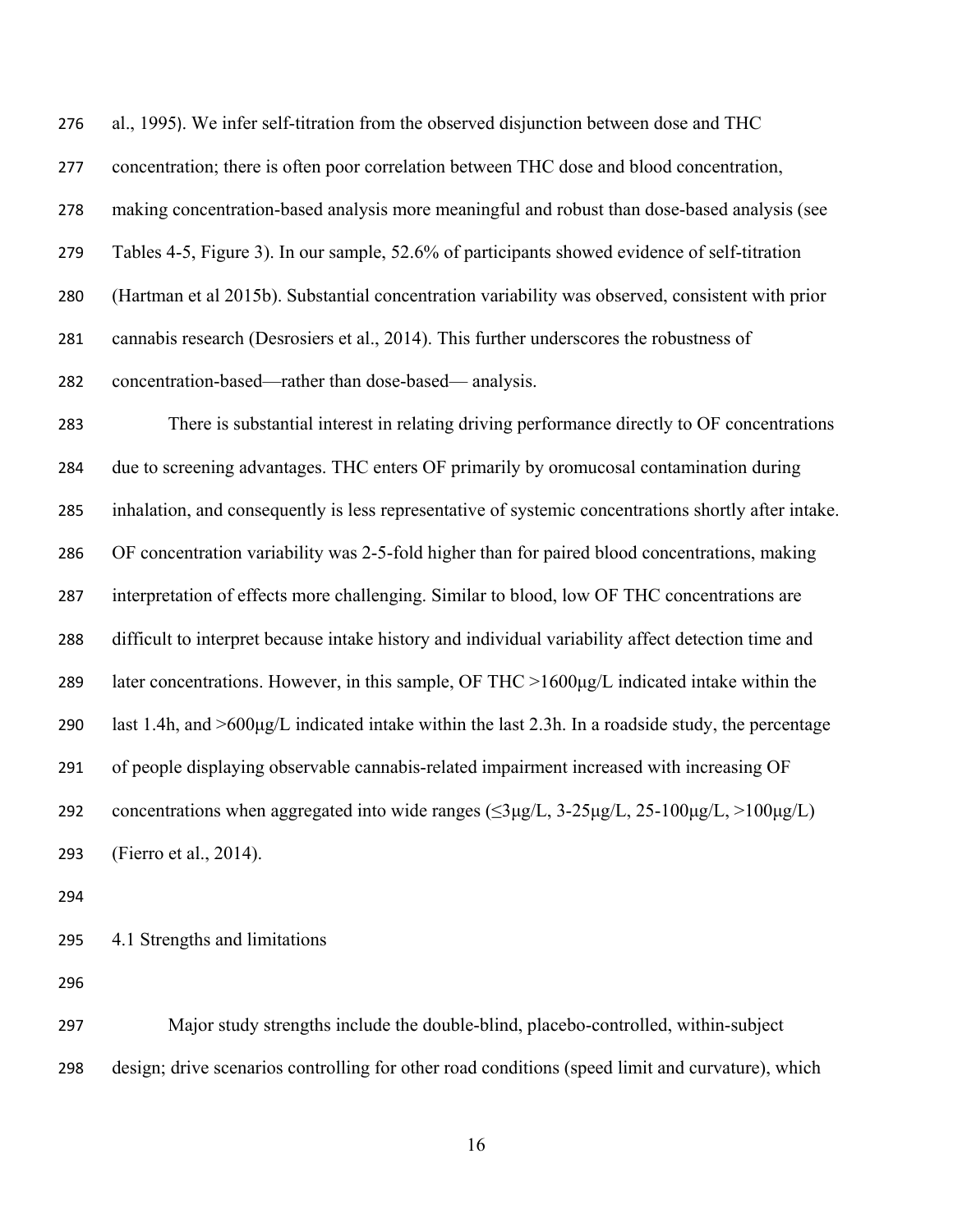potentially affect drivers' lateral control and road tracking performance; administration of multiple doses of cannabis (THC) with/without alcohol; concentration-based analysis; and multiple specimen collections before and after driving (allowing during-drive pharmacokinetic modeling), to better relate driving impairment to THC concentrations.

 In authentic DUIC cases, measured THC concentrations do not reflect those present during driving. Blood collection is typically delayed 90min to 4h after the event (Biecheler et al., 2008; Jones et al., 2008). During this delay, there is rapid THC distribution from blood into highly-perfused tissues, resulting in rapid blood THC concentration decrease in the first hour post-inhalation. Later, THC concentration continues to decrease, albeit more slowly. This results in lower measured THC concentrations than were present during driving. In contrast, we examined driving performance relative to THC concentrations and BrAC that were present *during* driving. Thus, to our knowledge, the current study is among the most robust analyses of cannabis and alcohol effects on lateral control at specific THC concentrations. For context, we report driving performance results at concentrations typically considered or established for *per se* laws around the world (1, 2, 5, 7μg/L THC; 0.02, 0.05, 0.08% BrAC) (Armentano, 2013; Grotenhermen et al., 2007; Karakus et al., 2014; Lacey et al., 2010; Ramaekers et al., 2006b; Verstraete A, 2011). However, these *per se* limits are applied to THC concentrations that may substantially underestimate concentrations during driving. Thus, our reported THC 1-5μg/L SDLP changes may be understated compared to forensic DUIC cases. In the present study, 318 median blood and OF THC concentrations immediately post-dose were  $>30\mu g/L$  and  $>700\mu g/L$ , 319 respectively. Blood THC  $\geq 20\mu\text{g/L}$  indicated intake within the last 0.42h and THC  $\geq 10\mu\text{g/L}$  indicated intake within the last 1.4h. Thus, if people drive during or soon after cannabis inhalation, during-drive THC concentrations could exceed 20μg/L. Our SDLP increase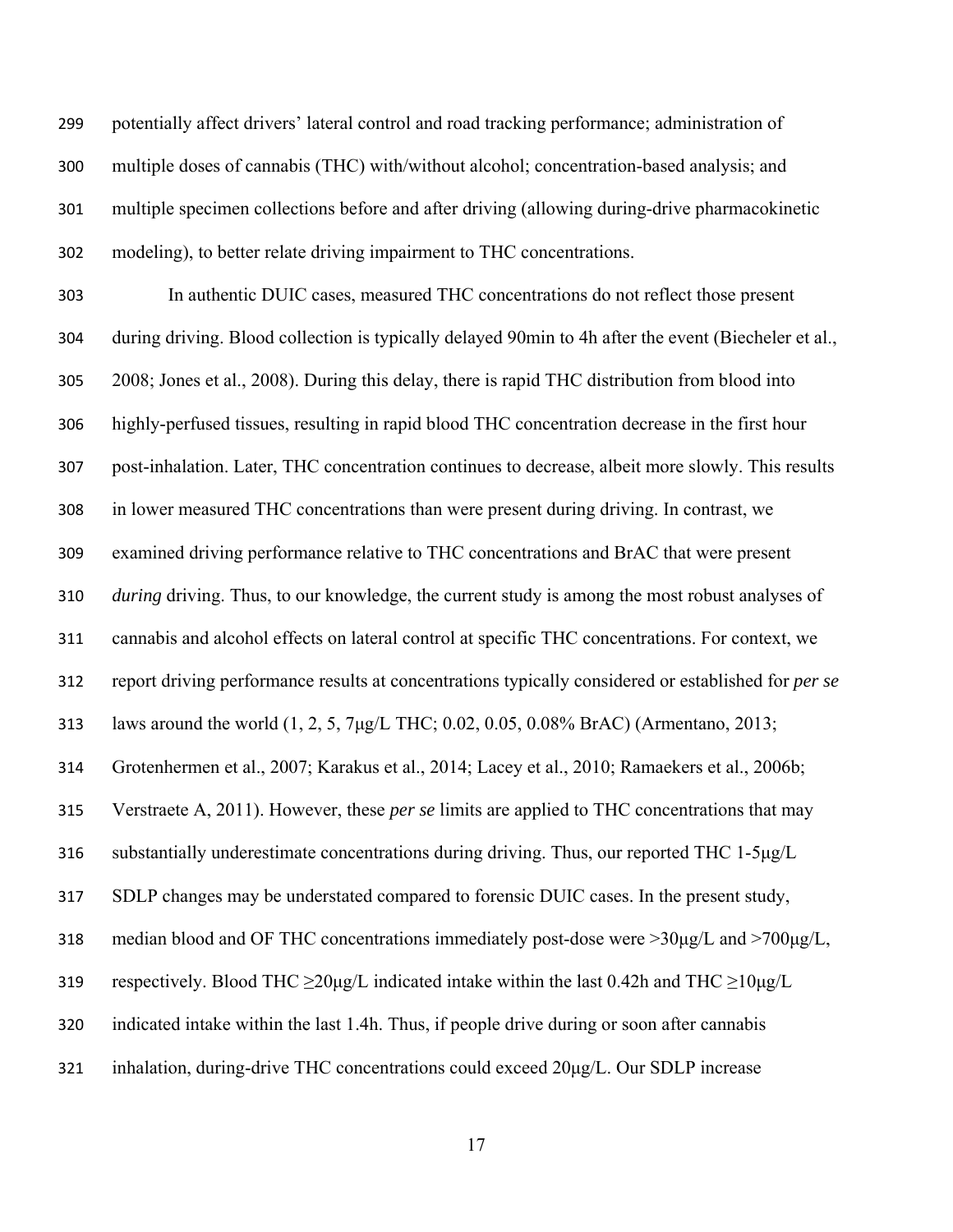322 associated with THC  $\geq 20\mu\text{g/L}$  (~5.2cm) was considered "severe" by other researchers (Ramaekers et al., 2000; Robbe, 1998), representing a 16% increase in our observed lane position variability. Despite lack of significant THC effect on lane departures/min, our results suggest substantial lateral control performance decrements, consistent with effects produced by known impairing alcohol concentrations. Verster and Roth (2014) determined that lane departures alone were not sufficiently sensitive to experimentally detect impaired driving or effect size differences. SDLP is a sensitive marker, serving as experimental proxy for rarer events such as lane departures. Even minor lateral control decrements may be dangerous in narrow or winding roads, or in heavy traffic where navigational precision or defensive driving may be required.

 This study has several limitations. We approached data analyses via a stepwise GLM Select procedure, with the goal of describing data without assumptions of which parameters (THC, BrAC, other) would produce fixed effects. In research settings, participants are aware driving is constantly under observation, and may drive with greater caution or focus. Other participants may have wanted to demonstrate that cannabis does not affect driving; public attitudes toward DUIC are less negative than for DUI alcohol (McCarthy et al., 2007; Terry and Wright, 2005). However, self-perception of driving performance or impairment—even without drugs—may be unreliable (Van Dyke and Fillmore 2014; Verster and Roth, 2012).

 This study was limited to occasional smokers. Frequent cannabis smokers demonstrate tolerance to some acute cannabis intoxication effects (Ramaekers et al., 2011), but tolerance did not compensate for all effects (Downey et al., 2013). There is currently substantial interest in comparing occasional to frequent smokers and assessing potential tolerance (Ramaekers et al.,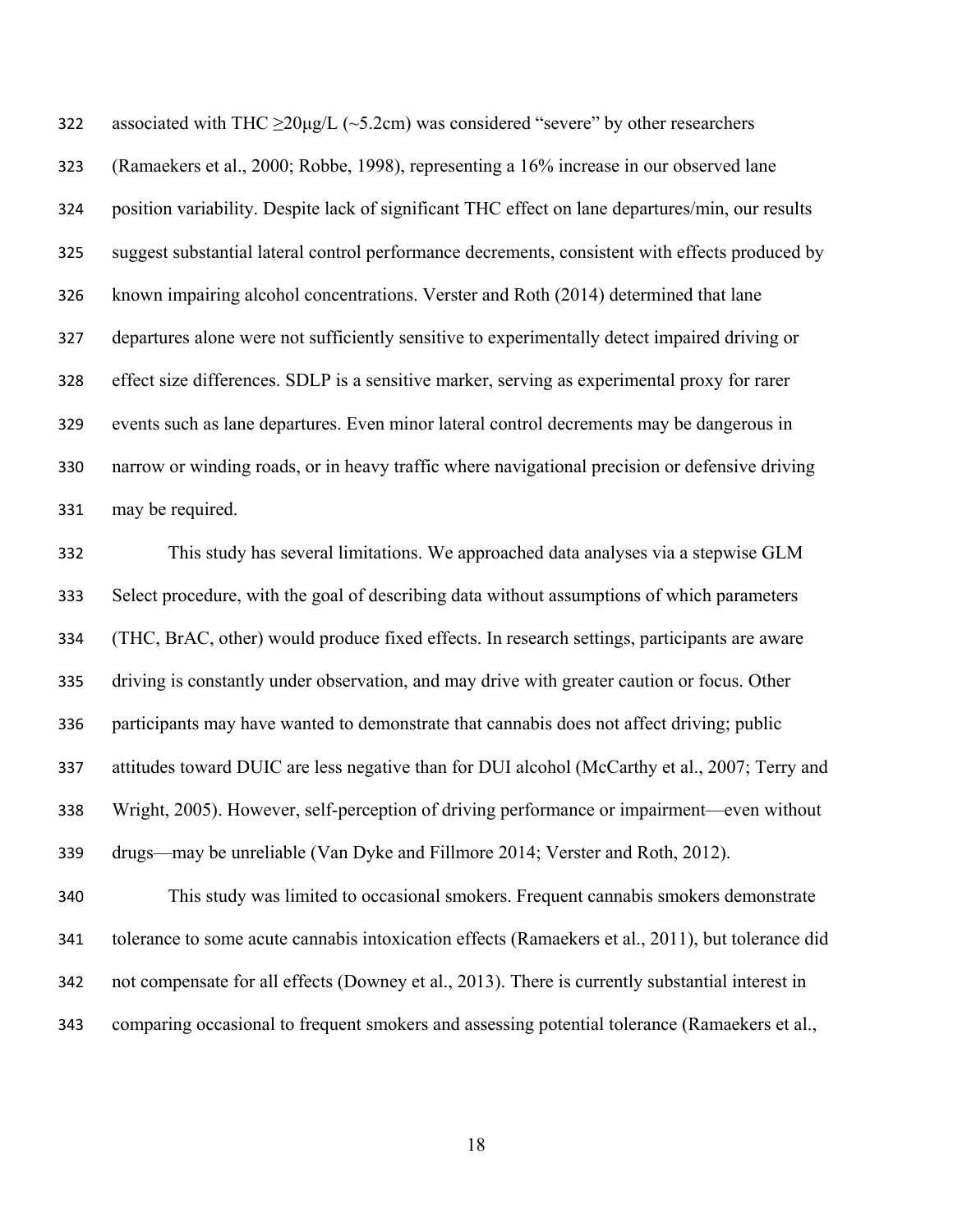2009; Toennes SW et al., 2008; Wright and Terry, 2002), especially as medical and recreational cannabis becomes more commonplace.

 We do not believe that conducting this study in a driving simulator, rather than on the road, represents a significant limitation. Rather, simulators offer advantages for assessing impaired driving. Participants can engage in risky driving behavior without endangering themselves or others. Simulators provide controlled reproducible research environments and ability to make detailed real-time measurements. Modern simulators produce highly realistic driving scenarios (Hartman and Huestis, 2012). The NADS-1 is the world's most sophisticated simulator, and was successfully utilized to assess distracted and drugged driving (Garrott et al., 2005; Lee et al., 2010).

```
355 5. Conclusion
```
 In this rigorous, double-blind, placebo-controlled study, cannabis and alcohol were significantly associated with impaired driving lateral control. Cannabis only affected SDLP; whereas alcohol affected SDLP, lane departures/min, and maximum acceleration. During-drive 8.2μg/L blood THC was associated with SDLP increases similar to 0.05g/210L BrAC (~0.05% BAC), and SDLP at 13.1μg/L THC approximated 0.08g/210L BrAC. Combining alcohol and 362 cannabis produced an additive effect on SDLP; 5μg/L THC with 0.05g/210L BrAC was similar to 0.08g/210L SDLP impairment. These THC concentrations during driving are higher than those generally measured hours later during sample collection. OF concentration variability was substantially greater than blood concentration variability, suggesting better performance as a screening tool than impairment gauge.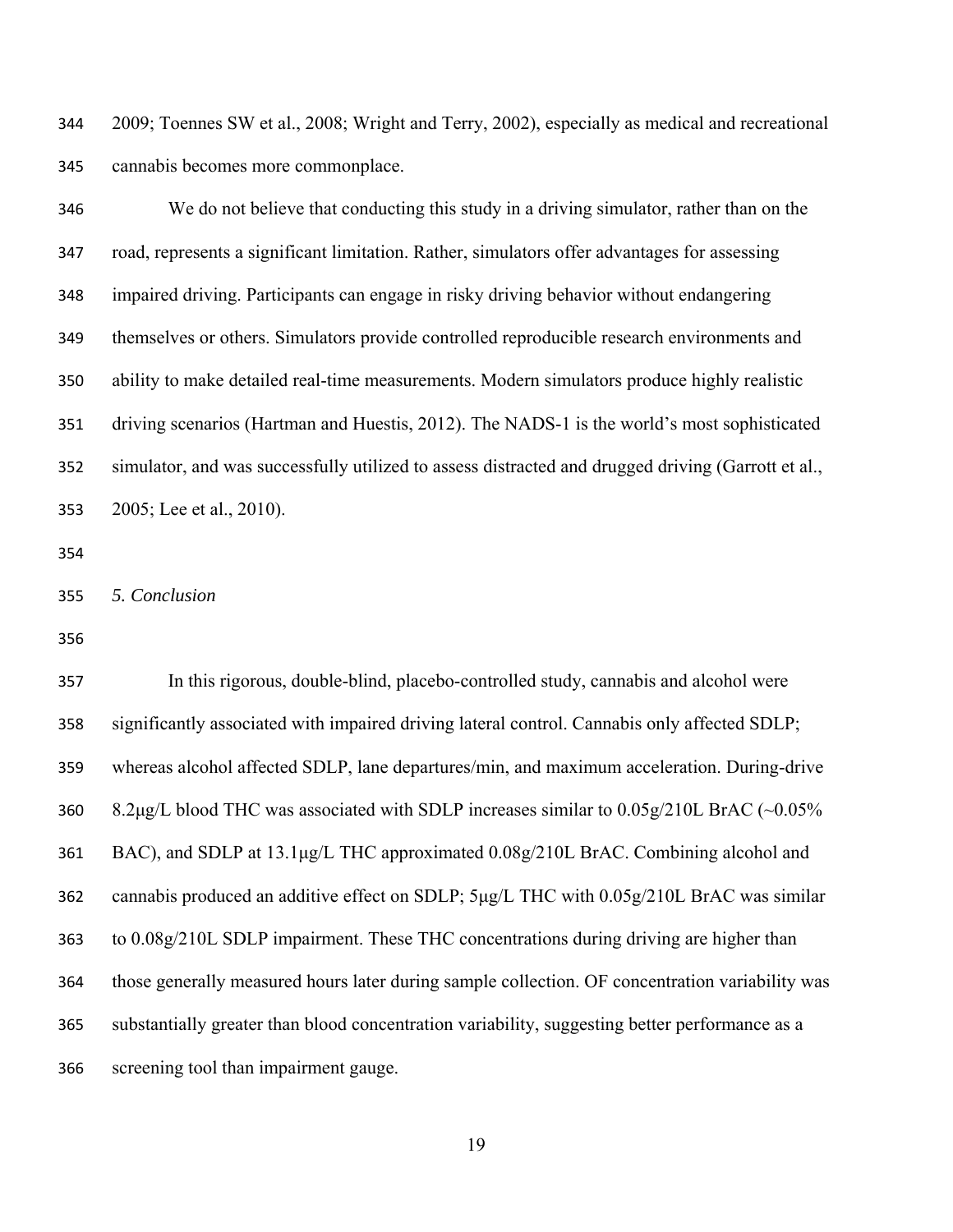- 
- References
- 
- Adamson, S.J., Sellman, J.D., 2003. A prototype screening instrument for cannabis use disorder: the Cannabis Use Disorders Identification Test (CUDIT) in an alcohol-dependent clinical sample. Drug Alcohol Rev. 22, 309-315.
- Anderson, B.M., Rizzo, M., Block, R.I., Pearlson, G.D., O'Leary, D.S., 2010. Sex differences in the effects of marijuana on simulated driving performance. J. Psychoactive Drugs 42, 19-30.
- Armentano, P., 2013. Should Per Se Limits Be Imposed For Cannabis? Equating Cannabinoid Blood Concentrations with Actual Driver Impairment: Practical Limitations and Concerns. Humboldt J. Social Relations, 45-55.
- Asbridge, M., Hayden, J.A., Cartwright, J.L., 2012. Acute cannabis consumption and motor vehicle collision risk: Systematic review of observational studies and meta-analysis. BMJ 344, e536.
- Azorlosa, J.L., Greenwald, M.K., Stitzer, M.L., 1995. Marijuana smoking: Effects of varying puff volume and breathhold duration. J. Pharmacol. Exp. Ther. 272, 560-569.
- Bergamaschi, M.M., Karschner, E.L., Goodwin, R.S., Scheidweiler, K.B., Hirvonen, J., Queiroz, R.H., Huestis, M.A., 2013. Impact of prolonged cannabinoid excretion in chronic daily
- cannabis smokers' blood on per se drugged driving laws. Clin. Chem. 59, 519-526.
- Berning, A., Compton, R., Wochinger, K., 2015. Results of the 2013-2014 National Roadside Survey of Alcohol and Drug Use by Drivers. Traffic Safety Facts: Research Note. National Highway Traffic Safety Administration, US Department of Transportation, Washington, DC. Report No. DOT HS 812 118.
- Biecheler, M.B., Peytavin, J.F., Facy, F., Martineau, H., 2008. SAM survey on "Drugs and fatal accidents": search of substances consumed and comparison between drivers involved under the influence of alcohol or cannabis. Traffic. Inj. Prev. 9, 11-21.
- Bosker, W.M., Huestis, M.A., 2009. Oral Fluid Testing for Drugs of Abuse. Clin. Chem. 55, 1910-1931.
- Charlton, S.G., Starkey, N.J., 2013. Driver risk from blood alcohol levels between 50mg/100ml and 80mg/100ml. NZ Transport Agency Research Report Traffic and Road Safety Research Group,University of WaikatO, Hamilton, NZ. Doc. No. 541.
- Charlton, S.G., Starkey, N.J., 2015. Driving while drinking: performance impairments resulting from social drinking. Accid. Anal. Prev. 74, 210-217.
- Desrosiers, N.A., Himes, S.K., Scheidweiler, K.B., Concheiro-Guisan, M., Gorelick, D.A., Huestis, M.A., 2014. Phase I and II Cannabinoid Disposition in Blood and Plasma of
- Occasional and Frequent Smokers Following Controlled Smoked Cannabis. Clin. Chem. 60, 631-643.
- Downey, L.A., King, R., Papafotiou, K., Swann, P., Ogden, E., Boorman, M., Stough, C., 2013. The effects of cannabis and alcohol on simulated driving: Influences of dose and experience. Accid Anal. Prev. 50, 879-886.
- Drummer, O.H., 2006. Drug testing in oral fluid. Clin. Biochem. Rev. 27, 147-159.
- Drummer, O.H., Gerostamoulos, D., Chu, M., Swann, P., Boorman, M., Cairns, I., 2007. Drugs in oral fluid in randomly selected drivers. Forensic Sci. Int. 170, 105-110.
- Drummer, O.H., Gerostamoulos, J., Batziris, H., Chu, M., Caplehorn, J., Robertson, M.D.,
- Swann, P., 2004. The involvement of drugs in drivers of motor vehicles killed in Australian
- road traffic crashes. Accident Anal. Prev. 36, 239-248.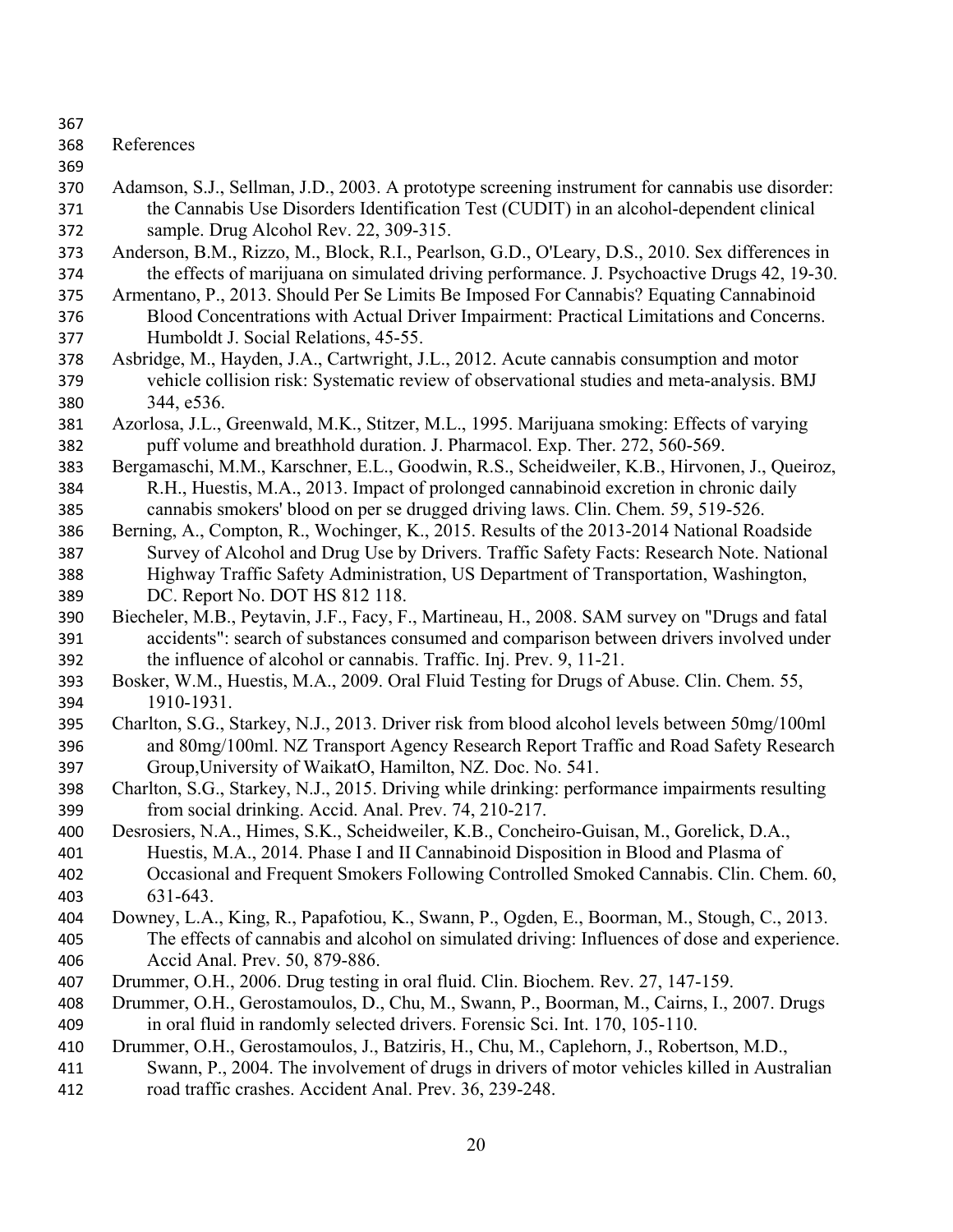- Fierro, I., Gonzalez-Luque, J.C., Alvarez, F.J., 2014. The relationship between observed signs of impairment and THC concentration in oral fluid. Drug Alcohol Depend. 144, 231-238.
- Garrott, W.R., Mazzae, E.N., Goodman, M.J., 2005. NHTSA's National Advanced Driving Simulator Research Program. National Highway Traffic Safety Administration. Paper No. 05-0377.
- Gjerde, H., Normann, P.T., Christophersen, A.S., Samuelsen, S.O., Mørland, J., 2011. Alcohol, psychoactive drugs and fatal road traffic accidents in Norway: A case-control study.
- Accident Anal. Prev. 43, 1197-1203.
- Grotenhermen, F., Leson, G., Berghaus, G., Drummer, O.H., Krüger, H.P., Longo, M., Moskowitz, H., Perrine, B., Ramaekers, J.G., Smiley, A., Tunbridge, R., 2007. Developing limits for driving under cannabis. Addiction 102, 1910-1917.
- Hartman, R.L., Anizan, S., Jang, M., Brown, T.L., Yun, K., Gorelick, D.A., Milavetz, G., Spurgin, A., Gaffney, G., Huestis, M.A., 2015a. Cannabinoid disposition in oral fluid after controlled vaporizer administration with and without alcohol Forensic Toxicol. Doi: 10.1007/s11419-015-0269-6
- Hartman, R.L., Brown, T.L., Milavetz, G., Spurgin, A., Gorelick, D.A., Gaffney, G., Huestis, M.A., 2015b. Controlled Cannabis Vaporizer Administration: Blood and Plasma Cannabinoids With and Without Alcohol. Clin. Chem. 61, 850-69.
- Hartman, R.L., Huestis, M.A., 2013. Cannabis Effects on Driving Skills. Clin Chem. 59, 478- 492.
- Huestis, M.A., Henningfield, J.E., Cone, E.J., 1992. Blood cannabinoids. I. Absorption of THC and formation of 11-OH-THC and THCCOOH during and after smoking marijuana. J. Anal. Toxicol. 16, 276-82.
- Huestis, M.A., Verstraete, A., Kwong, T.C., Morland, J., Vincent, M.J., De La Torre, R., 2011. Oral fluid testing: Promises and pitfalls. Clin. Chem. 57, 805-810.
- Jones, A.W., Andersson, L., 2003. Comparison of ethanol concentrations in venous blood and end-expired breath during a controlled drinking study. Forensic Sci. Int. 132, 18-25.
- Jones, A.W., Holmgren, A., Kugelberg, F.C., 2008. Driving under the influence of cannabis: a 10-year study of age and gender differences in the concentrations of tetrahydrocannabinol in blood. Addiction 103, 452-461.
- Karakus, A., Idiz, N., Dalgic, M., Ulucay, T., Sincar, Y., 2014. Comparison of the Effects of Two Legal Blood Alcohol Limits: The Presence of Alcohol in Traffic Accidents According to Category of Driver in Izmir, Turkey. Traffic Inj. Prev. Doi:
- 10.1080/15389588.2014.968777
- Lacey, J., Brainard, K., Snitow, S., 2010. Drug Per Se Laws: A Review of Their Use in States. National Highway Traffic Safety Administration. Report No. DOT HS 811 317.
- Lacey, J.H., Kelley-Baker, T., Furr-Holden, D., Voas, R.B., Romano, E., Ramirez, A., Brainard,
- K., Moore, C., Torres, P., Berning, A., 2009. 2007 National Roadside Survey of Alcohol and Drug Use by Drivers: Drug Results. National Highway Traffic Safety Administration
- Office of Behavioral Safety Research. Report No. DOT HS 811 249.
- Laumon, B., Gadegbeku, B., Martin, J.-L., Biecheler, M.-B., 2005. Cannabis intoxication and fatal road crashes in France: population based case-control study. BMJ 331, 1371.
- Lee, J.D., Fiorentino, D., Reyes, M.L., Brown, T.L., Ahmad, O., Fell, J., Ward, N., Dufour, R.,
- 2010. Assessing the Feasibility of Vehicle-Based Sensors to Detect Alcohol Impairment.
- National Highway Traffic Safety Administration. Report No. DOT HS 811 358.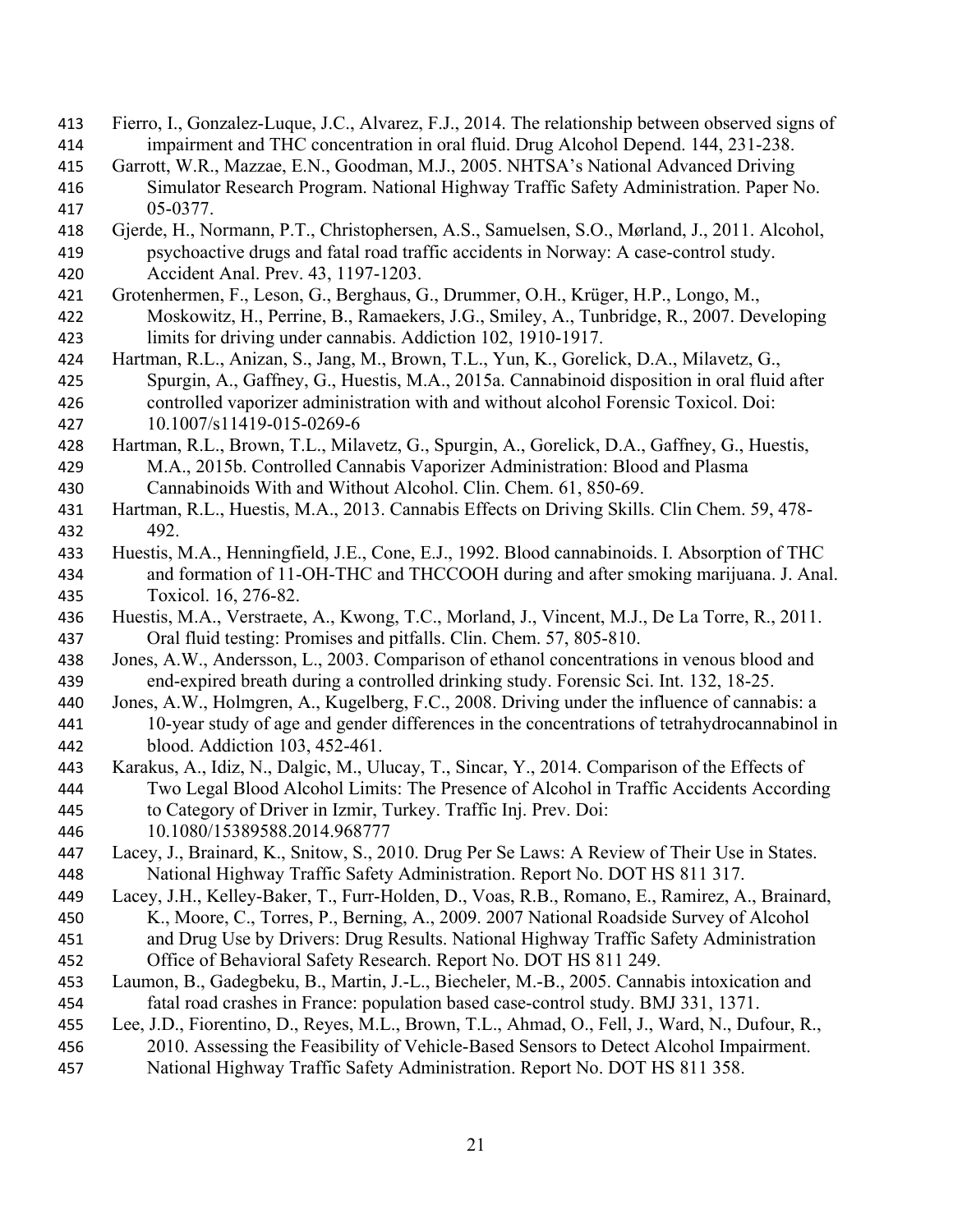- Legrand, S.A., Isalberti, C., der Linden, T.V., Bernhoft, I.M., Hels, T., Simonsen, K.W., Favretto, D., Ferrara, S.D., Caplinskiene, M., Minkuviene, Z., Pauliukevicius, A., Houwing, S., Mathijssen, R., Lillsunde, P., Langel, K., Blencowe, T., Verstraete, A.G., 2013. Alcohol and drugs in seriously injured drivers in six European countries. Drug Test. Anal. 5, 156- 165.
- Lenné, M.G., Dietze, P.M., Triggs, T.J., Walmsley, S., Murphy, B., Redman, J.R., 2010. The effects of cannabis and alcohol on simulated arterial driving: Influences of driving experience and task demand. Accident Anal. Prev. 42, 859-866.
- Li, M.C., Brady, J.E., DiMaggio, C.J., Lusardi, A.R., Tzong, K.Y., Li, G., 2012. Marijuana use and motor vehicle crashes. Epidemiol. Rev. 34, 65-72.
- Lococo, K.H., Staplin, L., 2006. Literature review of polypharmacy and older drivers: Identifying strategies to collect drug usage and driving functioning among older drivers. National Highway Traffic Safety Administration, US Department of Transportation,
- Washington, DC. Report No. DOT HS 810 558.
- McCarthy, D.M., Lynch, A.M., Pederson, S.L., 2007. Driving after use of alcohol and marijuana in college students. Psychol. Addict. Behav. 21, 425-430.
- Milman, G., Barnes, A.J., Lowe, R.H., Huestis, M.A., 2010. Simultaneous quantification of cannabinoids and metabolites in oral fluid by two-dimensional gas chromatography mass spectrometry. J. Chrom. A 1217, 1513–1521.
- Moskowitz, H., Fiorentino, D., 2000. A review of the literature on the effects of low doses of alcohol on driving-related skills. National Highway Traffic Safety Administration. Report No. DOT HS 809 028.
- Neerchal, N.K., Morel, J.G., Huang, X., Moluh, A., 2014. A Stepwise Algorithm for Generalized Linear Mixed Models. SAS Global Forum, Washington, DC. pp. 1822-2014.
- O.N.D.C.P., 2013. Office of National Drug Control Policy. White House, Washington, DC. http://www.whitehouse.gov/ondcp. Accessed on 7 August 2013.
- Pilkinton, M.W., Robertson, A., McCluskey, D.L., 2013. Drugged driving: increased traffic risks involving licit and illicit substances. J. Drug Educ. 43, 183-201.
- ProCon.org, 2014. 23 Legal Medical Marijuana States and DC: Laws, Fees, and Possession Limits. http://medicalmarijuana.procon.org/view.resource.php?resourceID=000881. Accessed on 2 Dec 2014.
- Ramaekers, J., Kauert, G., Theunissen, E., Toennes, S., Moeller, M., 2009. Neurocognitive performance during acute THC intoxication in heavy and occasional cannabis users. J. Psychopharmacol. 23, 266-277.
- Ramaekers, J., Theunissen, E., de Brouwer, M., Toennes, S., Moeller, M., Kauert, G., 2011. Tolerance and cross-tolerance to neurocognitive effects of THC and alcohol in heavy cannabis users. Psychopharmacology 214, 391-401.
- Ramaekers, J.G., Kuypers, K.P., Samyn, N., 2006a. Stimulant effects of 3,4-
- methylenedioxymethamphetamine (MDMA) 75 mg and methylphenidate 20 mg on actual driving during intoxication and withdrawal. Addiction 101, 1614-1621.
- Ramaekers, J.G., Moeller, M.R., van Ruitenbeek, P., Theunissen, E.L., Schneider, E., Kauert, G., 2006b. Cognition and motor control as a function of Δ9-THC concentration in serum and oral fluid: Limits of impairment. Drug Alcohol Depend. 85, 114-122.
- Ramaekers, J.G., Robbe, H.W.J., O'Hanlon, J.F., 2000. Marijuana, alcohol and actual driving performance. Hum. Psychopharm. 15, 551-558.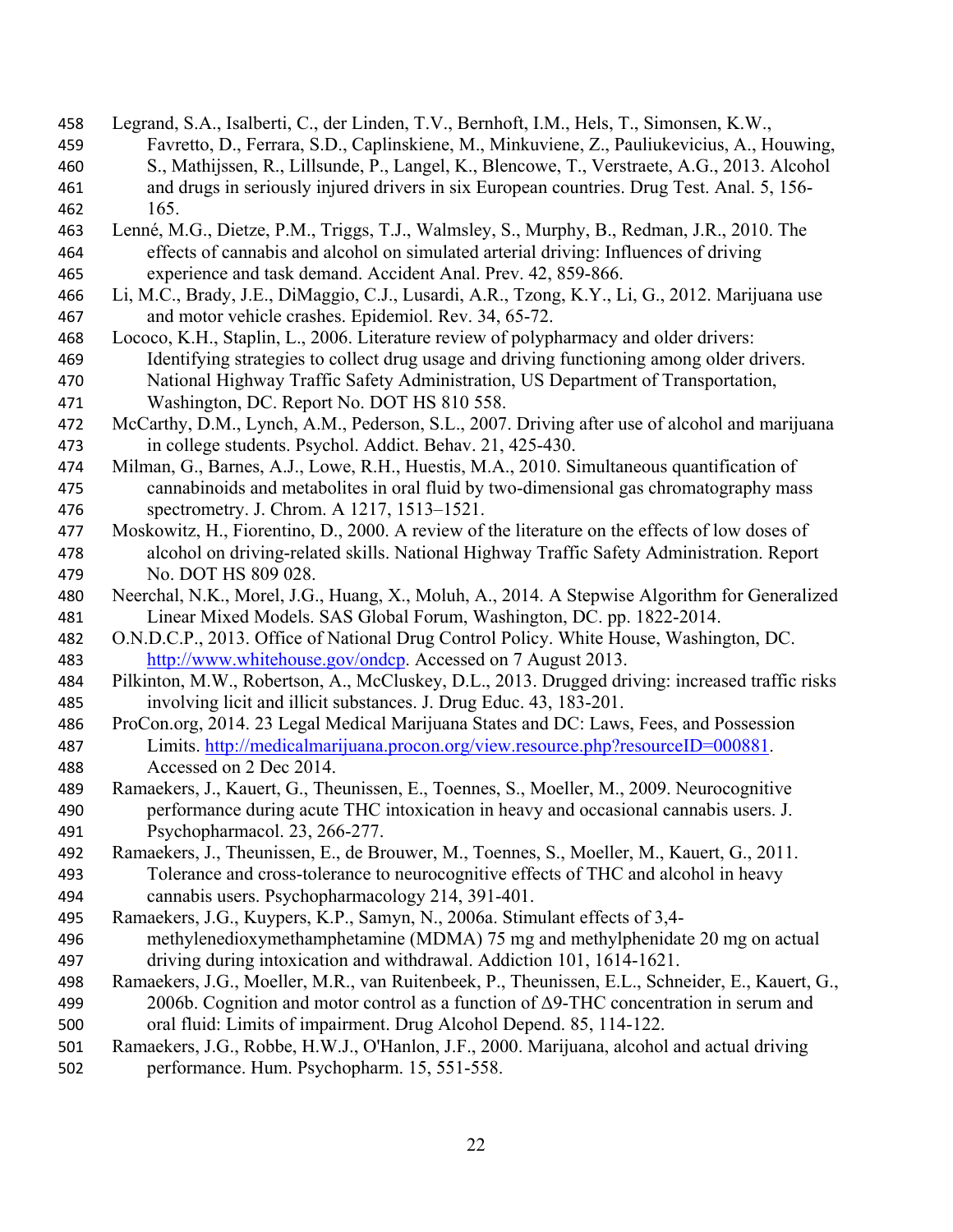- Robbe, H., 1998. Marijuana's impairing effects on driving are moderate when taken alone but severe when combined with alcohol. Hum. Psychopharm. 13, S70-S78.
- Ronen, A., Chassidim, H.S., Gershon, P., Parmet, Y., Rabinovich, A., Bar-Hamburger, R., Cassuto, Y., Shinar, D., 2010. The effect of alcohol, THC and their combination on perceived effects, willingness to drive and performance of driving and non-driving tasks. Accident Anal. Prev. 42, 1855-1865.
- Salomonsen-Sautel, S., Min, S.J., Sakai, J.T., Thurstone, C., Hopfer, C., 2014. Trends in fatal motor vehicle crashes before and after marijuana commercialization in Colorado. Drug Alcohol Depend. 140, 137-144.
- Scheidweiler, K.B., Schwope, D.M., Karschner, E.L., Desrosiers, N.A., Gorelick, D.A., Huestis, M.A., 2013. In Vitro Stability of Free and Glucuronidated Cannabinoids in Blood and Plasma Following Controlled Smoked Cannabis. Clin. Chem. 59, 1108-1117.
- Schwarz, G., 1978. Estimating the Dimension of a Model. The Annals of Statistics 6, 461-464.
- Schwope, D., Scheidweiler, K., Huestis, M., 2011. Direct quantification of cannabinoids and
- cannabinoid glucuronides in whole blood by liquid chromatography–tandem mass spectrometry. Anal. Bioanal. Chem. 401, 1273-1283.
- Sewell, R.A., Poling, J., Sofuoglu, M., 2009. The effect of cannabis compared with alcohol on driving. Am. J. Addict. 18, 185-193.
- Sobell, L.C., Sobell, M.B., 2003. Alcohol Consumption Measures. in: Allen, J.P., Wilson, V.B. (Eds.), Assessing Alcohol Problems: A Guide for Clinicians and Researchers. National Institute on Alcohol Abuse and Alcoholism, National Institutes of Health, Bethesda, MD. pp. 75-99.
- Terry, P., Wright, K.A., 2005. Self-reported driving behaviour and attitudes towards driving under the influence of cannabis among three different user groups in England. Addict. Behav. 30, 619-626.
- Toennes SW, Ramaekers JG, Theunissen EL, Moeller MR, Kauert GF, 2008. Comparison of Cannabinoid Pharmacokinetic Properties in Occasional and Heavy Users Smoking a Marijuana or Placebo Joint. J. Anal. Toxicol. 32, 470-477.
- Urfer, S., Morton, J., Beall, V., Feldmann, J., Gunesch, J., 2014. Analysis of Delta9- tetrahydrocannabinol driving under the influence of drugs cases in Colorado from January 2011 to February 2014. J. Anal. Toxicol. 38, 575-581.
- Van der Linden, T., Legrand, S.A., Silverans, P., Verstraete, A.G., 2012. DUID: oral fluid and blood confirmation compared in Belgium. J. Anal. Toxicol. 36, 418-421.
- Van Dyke, N., Fillmore, M.T., 2014. Alcohol effects on simulated driving performance and self-perceptions of impairment in DUI offenders. Exp. Clin. Psychopharmacol. 22, 484-493.
- Verster, J.C., Roth, T., 2011. Standard operation procedures for conducting the on-the-road driving test, and measurement of the standard deviation of lateral position (SDLP). Int. J. Gen. Med. 4, 359-371.
- Verster, J.C., Roth, T., 2012. Drivers can poorly predict their own driving impairment: a comparison between measurements of subjective and objective driving quality. Psychopharmacology (Berl) 219, 775-781.
- Verster, J.C., Roth, T., 2014. Excursions out-of-lane versus standard deviation of lateral position as outcome measure of on-the-road driving test. Hum. Psychopharmacol. Clin. Exp. 29, 322-329.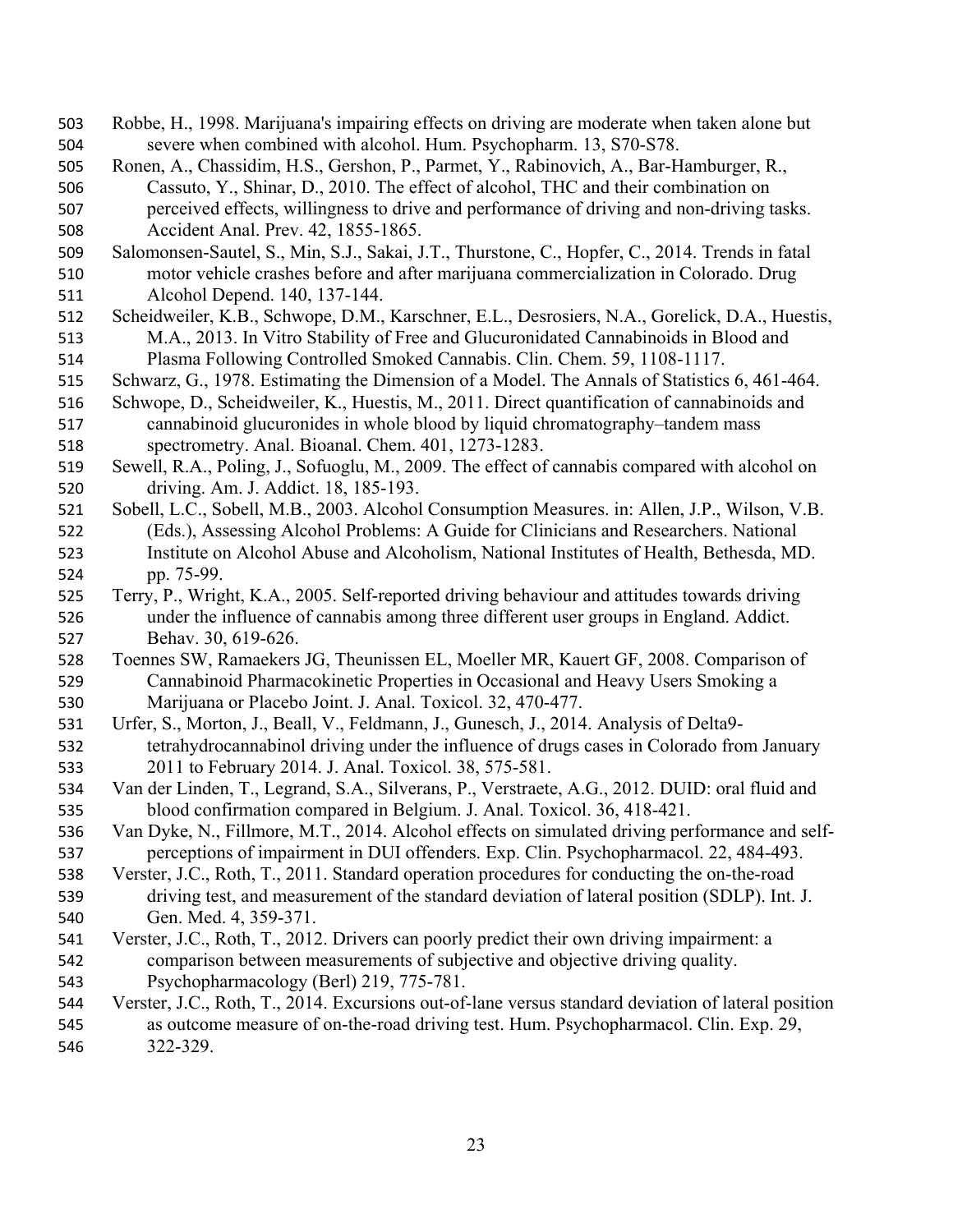- Verster, J.C., Veldhuijzen, D.S., Patat, A., Olivier, B., Volkerts, E.R., 2006. Hypnotics and driving safety: meta-analyses of randomized controlled trials applying the on-the-road driving test. Curr. Drug. Saf. 1, 63-71.
- Verstraete A., K.A., Jantos R., Skopp G., Gjerde H., Vindenes V., et al, 2011. Per se limits Methods of defining cut-off values for zero tolerance. DRUID (Driving under the Influence of Drugs, Alcohol and Medicines). Doc. No. TREN-05-FP6TR-S07.61320-518404-DRUID.
- Wille, S.M., Di Fazio, V., Toennes, S.W., van Wel, J.H., Ramaekers, J.G., Samyn, N., 2014.
- Evaluation of Delta9-tetrahydrocannabinol detection using DrugWipe5S screening and oral fluid quantification after Quantisal collection for roadside drug detection via a controlled
- study with chronic cannabis users. Drug Test Anal. 7, 178-86. Doi: 10.1002/dta.1660.
- Wright, K., Terry, P., 2002. Modulation of the effects of alcohol on driving-related psychomotor skills by chronic exposure to cannabis. Psychopharmacology 160, 213-219.
- 
-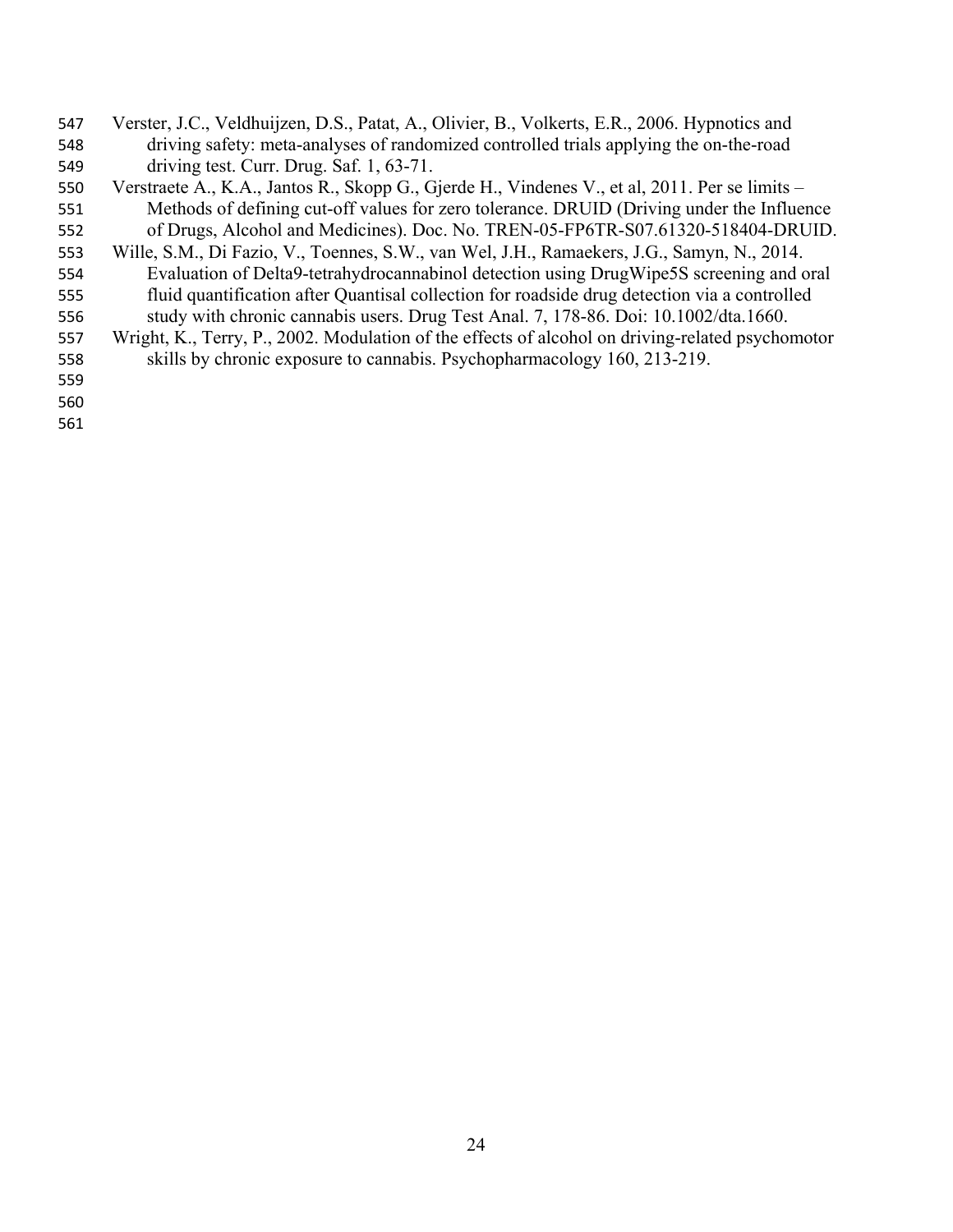| Participant              | Sex              | Age<br>(years) | Race<br>and<br>ethnicity | <b>BMI</b><br>(kg/m <sup>2</sup> ) | Alcohol<br>intake<br>frequency | Typical<br>drinks per<br>occasion | Cannabis<br>intake<br>frequency | Hours "stoned"<br>on typical<br>cannabis<br>occasion <sup>a</sup> | Time since<br>last cannabis<br>consumed<br>(days) | Amount last<br>consumed <sup>b</sup><br>(joint or joint)<br>equivalent) | Years of<br>driving<br>experience | Driving<br>frequency |
|--------------------------|------------------|----------------|--------------------------|------------------------------------|--------------------------------|-----------------------------------|---------------------------------|-------------------------------------------------------------------|---------------------------------------------------|-------------------------------------------------------------------------|-----------------------------------|----------------------|
|                          | M                | 23.7           | W                        | 24.3                               | $2-3x/wk$                      | $2 - 4$                           | $2-4x/m$                        | $1 - 2$                                                           |                                                   |                                                                         | $7\overline{ }$                   | $\geq 1x/d$          |
| $\overline{2}$           | $\boldsymbol{F}$ | 28.4           | AA                       | 23.8                               | $\geq 4x/wk$                   | $2 - 4$                           | $2-4x/m$                        | $3-4$                                                             | 14                                                |                                                                         | $-c$                              | $-c$                 |
| $\overline{3}$           | $\mathbf{M}$     | 21.9           | W                        | 24.7                               | $2-3x/wk$                      | $5-6$                             | $2-4x/m$                        | $1 - 2$                                                           | 6                                                 | $\mathbf{1}$                                                            | $\tau$                            | $\geq 1x/d$          |
| 4                        | M                | 37.8           | W                        | 26.1                               | $2-3x/wk$                      | $2 - 4$                           | $2-3x/wk$                       | $1 - 2$                                                           | $\mathfrak{Z}$                                    | 2.5                                                                     | 23                                | $\geq$ lx/d          |
| 5                        | $\mathbf{M}$     | 26.6           | W                        | 21.6                               | $\leq$ lx/m                    | $2 - 4$                           | $\leq$ lx/m                     | $1 - 2$                                                           | 11                                                | 3.5                                                                     | 12                                | ${\geq}1x/d$         |
| 6                        | $\boldsymbol{F}$ | 26.3           | W                        | 20.0                               | $2-3x/wk$                      | $2 - 4$                           | $2-3x/wk$                       | $3 - 4$                                                           | $\mathbf{1}$                                      | 0.25                                                                    | 12                                | $\geq 1x/d$          |
| $\overline{7}$           | M                | 25.8           | W                        | 40.6                               | $2-4x/m$                       | $2 - 4$                           | $2-3x/wk$                       | $1 - 2$                                                           | 0.3                                               | 0.5                                                                     | 11                                | ${\geq}1x/d$         |
| 8                        | M                | 26.1           | H                        | 31.5                               | $2-4x/m$                       | $1 - 2$                           | $2-3x/wk$                       | $1 - 2$                                                           | 3                                                 |                                                                         | $10\,$                            | ${\geq}1x/d$         |
| 9                        | M                | 23.2           | W                        | 19.5                               | $2-3x/wk$                      | $2 - 4$                           | $2-3x/wk$                       | $3 - 4$                                                           | $\sqrt{2}$                                        |                                                                         | $\overline{7}$                    | $\geq$ 1x/wk         |
| 10                       | M                | 23.1           | W                        | 23.9                               | $2-4x/m$                       | $2 - 4$                           | $\leq$ l $x/m$                  | $1 - 2$                                                           | $\sqrt{2}$                                        | 0.25                                                                    | 9                                 | $\geq 1x/d$          |
| 11                       | M                | 32.3           | O, H                     | 28.9                               | $2-3x/wk$                      | $2 - 4$                           | $2-3x/wk$                       | $1 - 2$                                                           | $\overline{4}$                                    | $\mathbf{1}$                                                            | 16                                | $\geq 1x/d$          |
| 12 <sup>d</sup>          | $\mathbf{F}$     | 23.4           | W                        | 23.3                               | $2-3x/wk$                      | $2 - 4$                           | $2-4x/m$                        | $3 - 4$                                                           | $\overline{4}$                                    |                                                                         | 8                                 | ${\geq}1x/wk$        |
| 13                       | ${\bf F}$        | 30.3           | AA                       | 24.1                               | $2-3x/wk$                      | $2 - 4$                           | $\leq$ l $x/m$                  | $\leq$ 1                                                          | 120                                               | $\mathbf{1}$                                                            | 14                                | $\geq 1x/d$          |
| 14                       | M                | 24.6           | W                        | 23.3                               | $2-3x/wk$                      | $2 - 4$                           | $2-4x/m$                        | $1 - 2$                                                           | $\tau$                                            | 0.8                                                                     | 8                                 | $\geq$ 1x/wk         |
| 15                       | M                | 21.8           | W                        | 32.7                               | $\leq$ 1x/m                    | $1 - 2$                           | $2-4x/m$                        | $1 - 2$                                                           | $\overline{7}$                                    | 0.13                                                                    | 6                                 | $\geq 1x/d$          |
| 16                       | $\mathbf{F}$     | 21.7           | AA, W                    | 23.0                               | $2-4x/m$                       | $1 - 2$                           | $2-3x/wk$                       | $1 - 2$                                                           | 1.1                                               | 1.5                                                                     | $\overline{7}$                    | $\geq 1x/d$          |
| 17                       | $\mathbf{M}$     | 28.7           | W                        | 18.3                               | $2-3x/wk$                      | $2 - 4$                           | $\leq$ l $x/m$                  | $3-4$                                                             | 45                                                | 0.5                                                                     | 12                                | ${\geq}1x/wk$        |
| 18                       | M                | 28.1           | W                        | 48.3                               | $2-4x/m$                       | $2 - 4$                           | $2-4x/m$                        | $3 - 4$                                                           | 5                                                 |                                                                         | 12                                | $\geq 1x/d$          |
| 19                       | $\mathbf{F}$     | 22.9           | W                        | 21.6                               | $2-4x/m$                       | $5-6$                             | $2-3x/wk$                       | $3-4$                                                             |                                                   |                                                                         | 6                                 | $\geq 1x/d$          |
| Median (all)             |                  | 25.8           |                          | 23.9                               |                                |                                   |                                 |                                                                   | 4.0                                               | $1.0\,$                                                                 | 10                                |                      |
| Mean (all)               |                  | 26.1           |                          | 26.3                               |                                |                                   |                                 |                                                                   | 12.5                                              | 1.0                                                                     | 10                                |                      |
| StDev (all)              |                  | 4.1            |                          | 7.5                                |                                |                                   |                                 |                                                                   | 27.9                                              | 0.8                                                                     | $\overline{4}$                    |                      |
| Median<br>$(N=18)$       |                  | 25.9           |                          | 24.0                               |                                |                                   |                                 |                                                                   | 3.5                                               | $1.0$                                                                   | $10\,$                            |                      |
| Mean<br>$(N=18)$         |                  | 26.3           |                          | 26.5                               |                                |                                   |                                 |                                                                   | 13.0                                              | 1.1                                                                     | 11                                |                      |
| <b>StDev</b><br>$(N=18)$ |                  | 4.2            |                          | 7.7                                |                                |                                   |                                 |                                                                   | 28.6                                              | 0.8                                                                     | $\overline{4}$                    |                      |

Table 1. Self-reported demographic characteristics, recent cannabis and alcohol consumption and driving history of 19 healthy adult occasional cannabis smokers

a'Hours "stoned" ' wording originates from Cannabis Use Disorders Identification Test, source of self-reported cannabis frequency data

<sup>b</sup>Cannabis amount last consumed is based on empirically-normalized joint consumption, to account for various administration routes and self-reported "sharing" between multiple individuals

cParticipant did not provide response

<sup>d</sup>Participant excluded from driving analyses due to consistently outlying behavior

Abbreviations: W, White; AA, African American; H, Hispanic or Latino; As, Asian; O, Other; AI, American Indian/Native American; StDev, standard deviation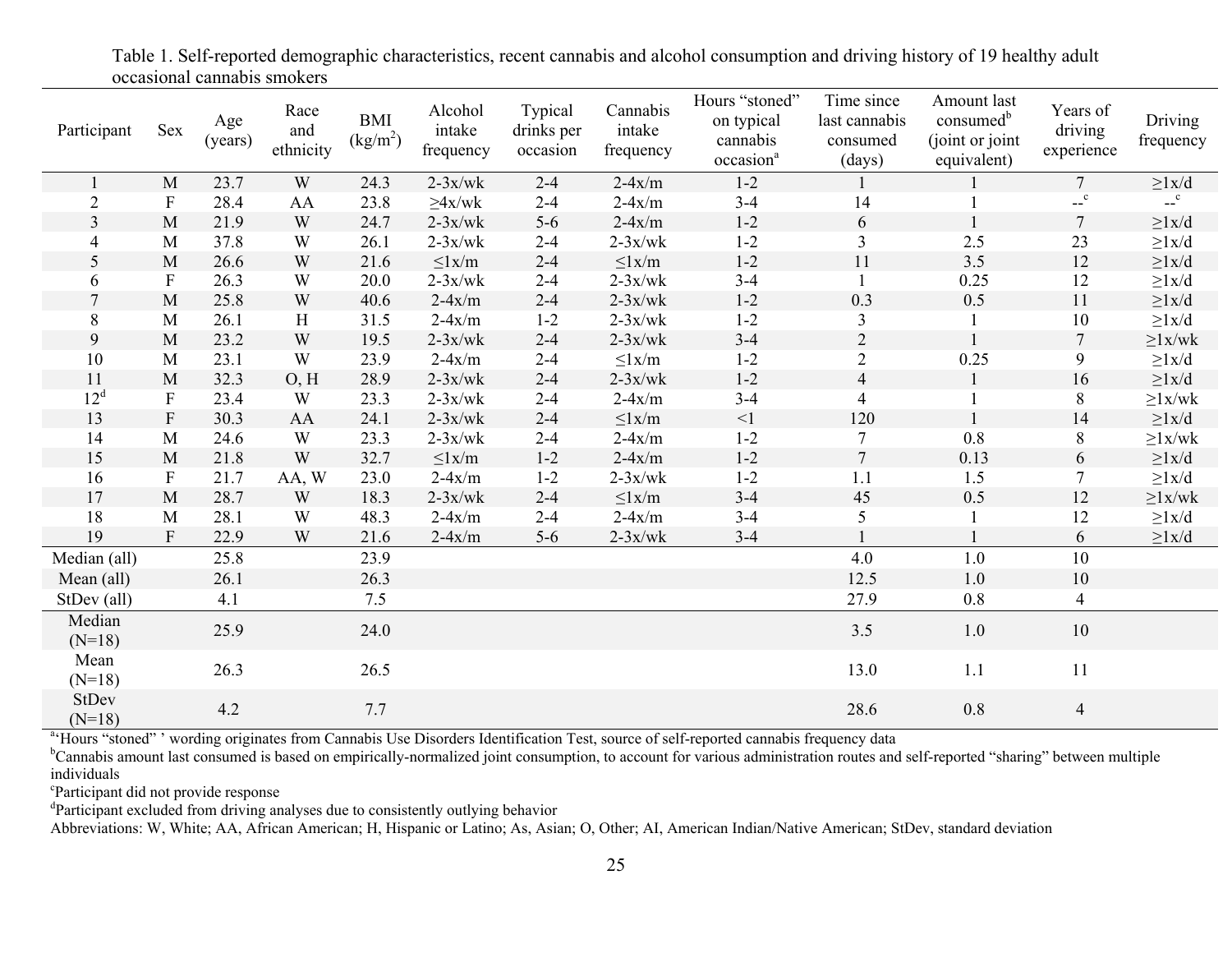| iunteel urivers allei controlleu vaporizeu cannabis with or without oral alcohol. |                |                                                        |        | p-value |          |
|-----------------------------------------------------------------------------------|----------------|--------------------------------------------------------|--------|---------|----------|
| Parameter                                                                         | DF             | Estimate (b)                                           | t      | Error   |          |
|                                                                                   |                | Standard Deviation of Lateral Position (SDLP)          |        |         |          |
| <b>THC</b>                                                                        |                | 0.26                                                   | 3.6    | 0.07    | 0.0004   |
| <b>BrAC</b>                                                                       | 1              | 0.42                                                   | 2.9    | 0.15    | 0.0037   |
| THC*BrAC                                                                          |                |                                                        |        |         |          |
| <b>Speed Limit</b>                                                                | 1              | 0.50                                                   | 19     | 0.03    | < 0.0001 |
| <b>Inverse Curvature</b>                                                          | 1              | 464                                                    | 9.5    | 49      | < 0.0001 |
| <b>Intercept</b>                                                                  | 1              | 17.3                                                   | 8.3    | 2.1     | < 0.0001 |
| <b>Subject</b>                                                                    | 17             |                                                        |        |         |          |
| Model df:                                                                         | 21             |                                                        |        |         |          |
| Model F-value                                                                     | 28.24          |                                                        |        |         |          |
| Error df:                                                                         | 1916           |                                                        |        |         |          |
|                                                                                   |                | Standard Deviation of Steering Angle (Curvy)           |        |         |          |
| <b>THC</b>                                                                        |                |                                                        |        |         |          |
| <b>BrAC</b>                                                                       |                |                                                        |        |         |          |
| THC*BrAC                                                                          |                |                                                        |        |         |          |
| <b>Speed Limit</b>                                                                | 1              | 0.07                                                   | 5.4    | 0.01    | < 0.0001 |
| <b>Inverse Curvature</b>                                                          |                | $-122$                                                 | $-7.7$ | 16      | < 0.0001 |
| <b>Intercept</b>                                                                  | 1              | 5.2                                                    | 9.0    | 0.6     | < 0.0001 |
| Subject                                                                           |                |                                                        |        |         |          |
| Model df:                                                                         | $\overline{2}$ |                                                        |        |         |          |
| Model F-value                                                                     | 29.59          |                                                        |        |         |          |
| Error df:                                                                         | 427            |                                                        |        |         |          |
|                                                                                   |                | <b>Standard Deviation of Steering Angle (Straight)</b> |        |         |          |
| <b>THC</b>                                                                        |                |                                                        |        |         |          |
| <b>BrAC</b>                                                                       |                |                                                        |        |         |          |
| THC*BrAC                                                                          |                |                                                        |        |         |          |
| <b>Speed Limit</b>                                                                | 1              | $-0.40$                                                | $-17$  | 0.02    | < 0.0001 |
| <b>Inverse Curvature</b>                                                          | 1              | 1389                                                   | 27     | 51      | < 0.0001 |
| <b>Intercept</b>                                                                  | 1              | 25                                                     | 21     | 1.2     | < 0.0001 |
| Subject                                                                           |                |                                                        |        |         |          |
| Model df:                                                                         | $\overline{2}$ |                                                        |        |         |          |
| Model F-value                                                                     | 657.9          |                                                        |        |         |          |
| Error df:                                                                         | 1936           |                                                        |        |         |          |
|                                                                                   |                | Lane Departures/min                                    |        |         |          |
| <b>THC</b>                                                                        |                |                                                        |        |         |          |
| <b>BrAC</b>                                                                       | 1              | 0.030                                                  | 2.8    | 0.009   | 0.0055   |
| THC*BrAC                                                                          |                |                                                        |        |         |          |
| <b>Speed Limit</b>                                                                |                | 0.010                                                  | 6.8    | 0.001   | < 0.0001 |
| <b>Inverse Curvature</b>                                                          | 1              | 10.9                                                   | 5.2    | 2.1     | < 0.0001 |
| <b>Intercept</b>                                                                  | 1              | 1.4                                                    | 10.3   | 0.14    | < 0.0001 |
| <b>Subject</b>                                                                    | 17             |                                                        |        |         |          |
| Model df:                                                                         | 20             |                                                        |        |         |          |
| Model F-value                                                                     | 19.59          |                                                        |        |         |          |

Table 2. General Linear Model (GLM) Select results of effects on lateral control measures in 18 volunteer drivers after controlled vaporized cannabis with or without oral alcohol.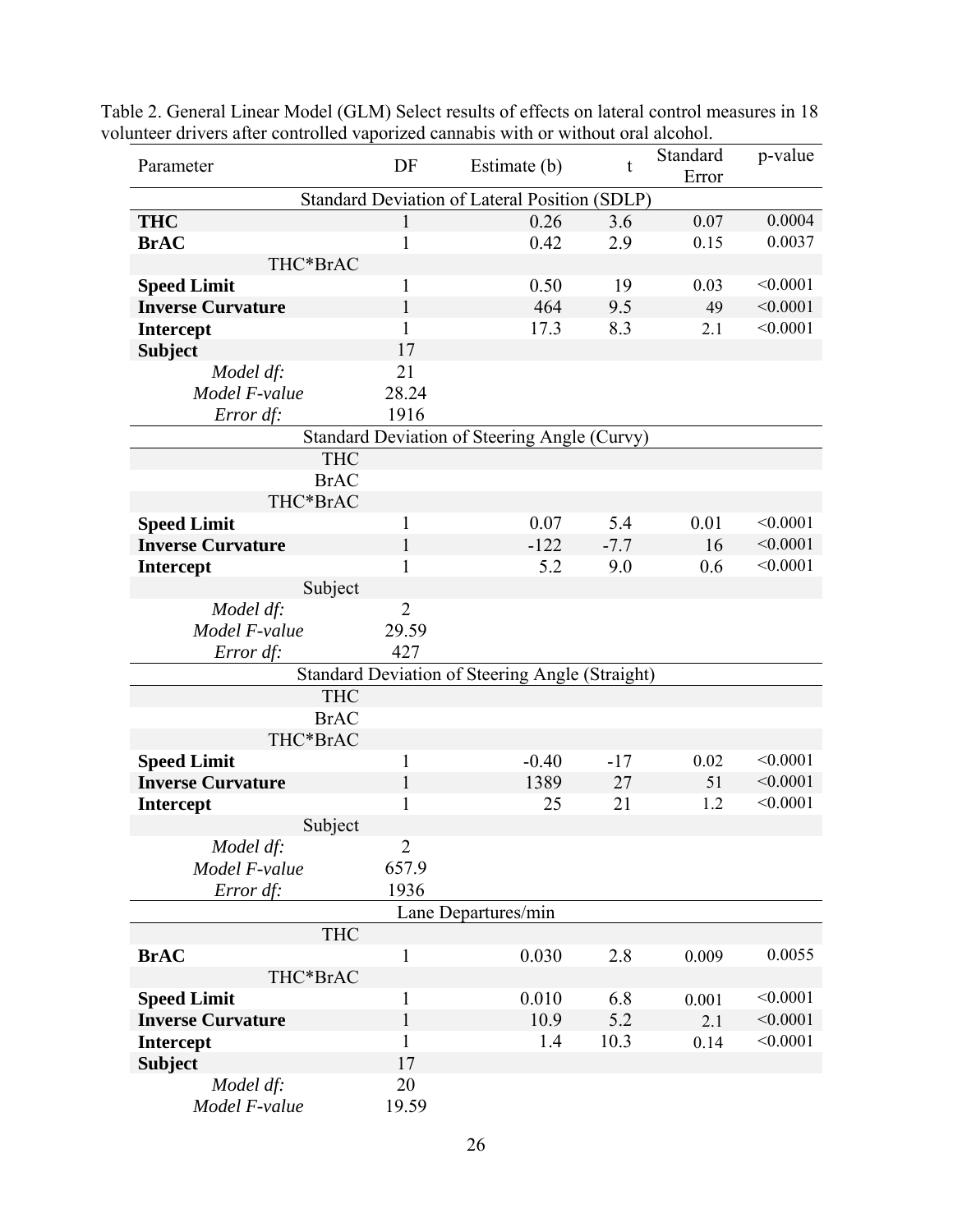| Error df:                                       | 840   |                                             |        |        |          |  |  |  |  |  |
|-------------------------------------------------|-------|---------------------------------------------|--------|--------|----------|--|--|--|--|--|
| Maximum Lateral Acceleration (Non-Sharp Events) |       |                                             |        |        |          |  |  |  |  |  |
| <b>THC</b>                                      |       |                                             |        |        |          |  |  |  |  |  |
| <b>BrAC</b>                                     | 1     | 0.0023                                      | 3.5    | 0.0007 | 0.0005   |  |  |  |  |  |
| THC*BrAC                                        |       |                                             |        |        |          |  |  |  |  |  |
| <b>Speed Limit</b>                              | 1     | 0.0012                                      | 11.4   | 0.0001 | < 0.0001 |  |  |  |  |  |
| <b>Inverse Curvature</b>                        |       |                                             |        |        |          |  |  |  |  |  |
| <b>Intercept</b>                                | 1     | 0.091                                       | 10.0   | 0.0091 | < 0.0001 |  |  |  |  |  |
| <b>Subject</b>                                  | 17    |                                             |        |        |          |  |  |  |  |  |
| Model df:                                       | 19    |                                             |        |        |          |  |  |  |  |  |
| Model F-value                                   | 17.37 |                                             |        |        |          |  |  |  |  |  |
| Error df:                                       | 2026  |                                             |        |        |          |  |  |  |  |  |
|                                                 |       | Maximum Lateral Acceleration (Sharp Events) |        |        |          |  |  |  |  |  |
| <b>THC</b>                                      |       |                                             |        |        |          |  |  |  |  |  |
| <b>BrAC</b>                                     |       |                                             |        |        |          |  |  |  |  |  |
| THC*BrAC                                        |       |                                             |        |        |          |  |  |  |  |  |
| Speed Limit                                     |       |                                             |        |        |          |  |  |  |  |  |
| <b>Inverse Curvature</b>                        | 1     | $-1.8$                                      | $-4.3$ | 0.43   | < 0.0001 |  |  |  |  |  |
| <b>Intercept</b>                                | 1     | 0.45                                        | 17     | 0.027  | < 0.0001 |  |  |  |  |  |
| <b>Subject</b>                                  | 17    |                                             |        |        |          |  |  |  |  |  |
| Model df:                                       | 18    |                                             |        |        |          |  |  |  |  |  |
| Model F-value                                   | 8.61  |                                             |        |        |          |  |  |  |  |  |
| Error df:                                       | 304   |                                             |        |        |          |  |  |  |  |  |

Driving occurred 0.5h after drinking placebo or active alcohol (calculated to produce approximate peak 0.065% BrAC) and inhaling placebo, 2.9% THC, or 6.7% THC vaporized bulk cannabis (500 mg, Volcano® Medic vaporizer). Estimate represents parameter (coefficient) estimate [effect size scaled to the unit] for each factor (negative b indicates the parameter decreases the effect; positive b indicates the parameter increases the overall effect).

**Boldface** indicates parameter included in the final GLM Select model. All p-values for final overall analysis of variance of model fits were <0.0001.

Abbreviations: DF, degrees of freedom; THC, blood  $\Delta^9$ -tetrahydrocannabinol concentration; BrAC, breath alcohol concentration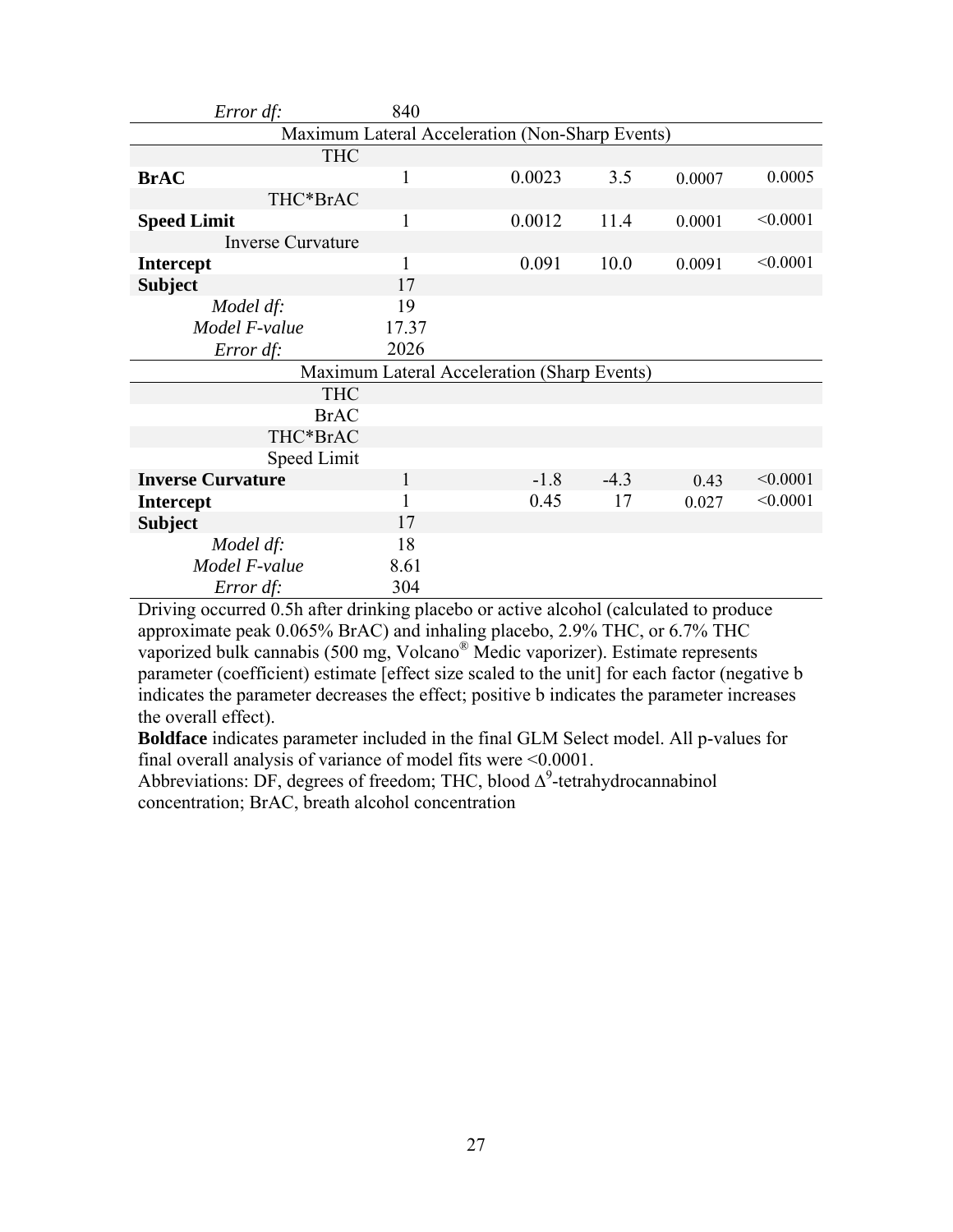|                               |                         | $(D1/\sqrt{N})$ uning unving             |                    |                                            |                                                           |                     |                                            |                                                                          |                         |                                            |  |
|-------------------------------|-------------------------|------------------------------------------|--------------------|--------------------------------------------|-----------------------------------------------------------|---------------------|--------------------------------------------|--------------------------------------------------------------------------|-------------------------|--------------------------------------------|--|
| During-Drive<br>Concentration |                         | Standard Deviation of Lateral Position   | (SDLP)             |                                            |                                                           | Lane Departures/min |                                            | Maximum Lateral Acceleration<br>(Non-Sharp Events)                       |                         |                                            |  |
| <b>THC</b><br>$(\mu g/L)$     | <b>BrAC</b><br>(g/210L) | Median [range]<br>predicted SDLP<br>(cm) | Difference<br>(cm) | Percent<br>Increase <sup>a</sup><br>$(\%)$ | Median [range]<br>predicted lane<br>departures/min<br>(N) | Difference<br>(N)   | Percent<br>Increase <sup>a</sup><br>$(\%)$ | Median [range]<br>predicted maximum<br>lateral acceleration<br>$(m/s^2)$ | Difference<br>$(m/s^2)$ | Percent<br>Increase <sup>a</sup><br>$(\%)$ |  |
| 0                             | $\mathbf{0}$            | 31.4 [24.7-44.8]                         | $\qquad \qquad -$  | --                                         | $0.38$ [0.05-1.95]                                        | $- -$               | --                                         | $1.17$ [0.87-1.54]                                                       | --                      | --                                         |  |
|                               | $\boldsymbol{0}$        | 31.7 [25.0-45.1]                         | 0.26               | 0.8                                        | $0.38$ [0.05-1.95]                                        | $\boldsymbol{0}$    | $\boldsymbol{0}$                           | $1.17$ [0.87-1.54]                                                       | $\boldsymbol{0}$        | $\overline{0}$                             |  |
| 2                             | $\mathbf{0}$            | 32.0 [25.3-45.4]                         | 0.52               | 1.6                                        | $0.38$ [0.05-1.95]                                        | $\boldsymbol{0}$    | $\overline{0}$                             | $1.17$ [0.87-1.54]                                                       | $\overline{0}$          | $\boldsymbol{0}$                           |  |
|                               | $\boldsymbol{0}$        | 32.7 [26.0-46.1]                         | 1.3                | 4.1                                        | $0.38$ [0.05-1.95]                                        | $\overline{0}$      | $\theta$                                   | 1.17 [0.87-1.54]                                                         | $\boldsymbol{0}$        | $\theta$                                   |  |
|                               | $\overline{0}$          | 33.3 [26.5-46.7]                         | 1.8                | 5.8                                        | $0.38$ [0.05-1.95]                                        | $\overline{0}$      | $\overline{0}$                             | $1.17$ [0.87-1.54]                                                       | $\boldsymbol{0}$        | $\overline{0}$                             |  |
| 10                            | $\mathbf{0}$            | 34.0 [27.3-47.4]                         | 2.6                | 8.2                                        | $0.38$ [0.05-1.95]                                        | $\boldsymbol{0}$    | $\boldsymbol{0}$                           | $1.17$ [0.87-1.54]                                                       | $\boldsymbol{0}$        | $\boldsymbol{0}$                           |  |
| 20                            | $\boldsymbol{0}$        | 36.6 [29.9-50.0]                         | 5.2                | 16                                         | $0.38$ [0.05-1.95]                                        | $\boldsymbol{0}$    | $\boldsymbol{0}$                           | 1.17 [0.87-1.54]                                                         | $\boldsymbol{0}$        | $\boldsymbol{0}$                           |  |
| $\theta$                      | 0.01                    | 31.9 [25.2-45.3]                         | 0.42               | 1.3                                        | $0.41$ [0.08-1.97]                                        | 0.026               | 6.9                                        | 1.19 [0.90-1.56]                                                         | 0.022                   | 1.9                                        |  |
| $\overline{0}$                | 0.02                    | 32.3 [25.6-45.7]                         | 0.84               | 2.7                                        | $0.43$ [0.11-2.00]                                        | 0.053               | 14                                         | 1.21 [0.92-1.58]                                                         | 0.045                   | 3.8                                        |  |
| $\Omega$                      | 0.05                    | 33.6 [26.8-47.0]                         | 2.1                | 6.7                                        | $0.51$ [0.19-2.08]                                        | 0.13                | 35                                         | 1.28 [0.98-1.65]                                                         | 0.11                    | 9.5                                        |  |
| $\overline{0}$                | 0.08                    | 34.8 [28.1-48.2]                         | 3.4                | 11                                         | $0.59$ [0.26-2.16]                                        | 0.21                | 55                                         | $1.35$ [1.05-1.72]                                                       | 0.18                    | 15                                         |  |
| $\theta$                      | 0.10                    | 35.7 [29.0-49.1]                         | 4.2                | 13                                         | $0.64$ [0.32-2.21]                                        | 0.26                | 69                                         | 1.39 [1.10-1.76]                                                         | 0.22                    | 19                                         |  |
| $\overline{2}$                | 0.05                    | 34.1 [27.4-47.5]                         | 2.6                | 8.4                                        | $0.51$ [0.19-2.08]                                        | 0.13                | 35                                         | 1.28 [0.98-1.65]                                                         | 0.11                    | 9.5                                        |  |
|                               | 0.05                    | 34.9 [28.1-48.3]                         | 3.4                | 11                                         | $0.51$ [0.19-2.08]                                        | 0.13                | 35                                         | 1.28 [0.98-1.65]                                                         | 0.11                    | 9.5                                        |  |

Table 3. GLM Select model estimates for predicted standard deviation of lateral position (SDLP), lane departures/min, and maximum lateral acceleration associated with specific blood  $\Delta^9$ -tetrahydrocannabinol (THC) concentrations and breath alcohol concentrations (BrAC) during driving

Data generated from 18 healthy occasional cannabis smokers 0.5-1.3h after ingesting placebo or active oral alcohol and inhaling placebo or active vaporized bulk cannabis. Values obtained by assessing general linear model (GLM) Select results of each measure at specific THC concentrations and BrAC. All estimates are for speed 55 miles/h (89 km/h), straight road.

<sup>a</sup>Relative to median baseline (blood THC 0  $\mu$ g/L, BrAC 0 g/210L) value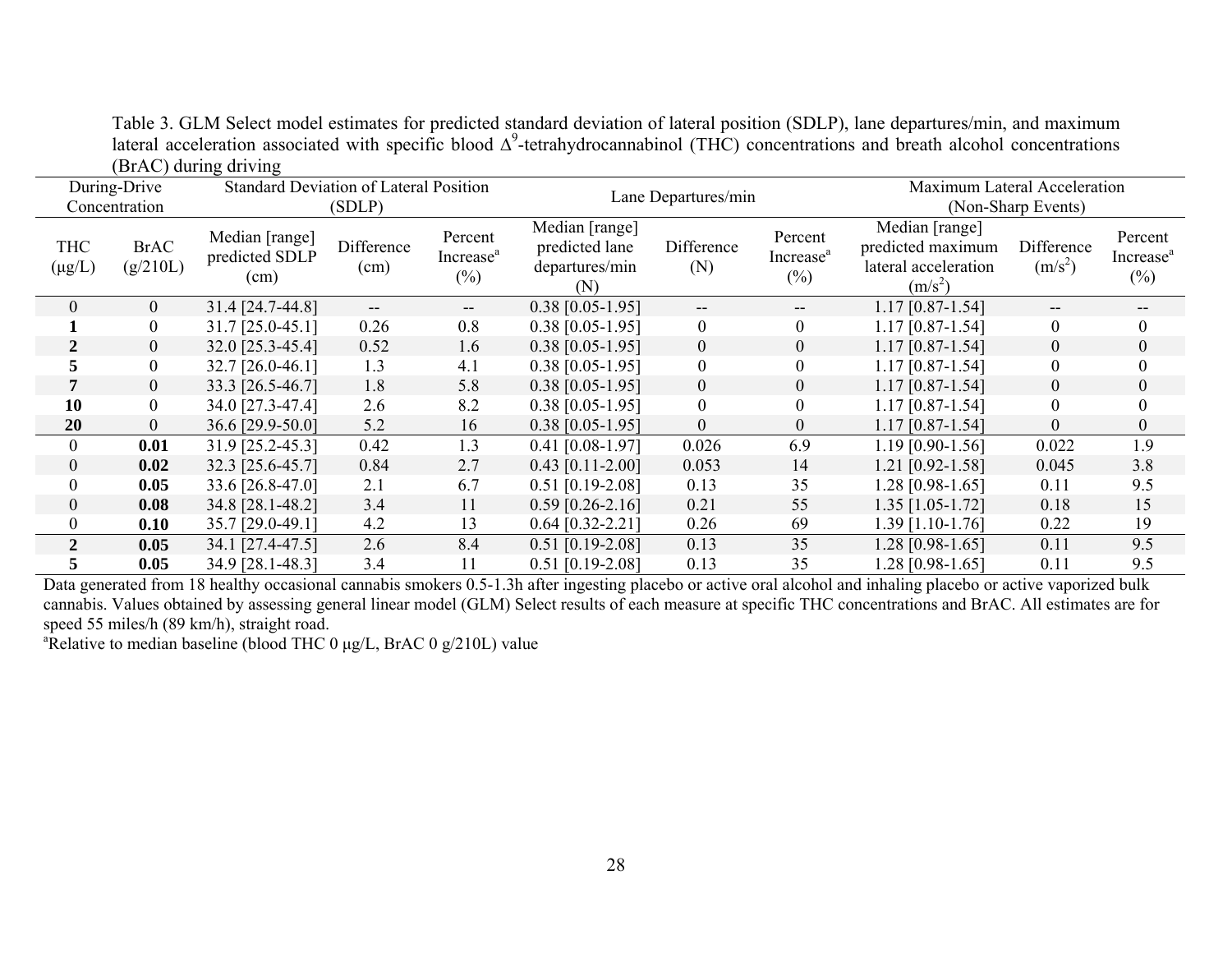Table 4. Participant distribution into 3 (placebo, low, high cannabis) x 2 (placebo, alcohol) repeated measures design and results of repeated measures linear mixed model, accounting for achieved ∆9-tetrahydrocannabinol (THC) blood maximum concentration. Due to inhaled dose self-titration and interindividual variability, some participants are represented multiple times in certain cells (e.g., THC <8.6 µg/L/placebo alcohol) and not at all in others.

| Structural<br>problem with<br>analysis by<br>condition | Placebo Cannabis                                        | THC $C_{\text{max}}$ <8.6 µg/L (median)<br>"Low"                                  | THC $C_{\text{max}} > 8.6 \mu g/L$ (median)<br>"High"             |  |  |
|--------------------------------------------------------|---------------------------------------------------------|-----------------------------------------------------------------------------------|-------------------------------------------------------------------|--|--|
|                                                        | 18 data points                                          | 17 data points                                                                    | 19 data points                                                    |  |  |
|                                                        | 0 repeating points                                      | 6 repeating points (same participant falls<br>into this category for low and high | 7 repeating points (same participant                              |  |  |
| Placebo Alcohol                                        | 18 unique cases                                         | administered doses)                                                               | falls under this category for low and<br>high administered doses) |  |  |
|                                                        |                                                         | 11 unique cases                                                                   | 12 unique cases                                                   |  |  |
|                                                        | 18 data points                                          | 19 data points                                                                    | 17 data points                                                    |  |  |
|                                                        | 0 repeating points                                      | 1 repeating point (same participant falls)                                        | 1 repeating point (same participant                               |  |  |
| <b>Active Alcohol</b>                                  | 18 unique cases                                         | into this category for low and high<br>administered doses)                        | falls into this category for low and<br>high administered doses)  |  |  |
|                                                        |                                                         | 18 unique cases                                                                   | 16 unique cases                                                   |  |  |
| Results of<br>analysis by<br>condition <sup>a</sup>    | <b>Standard Deviation of Lateral Position</b><br>(SDLP) | Lane Departures/min                                                               | Maximum Lateral Acceleration<br>(Non-Sharp Events)                |  |  |
| PTHC group (P,L,H)                                     | 0.2801                                                  | 0.4537                                                                            | 0.2543                                                            |  |  |
| Palcohol (P,A)                                         | 0.0673                                                  | 0.1286                                                                            | 0.0918                                                            |  |  |
| $p$ THC-alcohol                                        | 0.2398                                                  | 0.1245                                                                            |                                                                   |  |  |
| Pdrive event                                           | < 0.0001                                                | < 0.0001                                                                          | < 0.0001                                                          |  |  |

<sup>a</sup>Due to unequal cells and resultant invalid statistical assumptions for within-subjects (repeated measures) design and "missing" or duplicate data, linear mixed model analysis (for which resultant p-values are displayed) has low power and uncertain interpretation.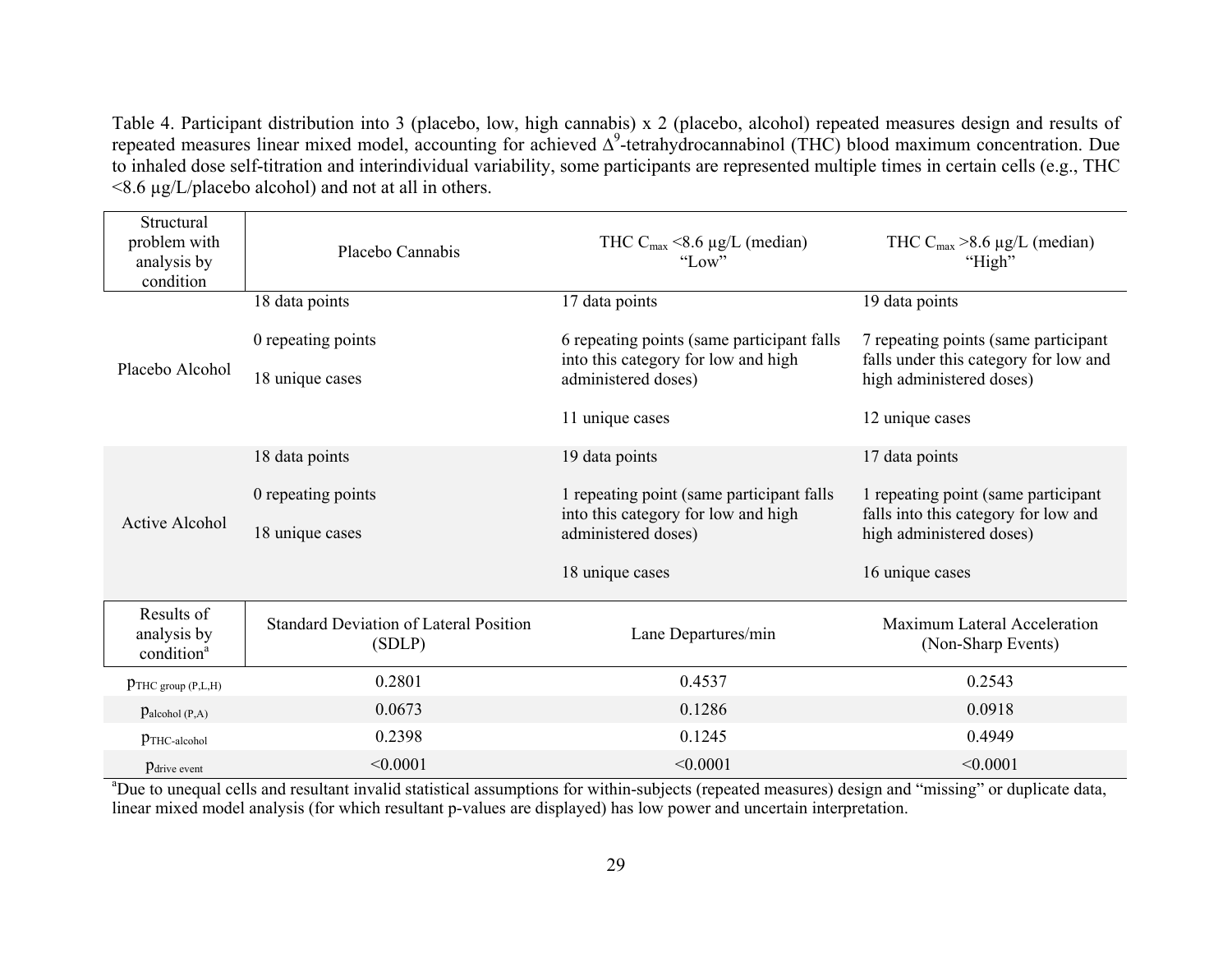| Achieved THC, Alcohol<br>Conditions<br>(THC Grouped by Median Blood<br>Concentration) |                 |    | <b>Standard Deviation of Lateral Position</b><br>(SDLP) |                          |                          | Lane Departures/min                        |             |                         |                          | <b>Maximum Lateral Acceleration</b><br>(Non-Sharp Events) |                   |                     |                          |                                            |
|---------------------------------------------------------------------------------------|-----------------|----|---------------------------------------------------------|--------------------------|--------------------------|--------------------------------------------|-------------|-------------------------|--------------------------|-----------------------------------------------------------|-------------------|---------------------|--------------------------|--------------------------------------------|
| THC Group                                                                             | Alcohol<br>Dose | N  | Mean<br>(cm)                                            | <b>St</b><br>Dev<br>(cm) | Difference<br>(cm)       | Percent<br>Increase <sup>a</sup><br>$(\%)$ | Mean<br>(N) | <b>St</b><br>Dev<br>(N) | Difference<br>(N)        | Percent<br>Increase <sup>a</sup><br>$(\%)$                | Mean<br>$(m/s^2)$ | St Dev<br>$(m/s^2)$ | Difference<br>$(m/s^2)$  | Percent<br>Increase <sup>a</sup><br>$(\%)$ |
| Placebo                                                                               | Placebo         | 18 | 28.8                                                    | 17.8                     | $\overline{\phantom{a}}$ | $--$                                       | 0.52        | 0.71                    | $\overline{\phantom{a}}$ | $\overline{\phantom{a}}$                                  | 0.115             | 0.080               | $\blacksquare$           | $\overline{\phantom{a}}$                   |
| <median<br><math>(*8.6 \mu g/L)</math></median<br>                                    | Placebo         | 11 | 32.3                                                    | 21.7                     | 3.5                      | 12%                                        | 0.69        | 0.93                    | 0.17                     | 33%                                                       | 0.112             | 0.083               | $-0.003$                 | $-3%$                                      |
| $>$ Median<br>$( > 8.6 \mu g/L)$                                                      | Placebo         | 12 | 29.8                                                    | 16.4                     | 1.0                      | 3%                                         | 0.54        | 0.70                    | 0.02                     | 4%                                                        | 0.110             | 0.079               | $-0.005$                 | $-4%$                                      |
| Placebo                                                                               | Active          | 18 | 32.3                                                    | 21.7                     | 3.5                      | 12%                                        | 0.74        | 0.98                    | 0.22                     | 42%                                                       | 0.130             | 0.091               | 0.015                    | 13%                                        |
| <median<br><math>(&lt;8.6 \mu g/L)</math></median<br>                                 | Active          | 18 | 34.6                                                    | 22.0                     | 5.8                      | 20%                                        | 0.76        | 0.90                    | 0.24                     | 46%                                                       | 0.126             | 0.086               | 0.011                    | 10%                                        |
| >Median<br>$( > 8.6 \mu g/L)$                                                         | Active          | 16 | 32.2                                                    | 17.8                     | 3.4                      | 12%                                        | 0.77        | 0.98                    | 0.25                     | 48%                                                       | 0.121             | 0.088               | 0.006                    | $5\%$                                      |
| <b>Administered Dose Conditions</b>                                                   |                 |    | <b>SDLP</b>                                             |                          |                          | Lane Departures/min                        |             |                         |                          | Maximum Lateral Acceleration<br>(Non-Sharp Events)        |                   |                     |                          |                                            |
| <b>THC</b>                                                                            | Alcohol         | N  | Mean<br>(cm)                                            | St<br>Dev<br>(cm)        | Difference<br>(cm)       | Percent<br>Increase <sup>a</sup><br>$(\%)$ | Mean<br>(N) | <b>St</b><br>Dev<br>(N) | Difference<br>(N)        | Percent<br>Increase <sup>a</sup><br>$(\%)$                | Mean<br>$(m/s^2)$ | St Dev<br>$(m/s^2)$ | Difference<br>$(m/s^2)$  | Percent<br>Increase <sup>a</sup><br>$(\%)$ |
| Placebo                                                                               | Placebo         | 18 | 28.8                                                    | 17.8                     | $\overline{\phantom{a}}$ | ۰.                                         | 0.52        | 0.71                    | $\overline{\phantom{a}}$ | $\overline{\phantom{a}}$                                  | 0.115             | 0.080               | $\overline{\phantom{a}}$ | $\overline{\phantom{a}}$                   |
| Low                                                                                   | Placebo         | 18 | 31.3                                                    | 20.3                     | 2.5                      | 9%                                         | 0.64        | 0.85                    | 0.12                     | 23%                                                       | 0.116             | 0.084               | 0.001                    | 1%                                         |
| High                                                                                  | Placebo         | 18 | 31.2                                                    | 19.1                     | 2.4                      | 8%                                         | 0.61        | 0.84                    | 0.09                     | 17%                                                       | 0.106             | 0.078               | $-0.009$                 | $-8%$                                      |
| Placebo                                                                               | Active          | 18 | 32.3                                                    | 19.3                     | 3.5                      | 12%                                        | 0.74        | 0.98                    | 0.22                     | 42%                                                       | 0.130             | 0.091               | 0.015                    | 13%                                        |
| Low                                                                                   | Active          | 18 | 34.2                                                    | 21.6                     | 5.4                      | 19%                                        | 0.73        | 0.94                    | 0.21                     | 40%                                                       | 0.123             | 0.083               | 0.008                    | 7%                                         |
| High                                                                                  | Active          | 18 | 32.2                                                    | 17.4                     | 3.4                      | 12%                                        | 0.80        | 0.96                    | 0.28                     | 54%                                                       | 0.123             | 0.092               | 0.008                    | 7%                                         |

Table 5. Mean (standard deviation) results for standard deviation of lateral control (SDLP), lane departures/min, and maximum lateral acceleration during driving, grouped by achieved THC/alcohol concentration conditions and by administered THC and alcohol dose conditions.

Data are from 18 healthy occasional cannabis smokers 0.5-1.3h after ingesting placebo or active oral alcohol and inhaling placebo or active (low/2.9%, high/6.7% ∆<sup>9</sup>tetrahydrocannabinol [THC]) vaporized bulk cannabis. Due to the resultant unbalanced design in low- and high-THC conditions imposed by participants' self-titration, statistical analysis of variance could not be conducted by dose condition. <sup>a</sup>Relative to placebo-placebo condition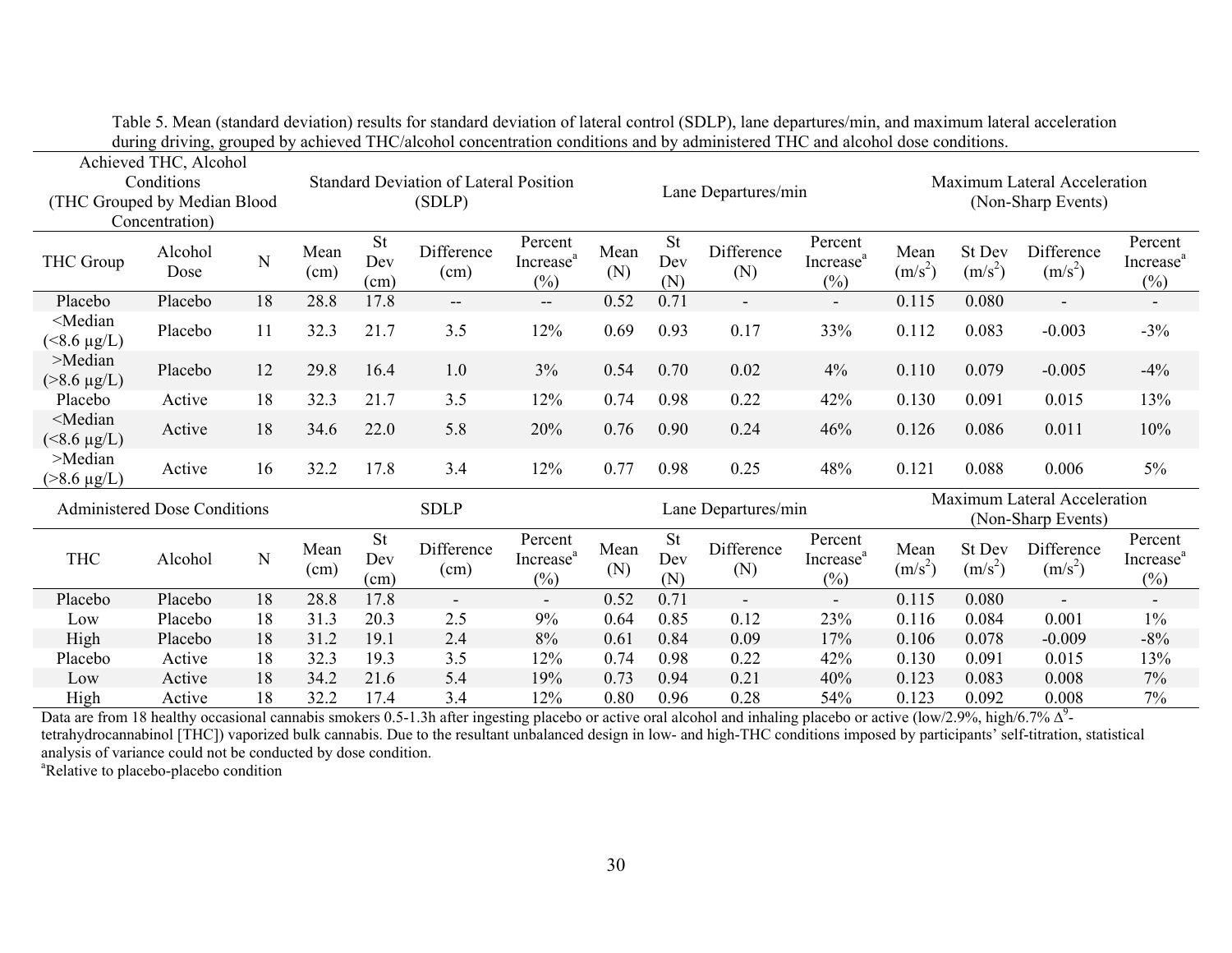| Time                           |             | Blood THC $(\mu g/L)$ |              |              |                | OF THC $(\mu g/L)$       |               |               |                |
|--------------------------------|-------------|-----------------------|--------------|--------------|----------------|--------------------------|---------------|---------------|----------------|
| post-dose                      |             | No Alcohol            |              | Alcohol      |                | No Alcohol               |               | Alcohol       |                |
| (h)                            |             | 2.9%                  | 6.7%         | 2.9%         | 6.7%           | 2.9%                     | 6.7%          | 2.9%          | 6.7%           |
| $-0.8$<br>(baseline)           | Median      | $\theta$              | $\Omega$     | $\theta$     | $\overline{0}$ | 0.5                      | $\Omega$      | $\Omega$      | 0.6            |
|                                | range       | $0 - 6.2$             | $0 - 5.4$    | $0-4.9$      | $0 - 6.3$      | $0 - 30.7$               | $0-11.7$      | $0-72.9$      | $0-34.2$       |
|                                | Mean $(SD)$ | 0.5(1.5)              | 0.4(1.3)     | 0.5(1.2)     | 0.6(1.5)       | 4.6(8.7)                 | 2.6(4.0)      | 6.3(17.0)     | 4.7(8.9)       |
|                                | $\%CV$      | 284%                  | 332%         | 245%         | 282%           | 191%                     | 157%          | 272%          | 189%           |
| 0.17<br>$(\text{pre-drive 1})$ | Median      | 32.7                  | 42.2         | 35.3         | 67.5           | 848                      | 764           | 735           | 952            |
|                                | range       | 11.4-66.2             | 15.2-137     | 13.0-71.4    | 18.1-210       | 32.1-18,230              | 25.1-23,680   | 72.9-7,494    | 22.7-66,200    |
|                                | Mean (SD)   | 35.9(16.7)            | 56.2(36.4)   | 40.5(18.2)   | 75.0(48.1)     | 2,101(4,142)             | 3,220(5,645)  | 1,599(2,005)  | 7,652 (15,842) |
|                                | $\%CV$      | 46%                   | 65%          | 45%          | 64%            | 197%                     | 175%          | 125%          | 207%           |
| 0.42<br>$(\text{pre-drive 2})$ | Median      | 10.0                  | 13.2         | 10.6         | 16.2           |                          |               |               |                |
|                                | range       | $1.6 - 17.9$          | $2.4 - 40.8$ | $5.5 - 17.4$ | 5.3-43.9       |                          |               |               |                |
|                                | Mean $(SD)$ | 10.0(4.5)             | 16.8(10.9)   | 10.4(3.4)    | 19.0(11.9)     | $\overline{\phantom{a}}$ | --            | $-$           | $-$            |
|                                | $\%CV$      | 45%                   | 65%          | 33%          | 63%            | $\overline{\phantom{a}}$ |               |               |                |
| 1.4<br>$-post-drive 1)$        | Median      | 3.7                   | 4.6          | 3.6          | 6.2            | 52.5                     | 91.0          | 69.5          | 138            |
|                                | range       | $0-10.7$              | $0-14.7$     | $1.4 - 6.3$  | 1.3-18.4       | $3.0 - 662$              | $9.3 - 1,028$ | $7.0 - 1,822$ | 5.2-3,940      |
|                                | Mean $(SD)$ | 3.9(2.3)              | 5.7(3.9)     | 3.6(1.4)     | 6.8(4.6)       | 91.3 (145)               | 213 (275)     | 228 (418)     | 637 (1,097)    |
|                                | $\%CV$      | 59%                   | 69%          | 39%          | 68%            | 159%                     | 129%          | 184%          | 172%           |
| 2.3<br>$-post-drive$ 2)        | Median      | 1.9                   | 2.6          | 1.8          | 3.2            | 33.1                     | 46.9          | 35.4          | 91.0           |
|                                | range       | $0 - 8.5$             | $0-9.6$      | $0-4.9$      | $0-9.5$        | 1.8-374                  | 1.9-542       | 8.7-473       | $1.6 - 1,541$  |
|                                | Mean $(SD)$ | 2.2(1.8)              | 3.2(2.6)     | 1.8(1.1)     | 3.2(2.5)       | 47.7(81.1)               | 92.1 (128)    | 86.4 (124)    | 263 (458)      |
|                                | $\%CV$      | 82%                   | 82%          | 61%          | 77%            | 170%                     | 139%          | 144%          | 174%           |

Table 6. Blood and oral fluid THC and variability prior to and after driving (N=19) after controlled vaporized active (2.9% THC and 6.7% THC) cannabis with or without alcohol.

Abbreviations: THC, ∆<sup>9</sup>-tetrahydrocannabinol; OF, oral fluid; SD, standard deviation; CV, coefficient of variation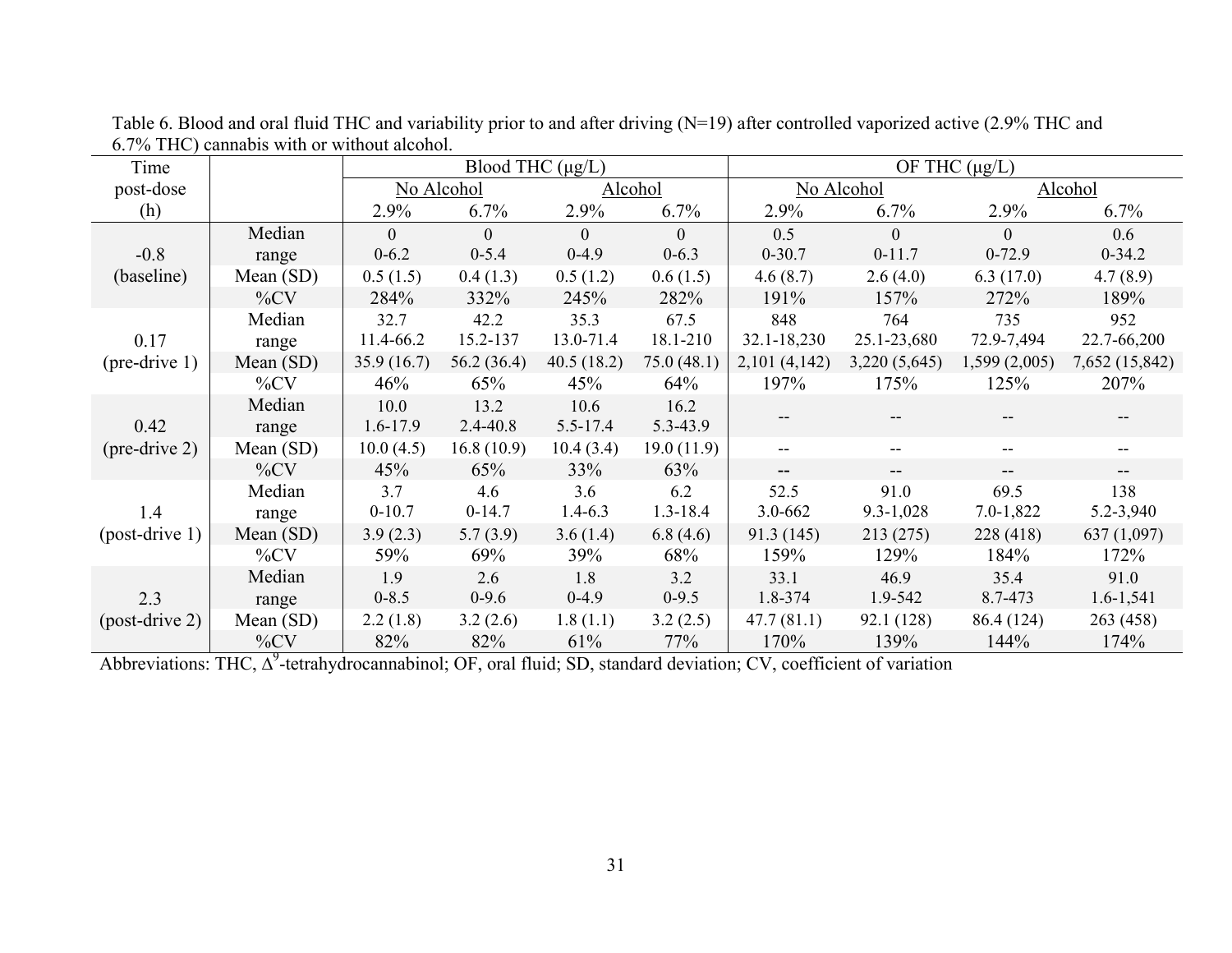

Figure 1. The National Advanced Driving Simulator: A) exterior, dome mounted in room; B) dome interior with car mounted inside; C) view of night-drive simulation.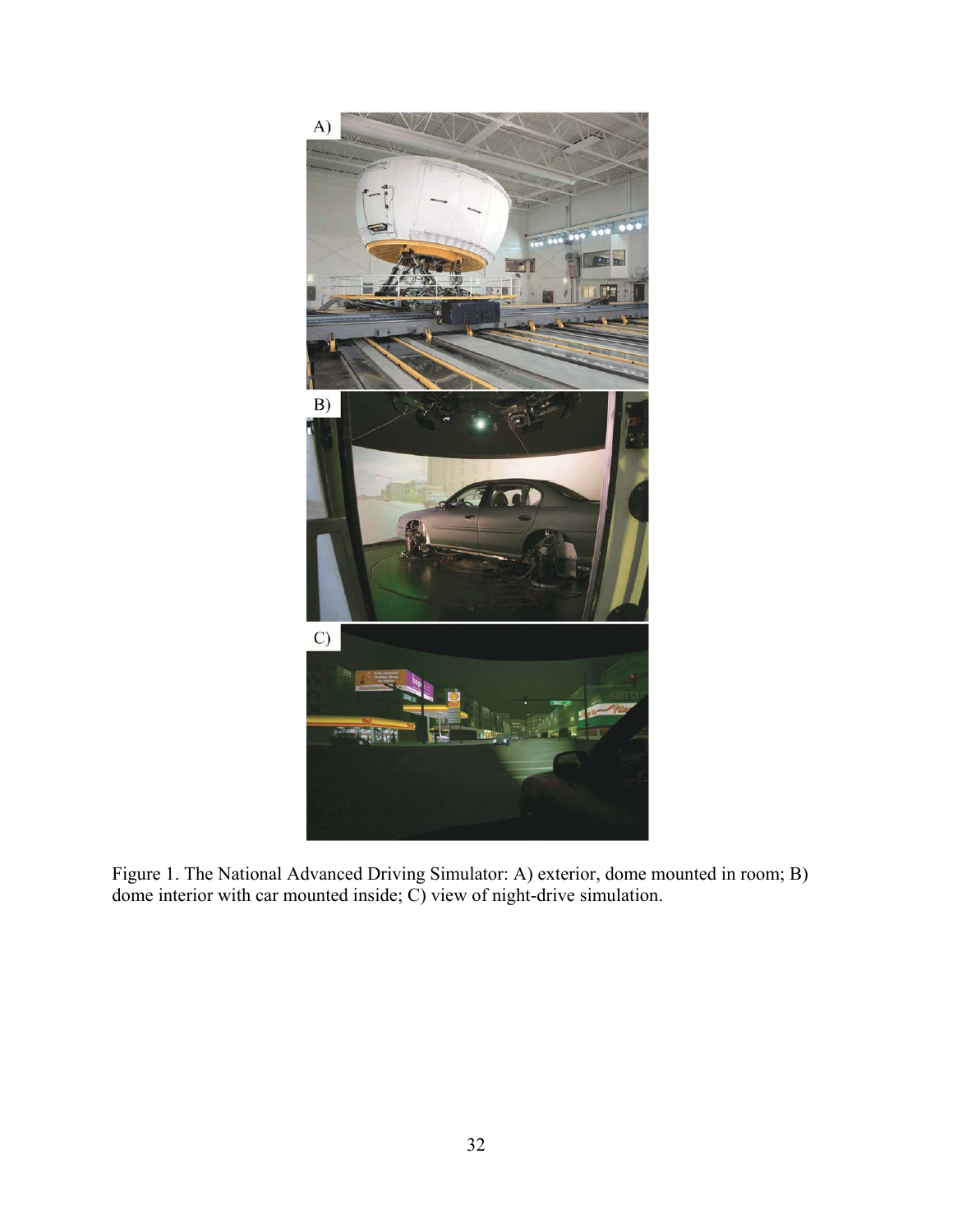

Figure 2. GLM Select modeled standard deviation of lateral position (SDLP) versus blood  $\Delta^9$ tetrahydrocannabinol (THC) concentration (lower x-axis) and versus breath alcohol concentration (BrAC, upper x-axis). Note x-axis scales are different so slopes cannot be directly compared; dotted lines indicate THC concentrations producing equivalent SDLP to 0.02, 0.05, and 0.08g/210L BrAC.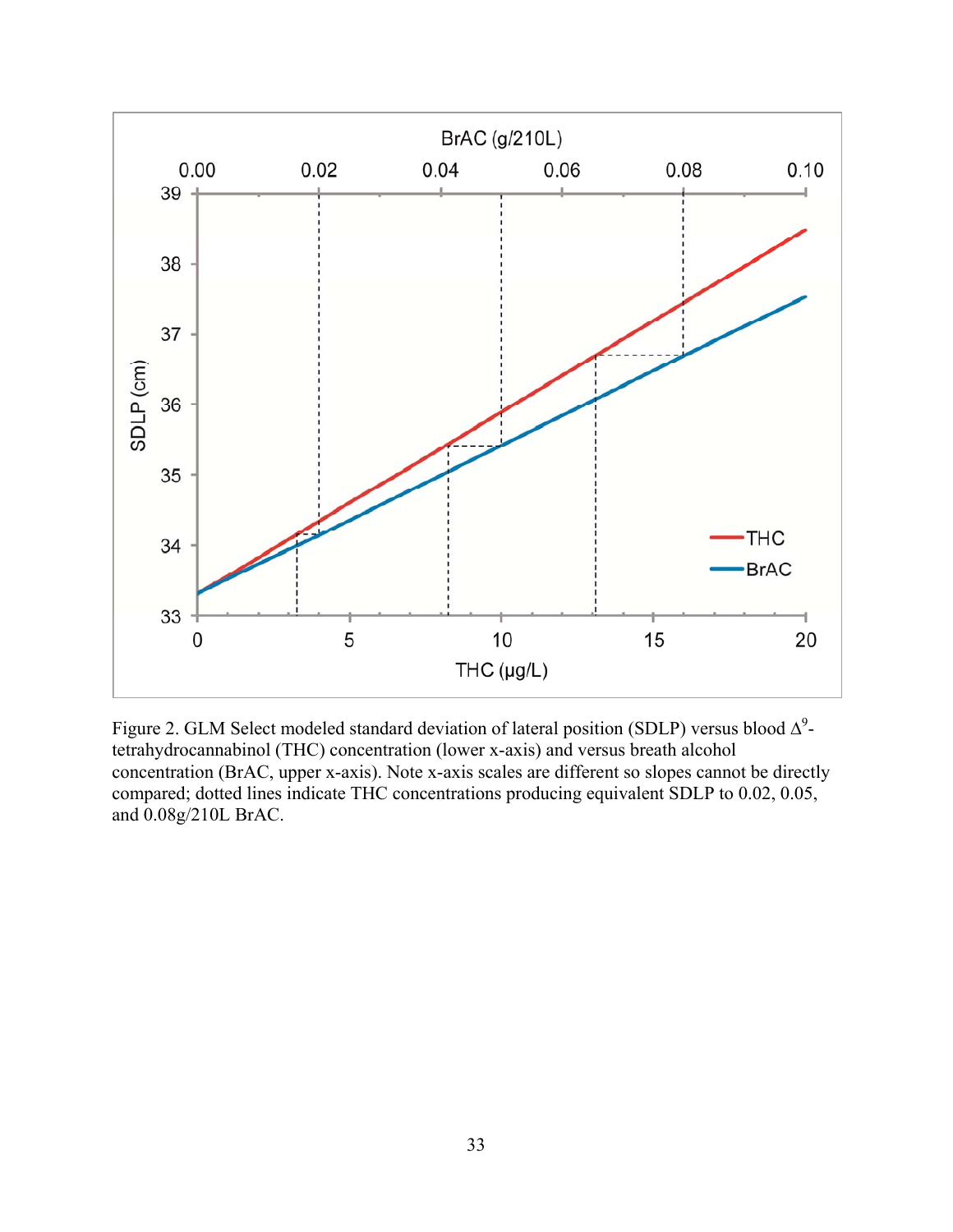

Figure 3. Box plot of maximum blood  $\Delta^9$ -tetrahydrocannabinol (THC) concentration by administered cannabis (placebo, 0.008% THC; low, 2.9% THC; high, 6.7% THC) and alcohol (placebo, active) doses for 18 participants.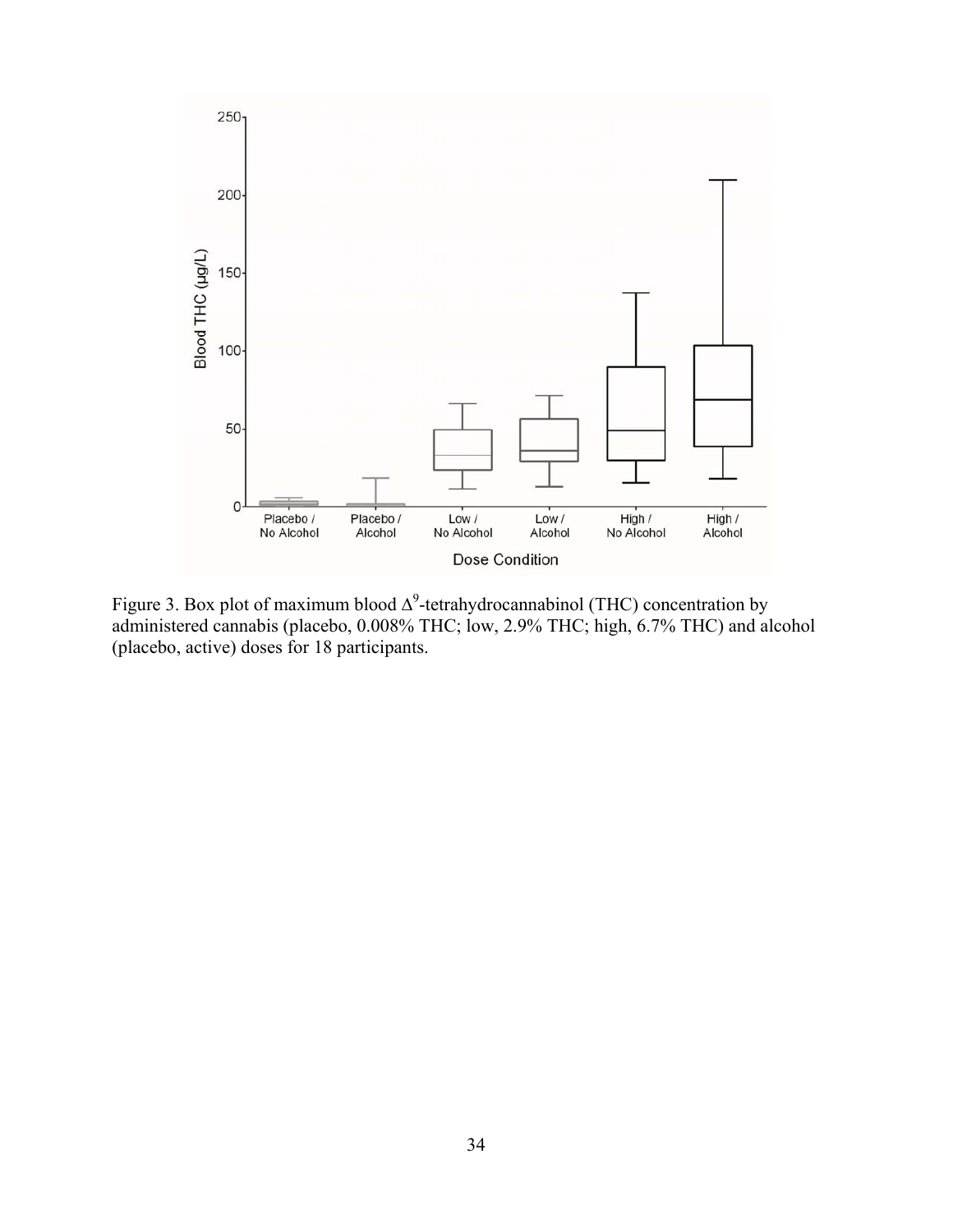| ln(SDLP)                           |                          |       |      |                   |          |  |
|------------------------------------|--------------------------|-------|------|-------------------|----------|--|
| Parameter                          | In Estimate<br>DF<br>(b) |       | t    | Standard<br>Error | p-value  |  |
| <b>THC</b>                         |                          | 0.008 | 3.79 | 0.002             | 0.0002   |  |
| <b>BrAC</b>                        |                          | 0.014 | 3.30 | 0.004             | 0.0010   |  |
| THC*BrAC                           |                          |       |      |                   |          |  |
| <b>Speed Limit</b>                 |                          | 0.013 | 17   | 0.001             | < 0.0001 |  |
| <b>Inverse</b><br><b>Curvature</b> | 1                        | 15    | 10   | 1.4               | < 0.0001 |  |
| <b>Intercept</b>                   |                          | 3.0   | 48   | 0.062             | < 0.0001 |  |
| <b>Subject</b>                     | 17                       |       |      |                   |          |  |
| Model df:                          | 21                       |       |      |                   |          |  |
| Model F-value                      | 26.02                    |       |      |                   |          |  |
| Error df:                          | 1916                     |       |      |                   |          |  |

Supplemental Table 1. General Linear Model (GLM) Select results of natural log (ln) transformed standard deviation of lateral position (SDLP) in 18 volunteer drivers after controlled vaporized cannabis with or without oral alcohol.

Driving occurred 0.5h after drinking placebo or active alcohol (calculated to produce approximate peak 0.065% BrAC) and inhaling placebo, 2.9% THC, or 6.7% THC vaporized bulk cannabis (500 mg, Volcano® Medic vaporizer). Estimate represents parameter (coefficient) estimate for each factor (negative b indicates the parameter decreases the effect; positive b indicates the parameter increases the overall effect). The t-values estimate effect size. **Boldface** indicates parameter included in the final GLM Select model of ln(SDLP).

Abbreviations: DF, degrees of freedom; THC, blood  $\Delta^9$ -tetrahydrocannabinol concentration; BrAC, breath alcohol concentration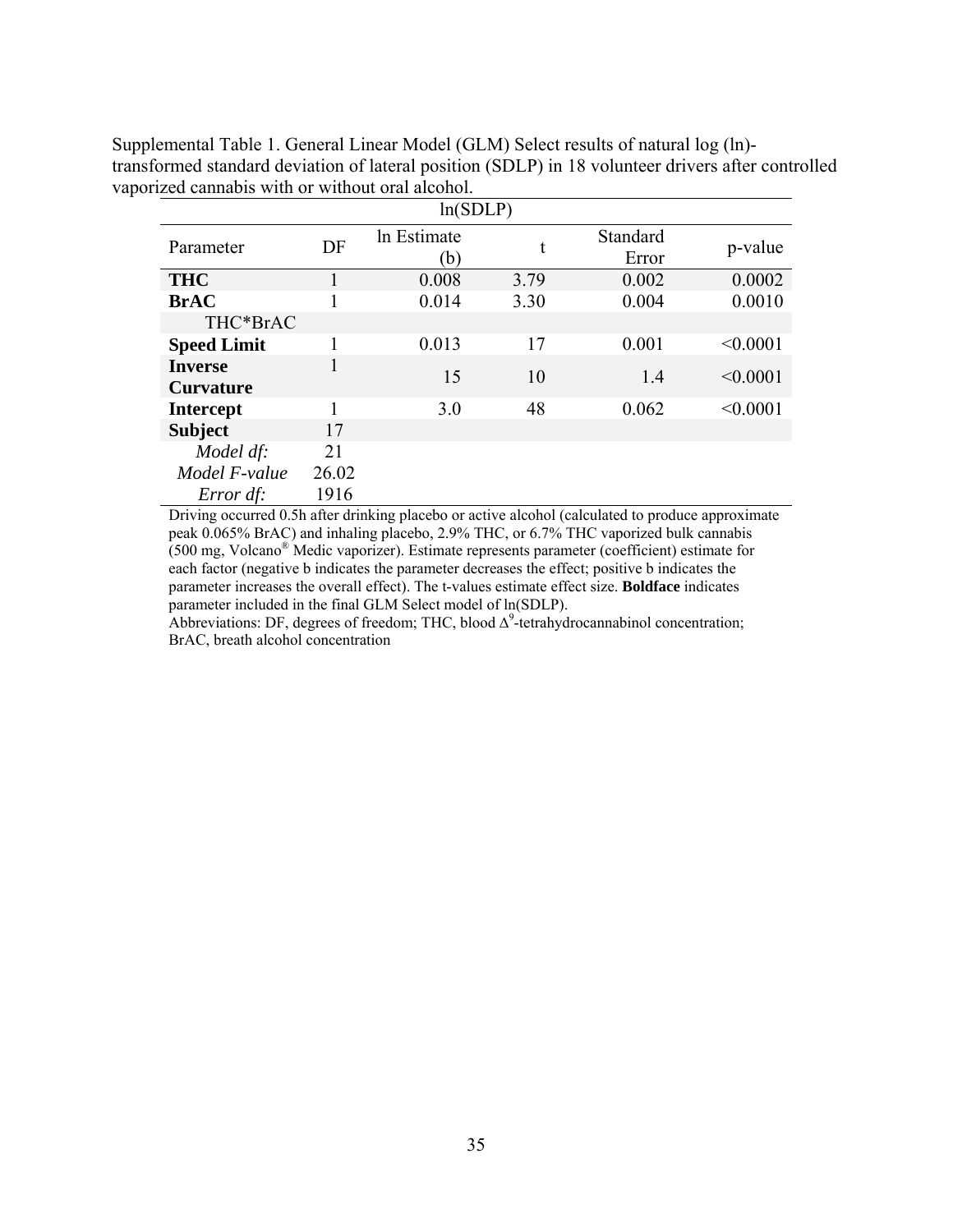|                           | During-Drive Concentration | Standard Deviation of Lateral Position (SDLP) |                                 |                                                   |  |  |
|---------------------------|----------------------------|-----------------------------------------------|---------------------------------|---------------------------------------------------|--|--|
| <b>THC</b><br>$(\mu g/L)$ | <b>BrAC</b><br>(g/210L)    | Median [range]<br>Predicted SDLP<br>(cm)      | Difference <sup>a</sup><br>(cm) | Percent<br>Increase <sup><math>a</math></sup> (%) |  |  |
| $\mathbf{0}$              | $\theta$                   | 26.5 [20.6-40.5]                              |                                 |                                                   |  |  |
| 1                         | $\boldsymbol{0}$           | 26.8 [20.8-40.8]                              | 0.2                             | 0.8                                               |  |  |
| $\overline{2}$            | $\boldsymbol{0}$           | 27.0 [21.0-41.2]                              | 0.4                             | 1.6                                               |  |  |
| 5                         | $\theta$                   | 27.6 [21.5-42.2]                              | 1.1                             | 4.2                                               |  |  |
| 7                         | $\theta$                   | 28.1 [21.8-42.9]                              | 1.6                             | 5.9                                               |  |  |
| 10                        | $\theta$                   | 28.8 [22.4-43.9]                              | 2.3                             | 8.5                                               |  |  |
| 20                        | $\boldsymbol{0}$           | 31.2 [24.3-47.7]                              | 4.7                             | 18                                                |  |  |
| $\mathbf{0}$              | 0.01                       | 26.9 [20.9-41.1]                              | 0.4                             | 1.4                                               |  |  |
| $\overline{0}$            | 0.02                       | 27.3 [21.2-41.7]                              | 0.8                             | 2.9                                               |  |  |
| $\theta$                  | 0.05                       | 28.5 [22.1-43.5]                              | 2.0                             | 7.4                                               |  |  |
| $\theta$                  | 0.08                       | 29.7 [23.1-45.4]                              | 3.2                             | 12                                                |  |  |
| $\theta$                  | 0.10                       | 30.6 [23.8-46.7]                              | 4.1                             | 15                                                |  |  |
| $\mathbf{2}$              | 0.05                       | 29.0 [22.5-44.2]                              | 2.4                             | 9.1                                               |  |  |
| 5                         | 0.05                       | 29.7 [23.1-45.3]                              | 3.1                             | 12                                                |  |  |

Supplemental Table 2. Standard deviation of lateral position (SDLP) associated with specific blood  $\Delta^9$ -tetrahydrocannabinol (THC) concentrations and breath alcohol concentrations (BrAC) during driving based on transformed ln(SDLP) GLM Select model.

Data generated from 18 healthy occasional cannabis smokers 0.5-1.3h after ingesting placebo or active oral alcohol and inhaling placebo or active vaporized bulk cannabis. Values obtained by assessing GLM Select results at specific THC concentrations and BrAC, speed limit 55 miles/h (89 km/h), straight road.

<sup>a</sup>Relative to median.